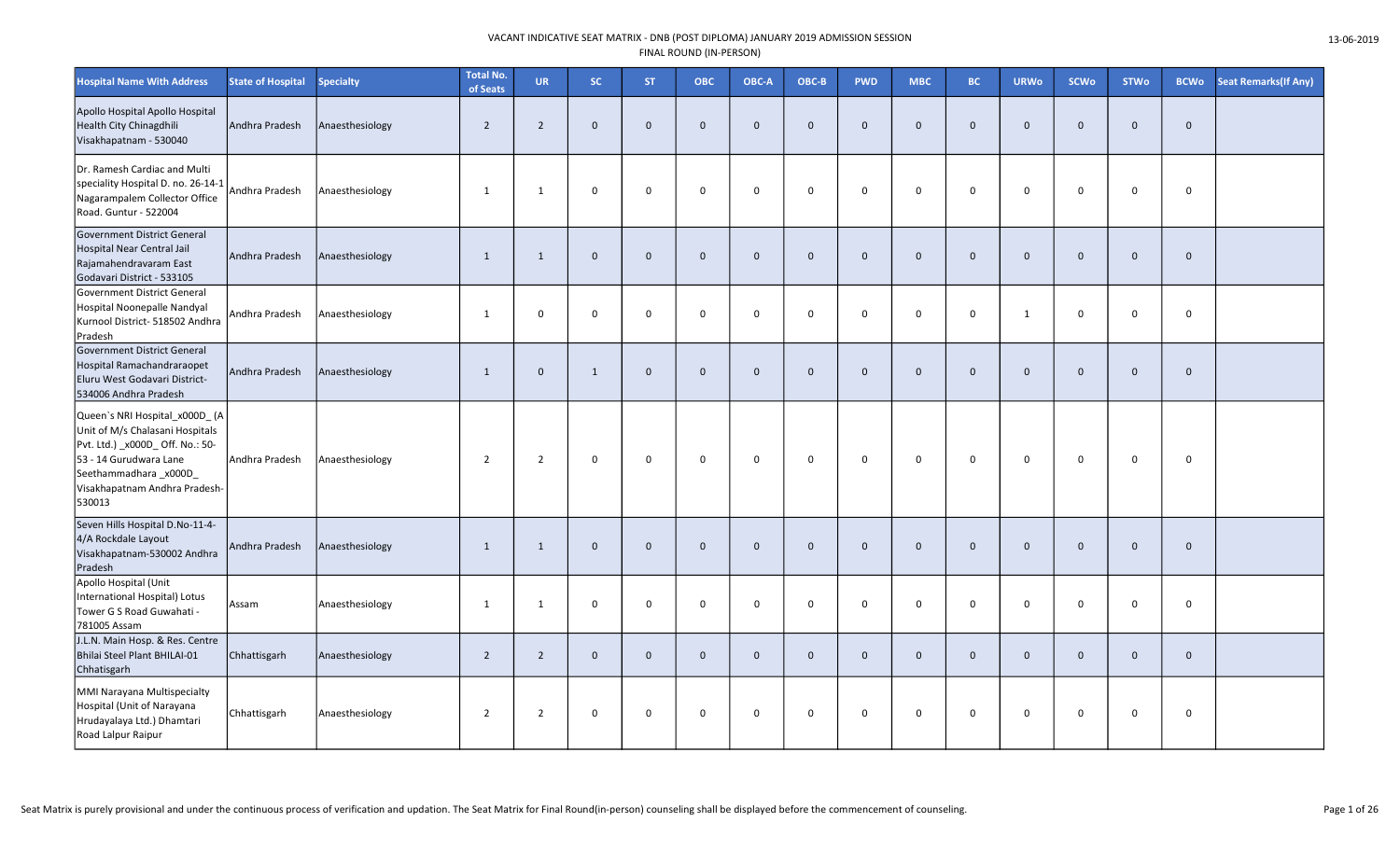| <b>Hospital Name With Address</b>                                                                                    | <b>State of Hospital</b> | <b>Specialty</b> | <b>Total No.</b><br>of Seats | <b>UR</b>      | SC.            | <b>ST</b>    | <b>OBC</b>   | OBC-A        | OBC-B        | <b>PWD</b>   | <b>MBC</b>   | BC.            | <b>URWo</b>    | <b>SCWo</b>  | <b>STWo</b>  | <b>BCWo</b>  | <b>Seat Remarks (If Any)</b> |
|----------------------------------------------------------------------------------------------------------------------|--------------------------|------------------|------------------------------|----------------|----------------|--------------|--------------|--------------|--------------|--------------|--------------|----------------|----------------|--------------|--------------|--------------|------------------------------|
| Ramkrishna Care Hospital<br>Aurobindo Enclave Pachpedhi<br>Naka Dhamtari Road N. H. 43<br>Raipur-492001 Chhattisgarh | Chhattisgarh             | Anaesthesiology  | $\overline{2}$               | $\overline{2}$ | $\mathbf{0}$   | $\mathbf 0$  | $\Omega$     | $\Omega$     | $\mathbf 0$  | $\mathbf 0$  | $\mathbf{0}$ | $\overline{0}$ | $\mathbf{0}$   | $\mathbf{0}$ | $\Omega$     | $\mathbf 0$  |                              |
| Deen Dayal Upadhyay Hospital<br>Hari Nagar New Delhi-64                                                              | Delhi                    | Anaesthesiology  | $\overline{2}$               | 0              | $\mathbf 0$    | 1            | 1            | $\mathbf 0$  | $\mathsf{O}$ | 0            | $\mathbf 0$  | $\mathbf 0$    | 0              | $\mathbf 0$  | $\mathbf 0$  | $\mathbf 0$  |                              |
| Northern Railway Central<br>Hospital Near Connaught Place<br>New Delhi-1                                             | Delhi                    | Anaesthesiology  | $\mathbf{1}$                 | $\mathbf 0$    | $\mathbf{0}$   | $\mathbf{0}$ | 1            | $\mathbf{0}$ | $\mathbf 0$  | $\mathbf{0}$ | $\mathbf{0}$ | $\overline{0}$ | $\overline{0}$ | $\mathbf 0$  | $\mathbf{0}$ | $\mathbf 0$  |                              |
| General Hospital Behind Kidney<br>Hospital Civil Hospital road<br>Nadiad - 387001                                    | Gujarat                  | Anaesthesiology  | 1                            | 1              | $\mathbf 0$    | $\mathbf 0$  | $\mathbf 0$  | $\mathbf 0$  | $\mathbf 0$  | 0            | $\mathbf 0$  | $\overline{0}$ | 0              | $\mathbf 0$  | $\mathbf 0$  | $\mathbf 0$  |                              |
| <b>GMERS Medical College Nr.</b><br>Pathikasharam Civil Hospital<br>Campus Sector-12 Gandhinagar<br>Gujarat-382012   | Gujarat                  | Anaesthesiology  | $\mathbf{1}$                 | $\mathbf 0$    | $\overline{0}$ | $\mathbf 0$  | 1            | $\mathbf{0}$ | $\mathbf 0$  | $\mathbf 0$  | $\mathbf{0}$ | $\overline{0}$ | $\mathbf{0}$   | $\mathbf{0}$ | $\mathbf{0}$ | $\mathbf 0$  |                              |
| SAL Hospital & Medical Institute<br>Opp. Doordarshan Drive-in -<br>Road Ahmedabad-380054<br>Gujarat                  | Gujarat                  | Anaesthesiology  | $\overline{2}$               | $\overline{2}$ | $\mathbf 0$    | $\mathbf 0$  | $\mathbf 0$  | $\Omega$     | $\mathbf 0$  | 0            | $\mathbf 0$  | $\overline{0}$ | 0              | $\mathbf 0$  | $\Omega$     | $\mathsf{O}$ |                              |
| Artemis Health Institute Sector<br>51 Gurgaon-122001 Haryana                                                         | Haryana                  | Anaesthesiology  | $\mathbf{1}$                 | $\mathbf{1}$   | $\mathbf 0$    | $\mathbf{0}$ | $\Omega$     | $\mathbf{0}$ | $\mathbf{0}$ | $\mathbf{0}$ | $\mathbf{0}$ | $\mathbf{0}$   | $\mathbf{0}$   | $\mathbf{0}$ | $\mathbf{0}$ | $\mathbf{0}$ |                              |
| Asian Institute of Medical<br>Sciences Sector 21-A Badkal<br>Flyover Road Faridabad Haryana                          | Haryana                  | Anaesthesiology  | $\mathbf{1}$                 | 1              | $\mathbf 0$    | $\mathbf 0$  | $\mathbf 0$  | $\mathbf 0$  | $\mathsf{O}$ | 0            | $\mathbf 0$  | $\overline{0}$ | $\Omega$       | $\mathbf 0$  | $\mathbf 0$  | $\mathsf{O}$ |                              |
| Metro Heart Institute with<br>Multispecialty Sector-16 A<br>Faridabad Haryana-121002                                 | Haryana                  | Anaesthesiology  | $\mathbf{1}$                 | $\mathbf{1}$   | $\mathbf{0}$   | $\mathbf 0$  | $\mathbf{0}$ | $\mathbf{0}$ | $\mathbf 0$  | $\mathbf 0$  | $\mathbf{0}$ | $\overline{0}$ | $\mathbf{0}$   | $\mathbf 0$  | $\mathbf 0$  | $\mathbf{0}$ |                              |
| Bokaro General Hospital Bokaro<br>Steel City BOKARO-01 Jharkhand                                                     | Jharkhand                | Anaesthesiology  | 5                            | $\overline{3}$ | $\mathbf 0$    | 1            | 1            | $\Omega$     | $\mathbf 0$  | $\Omega$     | $\mathbf 0$  | $\mathbf 0$    | $\Omega$       | $\Omega$     | $\Omega$     | $\mathbf 0$  |                              |
| Medanta Abdur Razzaque Ansari<br>Memorial Weavers Hospital<br>x000D_NH 33 IRBA Ranchi<br>x000D_Jharkhand-835217      | <b>Jharkhand</b>         | Anaesthesiology  | $\mathbf{1}$                 | $\mathbf{1}$   | $\overline{0}$ | $\mathbf 0$  | $\mathbf{0}$ | $\mathbf{0}$ | $\mathbf 0$  | $\mathbf 0$  | $\mathbf{0}$ | $\overline{0}$ | $\Omega$       | $\mathbf{0}$ | $\mathbf{0}$ | $\mathbf 0$  |                              |
| Apollo Hospital 154/11 Opp.<br>I.I.M. Bannerghatta Road<br>Bangalore-560076 Karnataka                                | Karnataka                | Anaesthesiology  | $\overline{3}$               | 3              | $\mathbf 0$    | $\mathbf 0$  | $\mathbf 0$  | $\mathbf 0$  | $\mathbf 0$  | $\mathbf 0$  | 0            | $\mathbf 0$    | $\mathbf 0$    | $\mathbf 0$  | $\mathbf 0$  | $\mathsf{o}$ |                              |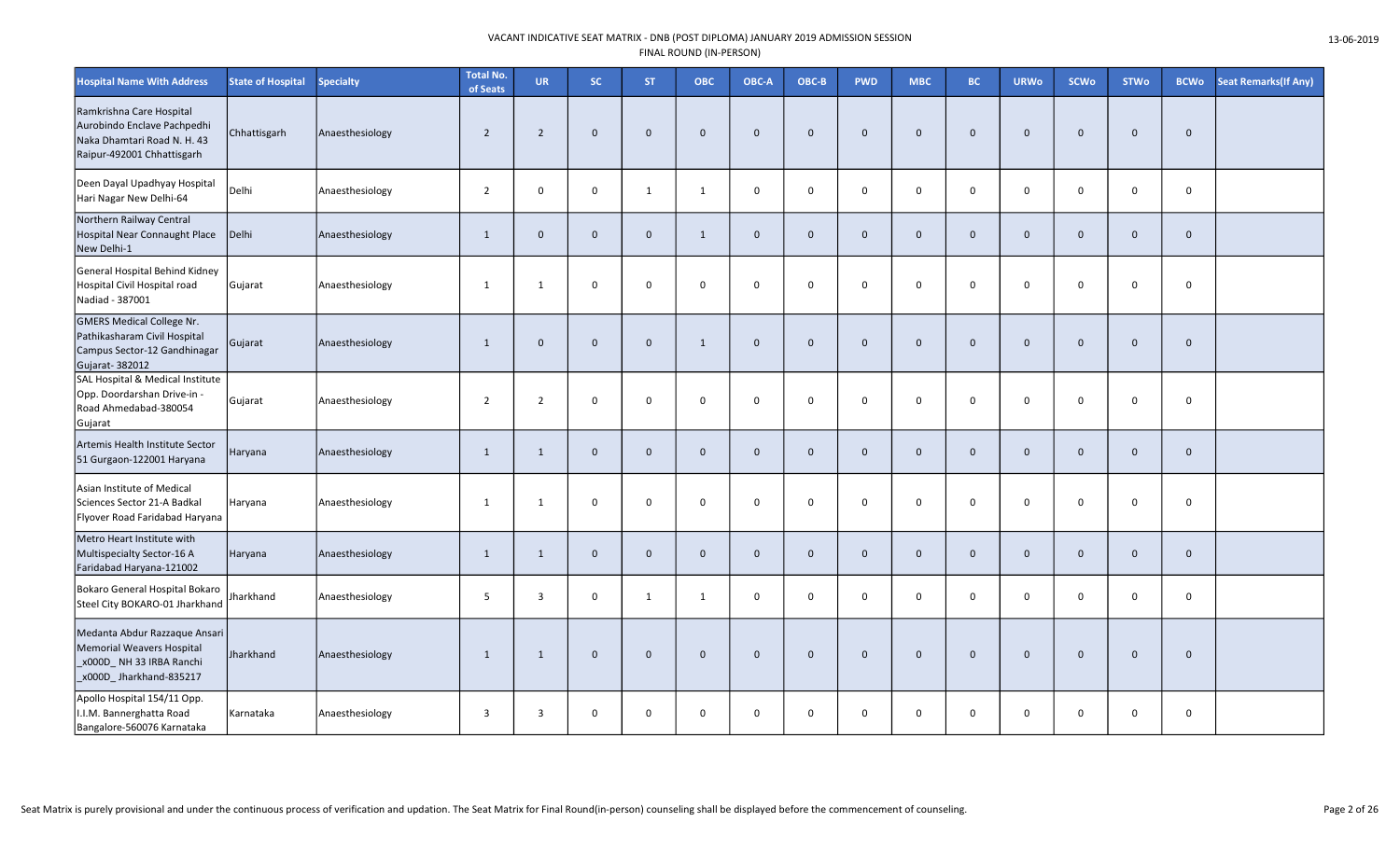| <b>Hospital Name With Address</b>                                                                                                    | <b>State of Hospital</b> | <b>Specialty</b> | <b>Total No.</b><br>of Seats | <b>UR</b>      | SC           | <b>ST</b>    | ОВС          | OBC-A        | OBC-B        | <b>PWD</b>     | <b>MBC</b>  | <b>BC</b>    | <b>URWo</b>  | SCWo         | <b>STWo</b>  | <b>BCWo</b>  | <b>Seat Remarks (If Any)</b>                                                              |
|--------------------------------------------------------------------------------------------------------------------------------------|--------------------------|------------------|------------------------------|----------------|--------------|--------------|--------------|--------------|--------------|----------------|-------------|--------------|--------------|--------------|--------------|--------------|-------------------------------------------------------------------------------------------|
| Columbia Asia Hospital Sy No.<br>10P and 12P Ramagondanahalli<br>Villge Varthur Hobli - 560066<br>Withefield Bangalore east taluk    | Karnataka                | Anaesthesiology  | 1                            | 1              | $\mathbf{0}$ | $\mathbf{0}$ | $\mathbf 0$  | $\mathbf{0}$ | $\mathbf{0}$ | $\overline{0}$ | $\mathbf 0$ | $\mathbf{0}$ | $\mathbf{0}$ | $\mathbf 0$  | $\mathbf 0$  | $\mathbf{0}$ |                                                                                           |
| District Hospital B H Road<br>Tumakuru Karnataka                                                                                     | Karnataka                | Anaesthesiology  | $\overline{2}$               | 1              | 1            | $\mathbf 0$  | $\mathbf 0$  | $\mathbf 0$  | 0            | $\mathbf 0$    | $\Omega$    | $\Omega$     | $\mathbf 0$  | $\mathbf 0$  | $\Omega$     | $\mathsf 0$  | Candidate has to<br>execute a compulsary<br>service bond during<br>Joining this hospital. |
| General Hospital 4th 'T'<br>Block(Beside Rajiv Gandhi<br>University of Health Sciences)<br>Jayanagar Bangaluru - 560041<br>Karnataka | Karnataka                | Anaesthesiology  | $\overline{2}$               | $\mathbf{1}$   | $\mathbf{0}$ | $\Omega$     | $\mathbf{1}$ | $\mathbf{0}$ | $\mathbf{0}$ | $\mathbf{0}$   | $\mathbf 0$ | $\Omega$     | $\Omega$     | $\mathbf{0}$ | $\mathbf 0$  | $\mathbf 0$  | Candidate has to<br>execute a compulsary<br>service bond during<br>Joining this hospital. |
| Hindustan Aeronautics Hospital<br>Bangalore Complex Bangalore-<br>17 Karnataka                                                       | Karnataka                | Anaesthesiology  | 1                            | $\mathbf 0$    | $\mathbf{1}$ | $\mathbf 0$  | $\mathsf 0$  | 0            | 0            | $\mathbf 0$    | $\mathsf 0$ | $\mathbf 0$  | $\Omega$     | $\mathbf 0$  | 0            | 0            |                                                                                           |
| K C General Hospital #89 5th<br>Cross Malleshwaram Bengaluru - Karnataka<br>560003 Karnataka                                         |                          | Anaesthesiology  | $\overline{2}$               | 1              | $\mathbf{0}$ | $\mathbf{0}$ | $\mathbf{1}$ | $\mathbf{0}$ | $\mathbf{0}$ | $\mathbf{0}$   | $\mathbf 0$ | $\mathbf{0}$ | $\mathbf{0}$ | $\mathbf{0}$ | $\Omega$     | $\mathbf 0$  | Candidate has to<br>execute a compulsary<br>service bond during<br>Joining this hospital. |
| Mallya Hospital No.2 Vittal<br>Mallya Road Bangalore 01<br>Karnataka                                                                 | Karnataka                | Anaesthesiology  | 1                            | 1              | $\mathbf 0$  | $\mathbf 0$  | $\mathbf 0$  | $\mathbf 0$  | 0            | $\mathbf 0$    | $\mathbf 0$ | $\Omega$     | $\Omega$     | $\mathbf 0$  | $\mathbf 0$  | $\mathbf 0$  |                                                                                           |
| Sagar Hospital No. 44/54 30th<br>Cross Tilak Nagar Jayanagar<br>Extn. Bangalore-41 Karnataka                                         | Karnataka                | Anaesthesiology  | $\overline{2}$               | $\overline{2}$ | $\mathbf{0}$ | $\mathbf{0}$ | $\mathbf{0}$ | $\Omega$     | $\mathbf{0}$ | $\overline{0}$ | $\mathbf 0$ | $\Omega$     | $\mathbf{0}$ | $\mathbf{0}$ | $\Omega$     | $\mathbf{0}$ |                                                                                           |
| Sahyadri Narayana<br>Multispecialty Hospital Harakere<br>N T Road Shimoga-577202<br>Karnataka                                        | Karnataka                | Anaesthesiology  | $\overline{2}$               | $\overline{2}$ | $\mathbf 0$  | $\mathbf 0$  | $\mathbf 0$  | $\mathbf 0$  | 0            | $\mathbf 0$    | $\Omega$    | $\mathbf 0$  | $\mathbf 0$  | $\mathsf{O}$ | $\mathbf 0$  | $\mathbf 0$  |                                                                                           |
| Santosh Hospital No. 6/1<br>promnade road near goodwills<br>high school Bangalore-560005<br>Karnataka                                | Karnataka                | Anaesthesiology  | $\mathbf{1}$                 | $\mathbf{1}$   | $\mathbf 0$  | $\mathbf 0$  | $\mathbf 0$  | $\mathbf{0}$ | $\mathbf{0}$ | $\mathbf{0}$   | $\mathbf 0$ | $\mathbf 0$  | $\mathbf 0$  | $\mathbf 0$  | $\mathbf{0}$ | $\mathbf 0$  |                                                                                           |
| Aster Medcity Kuttisahib Road<br>Near Kothas Bridge South<br>Chittoor P. O. Cheranalloor Kochi<br>682027 Kerala                      | Kerala                   | Anaesthesiology  | $\overline{2}$               | $\overline{2}$ | $\mathbf 0$  | $\mathbf 0$  | $\mathsf 0$  | $\mathbf 0$  | 0            | $\mathbf 0$    | $\mathbf 0$ | $\mathbf 0$  | $\mathbf 0$  | $\mathsf{O}$ | $\mathsf{o}$ | 0            |                                                                                           |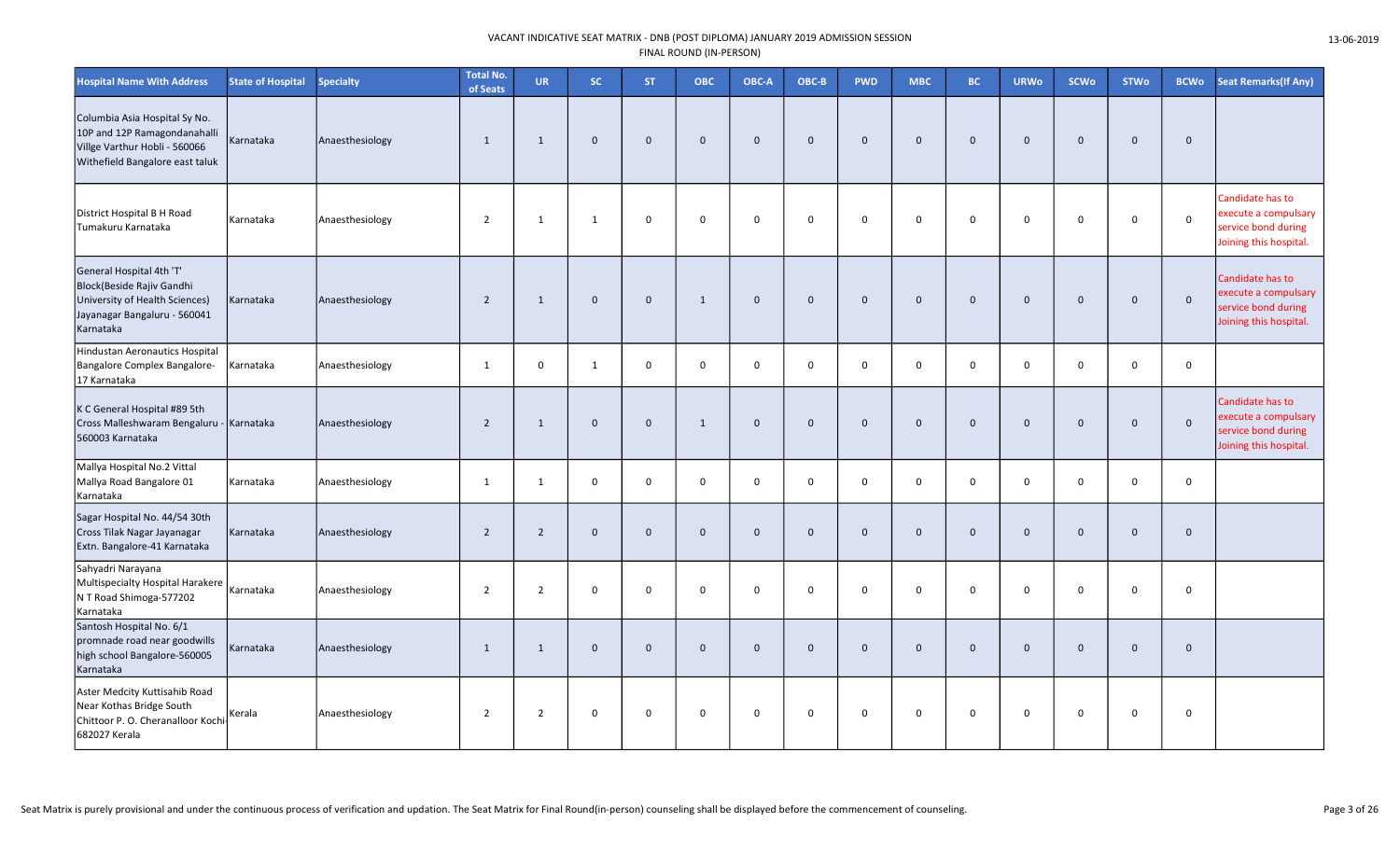| <b>Hospital Name With Address</b>                                                                                       | <b>State of Hospital</b> | <b>Specialty</b> | <b>Total No.</b><br>of Seats | <b>UR</b>      | SC.            | <b>ST</b>      | ОВС          | OBC-A        | OBC-B       | <b>PWD</b>   | <b>MBC</b>     | <b>BC</b>    | <b>URWo</b>  | <b>SCWo</b>    | <b>STWo</b>  | <b>BCWo</b> | <b>Seat Remarks (If Any)</b> |
|-------------------------------------------------------------------------------------------------------------------------|--------------------------|------------------|------------------------------|----------------|----------------|----------------|--------------|--------------|-------------|--------------|----------------|--------------|--------------|----------------|--------------|-------------|------------------------------|
| Daya General Hospital Shornur<br>Road Near Viyyur Bridge Thrissur Kerala<br>680022                                      |                          | Anaesthesiology  | $\overline{2}$               | $2^{\circ}$    | $\mathbf{0}$   | $\mathbf 0$    | $\mathbf{0}$ | $\mathbf{0}$ | $\mathbf 0$ | $\mathbf{0}$ | $\mathbf 0$    | $\Omega$     | $\mathbf 0$  | $\overline{0}$ | $\mathbf{0}$ | $\mathbf 0$ |                              |
| Lakeshore Hospital & Research<br>Centre NH 47 - Bye Pass Nettoor<br>P.O. Maradu KOCHI - 682040<br>Kerala                | Kerala                   | Anaesthesiology  | $\overline{2}$               | $\overline{2}$ | $\mathbf 0$    | $\mathbf 0$    | $\mathbf 0$  | $\mathbf 0$  | $\mathbf 0$ | $\mathbf 0$  | $\mathbf 0$    | 0            | 0            | $\mathbf 0$    | $\mathbf 0$  | $\mathbf 0$ |                              |
| Polakulath Narayanan Renai<br>Medicity Multi Super Specialty<br>Hospital PB No. 2259<br>Palarivattom (PO) Cochin Kerala | Kerala                   | Anaesthesiology  | $\mathbf{1}$                 | $\mathbf{1}$   | $\mathbf 0$    | $\mathbf 0$    | $\mathbf 0$  | $\Omega$     | $\mathbf 0$ | $\mathbf 0$  | $\mathbf 0$    | $\Omega$     | $\mathbf 0$  | $\mathbf 0$    | $\Omega$     | $\mathbf 0$ |                              |
| Rajagiri Hospital Chunangamveli<br>Aluva - 683112 Kerala                                                                | Kerala                   | Anaesthesiology  | $\mathbf{1}$                 | 1              | $\mathbf 0$    | $\mathsf{O}$   | $\mathbf 0$  | $\mathbf 0$  | $\mathsf 0$ | $\mathbf 0$  | $\mathbf 0$    | $\mathbf 0$  | $\mathbf 0$  | $\mathbf 0$    | $\mathsf{O}$ | $\mathbf 0$ |                              |
| Bansal Hospital C Sector<br>Shahpura Bhopal - 462016                                                                    | Madhya Pradesh           | Anaesthesiology  | $\mathbf{1}$                 | $\mathbf{1}$   | $\mathbf{0}$   | $\overline{0}$ | $\mathbf{0}$ | $\mathbf{0}$ | $\mathbf 0$ | $\mathbf 0$  | $\mathbf{0}$   | $\mathbf{0}$ | $\mathbf{0}$ | $\mathbf{0}$   | $\mathbf 0$  | $\mathbf 0$ |                              |
| Bombay Hospital IDA Scheme no<br>94/95 Ring Road Indore-452010<br>Madhya Pradesh                                        | Madhya Pradesh           | Anaesthesiology  | $\overline{3}$               | $\overline{3}$ | $\mathbf 0$    | $\mathbf 0$    | $\mathbf 0$  | $\mathbf 0$  | $\mathsf 0$ | $\mathbf 0$  | $\mathbf 0$    | $\mathbf 0$  | 0            | $\mathbf 0$    | $\mathbf 0$  | $\mathbf 0$ |                              |
| City Hospital and Research<br>Centre 21/2 North Civil Lines<br>Nagarath Chowk Jabalpur -<br>482001                      | Madhya Pradesh           | Anaesthesiology  | $\mathbf{1}$                 | 1              | $\Omega$       | $\mathbf 0$    | $\mathbf 0$  | $\Omega$     | $\mathbf 0$ | $\mathbf 0$  | $\mathbf 0$    | $\Omega$     | $\mathbf 0$  | $\overline{0}$ | $\mathbf 0$  | $\mathbf 0$ |                              |
| Aditya Birla Memorial Hospital<br>P.O. Chinchwad Pune-411033<br>Maharashtra                                             | Maharashtra              | Anaesthesiology  | $\overline{4}$               | $\overline{4}$ | $\mathbf 0$    | $\mathbf 0$    | $\mathbf 0$  | $\mathbf 0$  | $\mathsf 0$ | $\mathbf 0$  | $\mathbf 0$    | $\mathbf 0$  | $\mathbf 0$  | $\mathbf 0$    | $\mathbf 0$  | $\mathbf 0$ |                              |
| Anand Rishiji Hospital & Medical<br>Research Centre 124-A Anand<br>Rishiji Marg Ahmednagar -<br>414001 Maharashtra      | Maharashtra              | Anaesthesiology  | $\overline{\mathbf{3}}$      | $\overline{3}$ | $\mathbf 0$    | $\mathbf 0$    | $\mathbf 0$  | $\mathbf 0$  | $\mathbf 0$ | $\mathbf 0$  | $\mathbf 0$    | $\Omega$     | $\mathbf 0$  | $\overline{0}$ | $\mathbf 0$  | $\mathbf 0$ |                              |
| Noble Hospital 153 Magarpatta<br>City Road Hadapsar Pune -<br>411013 Maharashtra                                        | Maharashtra              | Anaesthesiology  | $\overline{2}$               | $\overline{2}$ | $\mathbf 0$    | $\mathbf 0$    | $\mathbf 0$  | $\mathbf 0$  | $\mathbf 0$ | $\mathbf 0$  | $\mathsf{o}\,$ | 0            | 0            | $\mathbf 0$    | $\mathbf 0$  | $\mathbf 0$ |                              |
| Nazareth Hospital Laitumkhrah<br>Shillong- 793003 Meghalaya                                                             | Meghalaya                | Anaesthesiology  | $\mathbf{1}$                 | $\mathbf{1}$   | $\mathbf 0$    | $\mathbf 0$    | $\mathbf 0$  | $\mathbf{0}$ | $\mathbf 0$ | $\mathbf 0$  | $\mathbf 0$    | $\mathbf{0}$ | $\mathbf 0$  | $\mathbf 0$    | $\mathbf 0$  | $\mathbf 0$ |                              |
| Apollo Hospital Plot No. 251<br>Sainik School Road Unit-15<br>Bhubaneshwar Orissa-751005                                | Orissa                   | Anaesthesiology  | $\overline{2}$               | $\overline{2}$ | $\mathbf 0$    | $\mathbf 0$    | $\mathbf 0$  | $\mathbf 0$  | $\mathsf 0$ | $\mathbf 0$  | $\mathbf 0$    | $\mathbf 0$  | 0            | $\mathbf 0$    | $\mathbf 0$  | $\mathbf 0$ |                              |
| Ispat General Hospital Rourkela<br>Steel Plant ROURKELA - 769005<br>Orissa                                              | Orissa                   | Anaesthesiology  | $\overline{\mathbf{3}}$      | $2^{\circ}$    | $\overline{0}$ | $\mathbf{1}$   | $\Omega$     | $\Omega$     | $\mathbf 0$ | $\mathbf 0$  | $\mathbf 0$    | $\Omega$     | $\mathbf 0$  | $\overline{0}$ | $\mathbf 0$  | $\mathbf 0$ |                              |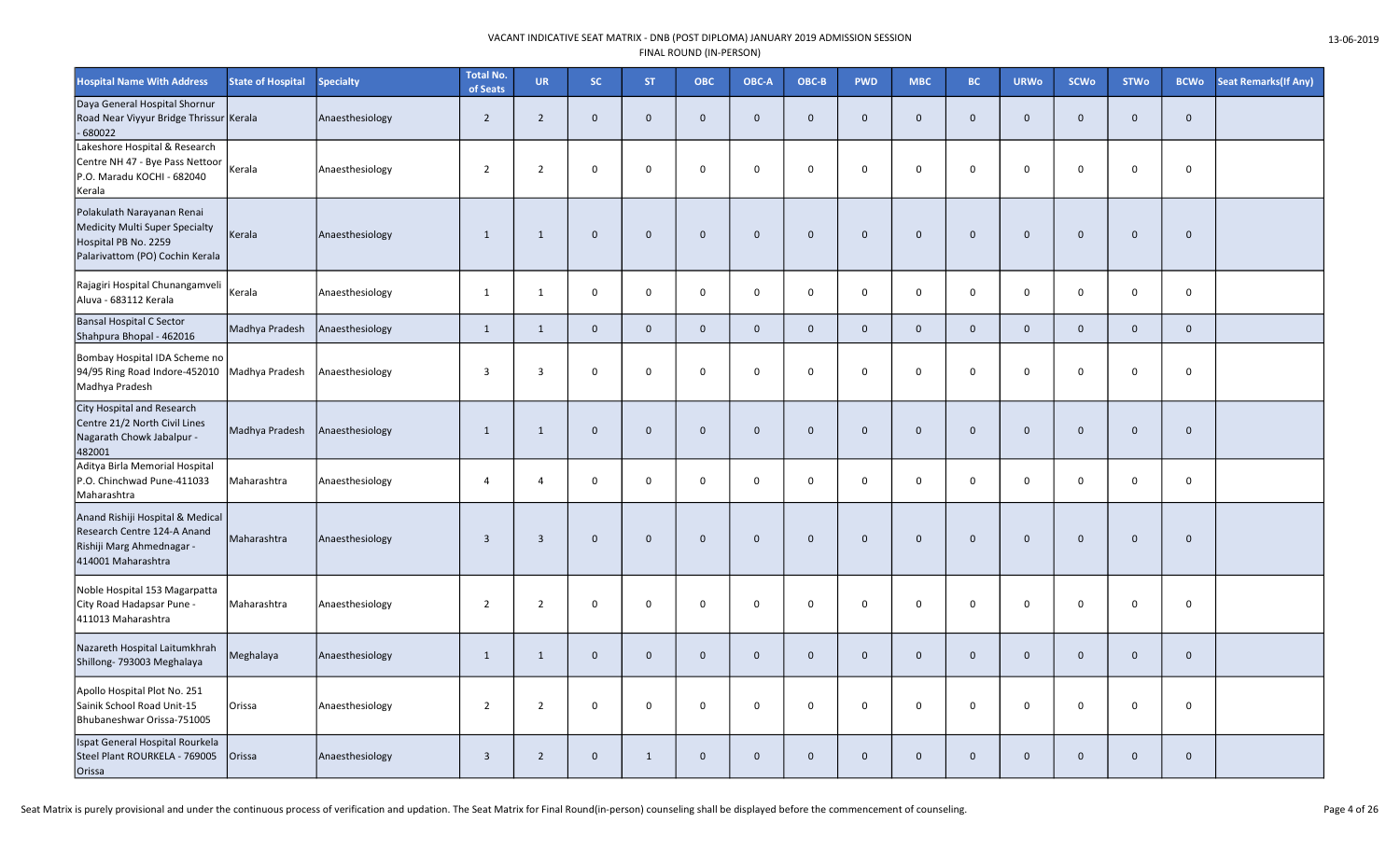| <b>Hospital Name With Address</b>                                                                                                                    | <b>State of Hospital</b> | <b>Specialty</b> | <b>Total No.</b><br>of Seats | <b>UR</b>      | SC.          | <b>ST</b>    | <b>OBC</b>   | OBC-A        | OBC-B        | <b>PWD</b>   | <b>MBC</b>          | BC.            | <b>URWo</b>  | <b>SCWo</b>  | <b>STWo</b>  | <b>BCWo</b>  | <b>Seat Remarks (If Any)</b>                                                              |
|------------------------------------------------------------------------------------------------------------------------------------------------------|--------------------------|------------------|------------------------------|----------------|--------------|--------------|--------------|--------------|--------------|--------------|---------------------|----------------|--------------|--------------|--------------|--------------|-------------------------------------------------------------------------------------------|
| Fortis Hospital Fortis Hospital<br>Mundian Kalan Chandigarh Road Punjab<br>Ludhiana - 141015                                                         |                          | Anaesthesiology  | $\overline{2}$               | $\overline{2}$ | $\mathbf 0$  | $\mathbf 0$  | $\mathbf 0$  | $\mathbf 0$  | 0            | 0            | $\mathbf 0$         | $\mathbf 0$    | $\mathbf 0$  | $\mathbf 0$  | 0            | 0            |                                                                                           |
| Max Super Specialty Hospital A<br>Unit of Hometrail Estate Pvt Ltd.<br>Civil Hospital Premises Phase - VI<br>Mohali-160055 Punjab                    | Punjab                   | Anaesthesiology  | $\overline{2}$               | $\overline{2}$ | $\mathbf 0$  | $\mathbf{0}$ | $\mathbf{0}$ | $\mathbf 0$  | $\Omega$     | $\mathbf{0}$ | $\mathbf 0$         | $\mathbf{0}$   | $\mathbf{0}$ | $\mathbf 0$  | $\mathbf{0}$ | $\mathbf 0$  |                                                                                           |
| Satguru Pratap Singh Apollo<br>Hospital Sherpur Chowk<br>Ludhiana -141003 Punjab                                                                     | Punjab                   | Anaesthesiology  | 1                            | $\mathbf{1}$   | $\mathsf 0$  | $\mathsf 0$  | $\mathbf 0$  | $\mathbf 0$  | 0            | $\mathbf 0$  | $\mathbf 0$         | $\mathsf 0$    | $\mathsf{O}$ | $\mathbf 0$  | $\mathsf{O}$ | $\mathsf{O}$ |                                                                                           |
| SBLS Civil Hospital Jail Road Near<br>Jyoti Chowk Jalandhar -144001                                                                                  | Punjab                   | Anaesthesiology  | $\overline{2}$               | $\mathbf{1}$   | $\mathbf 0$  | $\mathbf{0}$ | 1            | $\mathbf 0$  | $\mathbf{0}$ | $\mathbf{0}$ | $\mathbf 0$         | $\mathbf{0}$   | $\mathbf{0}$ | $\mathbf 0$  | $\mathbf{0}$ | $\mathbf 0$  | Candidate has to<br>execute a compulsary<br>service bond during<br>Joining this hospital. |
| Fortis Escorts Hospital Jawahar<br>Lal Nehru Marg Malviya Nagar<br>Jaipur-302017 Rajasthan                                                           | Rajasthan                | Anaesthesiology  | 1                            | $\mathbf{1}$   | $\mathbf 0$  | $\mathbf 0$  | $\mathbf 0$  | $\mathbf 0$  | 0            | $\mathbf 0$  | $\mathbf 0$         | $\mathbf 0$    | $\mathbf 0$  | $\mathbf 0$  | 0            | 0            |                                                                                           |
| Narayana Multispeciality<br>Hospital Sec-28 Rana Sanga<br>Marg Pratap Nagar Jaipur-<br>302033                                                        | Rajasthan                | Anaesthesiology  | 1                            | $\mathbf{1}$   | $\mathbf 0$  | $\mathbf{0}$ | $\mathbf 0$  | $\mathbf 0$  | $\mathbf 0$  | $\mathbf{0}$ | $\mathsf{O}\xspace$ | $\overline{0}$ | $\mathbf{0}$ | $\mathbf 0$  | $\mathbf 0$  | $\mathbf{0}$ |                                                                                           |
| Apollo Specialty<br>Hospital_x000D_ Lake View<br>Road K K Nagar _x000D<br>Madurai Tamil Nadu-625014                                                  | <b>Tamil Nadu</b>        | Anaesthesiology  | 1                            | $\mathbf{1}$   | $\mathbf 0$  | $\Omega$     | $\mathbf 0$  | $\mathbf 0$  | $\mathbf 0$  | $\mathbf 0$  | $\mathbf 0$         | $\mathbf 0$    | $\mathbf 0$  | $\mathbf 0$  | $\mathbf 0$  | $\mathbf 0$  |                                                                                           |
| Dr. Rangarajan Memorial<br>hospital (Sundaram Medical<br>Foundation) 4th Avenue Santhi<br>Colony Anna Nagar CHENNAI-<br>600040 Tamil Nadu            | <b>Tamil Nadu</b>        | Anaesthesiology  | $\mathbf{1}$                 | $\mathbf{1}$   | $\mathbf{0}$ | $\Omega$     | $\Omega$     | $\mathbf{0}$ | $\mathbf{0}$ | $\mathbf{0}$ | $\mathbf{0}$        | $\overline{0}$ | $\Omega$     | $\mathbf{0}$ | $\mathbf{0}$ | $\mathbf{0}$ |                                                                                           |
| G Kuppuswamy Naidu Memorial<br>Hospital_x000D_Post Box No.<br>6327 Nethaji Road x000D<br>Pappanaickenpalayam _x000D_<br>Coimbatore Tamil Nadu-641037 | <b>Tamil Nadu</b>        | Anaesthesiology  | 1                            | $\mathbf{1}$   | $\mathbf 0$  | $\mathbf 0$  | $\mathbf 0$  | $\mathbf 0$  | 0            | $\mathbf 0$  | $\mathsf 0$         | $\overline{0}$ | $\mathbf 0$  | $\mathbf 0$  | $\mathbf 0$  | 0            |                                                                                           |
| Ganga Medical Centre &<br>Hospital Pvt. Ltd. 313<br>Mettupalayam Road Coimbatore<br>641043                                                           | <b>Tamil Nadu</b>        | Anaesthesiology  | 5                            | 5              | $\mathbf 0$  | $\mathbf 0$  | $\mathbf 0$  | $\mathbf 0$  | $\mathbf 0$  | $\mathbf 0$  | $\mathbf 0$         | $\mathbf 0$    | $\mathbf{0}$ | $\mathbf 0$  | $\mathbf{0}$ | $\mathbf 0$  |                                                                                           |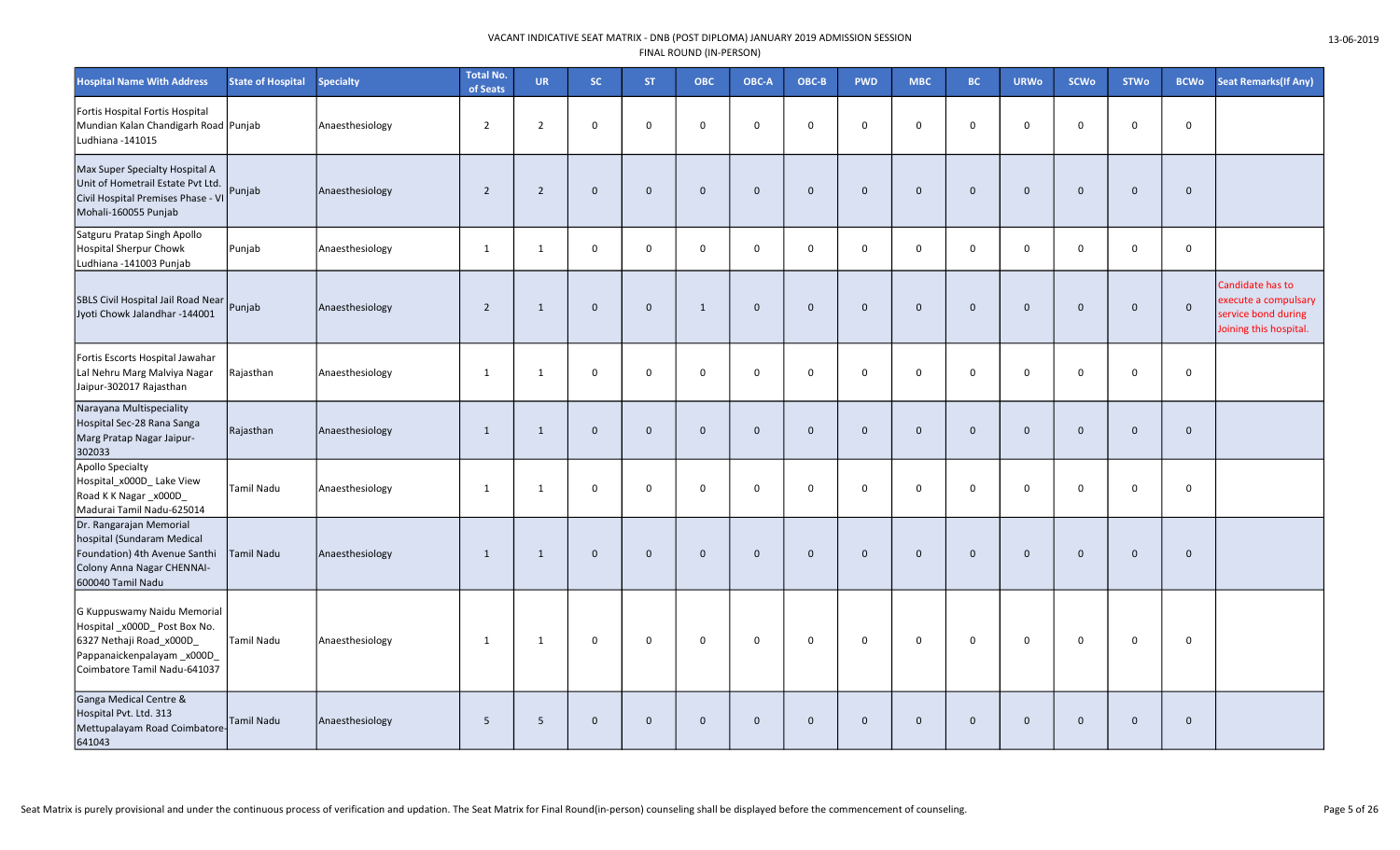| <b>Hospital Name With Address</b>                                                                                                              | <b>State of Hospital</b> | <b>Specialty</b> | <b>Total No.</b><br>of Seats | <b>UR</b>      | SC.          | <b>ST</b>    | <b>OBC</b>     | OBC-A        | OBC-B        | <b>PWD</b>   | <b>MBC</b>   | BC.            | <b>URWo</b>  | <b>SCWo</b>  | <b>STWo</b>  | <b>BCWo</b>  | <b>Seat Remarks (If Any)</b> |
|------------------------------------------------------------------------------------------------------------------------------------------------|--------------------------|------------------|------------------------------|----------------|--------------|--------------|----------------|--------------|--------------|--------------|--------------|----------------|--------------|--------------|--------------|--------------|------------------------------|
| Kovai Medical Centre Post Box<br>No. 3209 Avinashi Road Civil<br>Arodrom Post COIMBATORE-14<br>Tamil Nadu                                      | Tamil Nadu               | Anaesthesiology  | $\overline{3}$               | 3              | $\mathsf 0$  | $\Omega$     | $\Omega$       | $\mathbf 0$  | $\mathbf 0$  | 0            | 0            | $\mathbf 0$    | $\Omega$     | $\mathbf 0$  | $\Omega$     | $\mathsf 0$  |                              |
| S. K. S. Hospital No. 23 SKS<br>Hospital Road Alagapuram<br>SALEM - 636004 Tamil Nadu                                                          | <b>Tamil Nadu</b>        | Anaesthesiology  | $\overline{2}$               | $\overline{2}$ | $\mathbf 0$  | $\mathbf{0}$ | $\mathbf{0}$   | $\mathbf{0}$ | $\mathbf{0}$ | $\mathbf{0}$ | $\mathbf{0}$ | $\mathbf 0$    | $\mathbf{0}$ | $\mathbf 0$  | $\mathbf{0}$ | $\mathbf{0}$ |                              |
| Sri Ramakrishna Hospital 395<br>Sarojini Naidu Rd Sidhapudur<br>COIMBATORE-44 Tamil Nadu                                                       | Tamil Nadu               | Anaesthesiology  | $\overline{3}$               | 3              | $\mathbf 0$  | $\mathbf 0$  | $\mathbf 0$    | $\mathbf 0$  | $\mathbf 0$  | 0            | $\mathbf 0$  | $\mathbf{0}$   | $\Omega$     | $\mathbf 0$  | $\mathbf 0$  | $\mathbf 0$  |                              |
| District Head Quarters Hospital<br>Main Road Sangareddy District -<br>502001 Telangana                                                         | Telangana                | Anaesthesiology  | $\mathbf{1}$                 | $\mathbf{0}$   | $\mathbf 0$  | $\Omega$     | $\overline{0}$ | $\Omega$     | $\mathbf 0$  | $\mathbf 0$  | $\mathbf{0}$ | $\overline{0}$ | $\Omega$     | 1            | $\mathbf{0}$ | $\mathbf 0$  |                              |
| Government Medical College<br>Khaleelwadi Nizamabad<br>Telangana                                                                               | Telangana                | Anaesthesiology  | $\overline{2}$               | 0              | $\mathbf 0$  | $\mathbf 0$  | $\mathbf 0$    | $\mathbf 0$  | $\mathsf{O}$ | 0            | $\mathbf 0$  | $\mathbf 0$    | $\mathsf{O}$ | 1            | $\mathbf 0$  | $\mathbf{1}$ |                              |
| Max Cure Hospital _x000D_<br>Behind Cyber Tower Lane next<br>to McDonald _x000D _Hi-tech<br>City Madhapur_x000D_<br>Hyderabad Telangana-500081 | Telangana                | Anaesthesiology  | $\overline{1}$               | $\mathbf{1}$   | $\mathbf 0$  | $\mathbf{0}$ | $\mathbf{0}$   | $\mathbf{0}$ | $\mathbf 0$  | $\mathbf 0$  | $\mathbf 0$  | $\mathbf 0$    | $\mathbf{0}$ | $\mathbf{0}$ | $\mathbf{0}$ | $\mathbf 0$  |                              |
| Virinchi Hospital Door No. 6-3-23<br>& 3/1 Road No 1<br>Banjara Hills Virinchi Circle<br>Hyderabad - 500034                                    | Telangana                | Anaesthesiology  | 1                            | 1              | $\mathbf 0$  | $\mathbf 0$  | $\Omega$       | $\mathbf 0$  | $\mathbf 0$  | $\Omega$     | $\mathsf 0$  | $\mathbf 0$    | $\Omega$     | $\Omega$     | 0            | $\mathsf 0$  |                              |
| Balrampur Hospital Golaganj<br>Lucknow - 226018                                                                                                | <b>Uttar Pradesh</b>     | Anaesthesiology  | $\overline{2}$               | $\mathbf{1}$   | $\mathbf{1}$ | $\mathbf 0$  | $\mathbf 0$    | $\mathbf 0$  | $\mathbf 0$  | $\mathbf 0$  | $\mathbf{0}$ | $\mathbf 0$    | $\mathbf{0}$ | $\mathbf 0$  | $\mathbf 0$  | $\mathbf 0$  |                              |
| Nayati Multi Super Specialty<br>Hospital Behind Sawaria Gas<br>Station NH-2 Mathura - Delhi<br>Bypass Uttar Pradesh - 281001                   | <b>Uttar Pradesh</b>     | Anaesthesiology  | -1                           | 1              | $\mathbf 0$  | $\mathbf 0$  | $\Omega$       | $\mathbf 0$  | 0            | $\mathbf 0$  | $\mathbf 0$  | $\overline{0}$ | $\Omega$     | $\mathbf 0$  | $\mathbf 0$  | 0            |                              |
| Vivekananda Polyclinic<br>Vivekananda puram Lucknow - 7 Uttar Pradesh<br>Uttar Pradesh                                                         |                          | Anaesthesiology  | $\overline{2}$               | $\overline{2}$ | $\mathbf 0$  | $\mathbf 0$  | $\mathbf 0$    | $\mathbf 0$  | $\mathbf 0$  | $\mathbf 0$  | $\mathbf 0$  | $\mathbf 0$    | $\mathbf{0}$ | $\mathbf 0$  | $\mathbf 0$  | $\mathbf 0$  |                              |
| Asansol District Hospital S B<br>Gorai Road PO + PS: Asansol-<br>713301 West Bengal                                                            | West Bengal              | Anaesthesiology  | $\mathbf{1}$                 | $\mathbf{1}$   | $\mathbf 0$  | $\mathbf 0$  | $\mathbf 0$    | $\mathbf 0$  | $\mathsf{O}$ | 0            | 0            | $\mathbf 0$    | 0            | $\mathbf 0$  | $\mathbf 0$  | 0            |                              |
| Deben Mahato (Sadar) Hospital<br>Purulia West Bengal                                                                                           | West Bengal              | Anaesthesiology  | 1                            | $\mathbf{1}$   | $\mathbf 0$  | $\mathbf 0$  | $\mathbf{0}$   | $\mathbf{0}$ | $\mathbf{0}$ | $\mathbf 0$  | $\mathbf{0}$ | $\overline{0}$ | $\mathbf{0}$ | $\mathbf{0}$ | $\mathbf{0}$ | $\mathbf 0$  |                              |
| District Hospital 10 Biplabi Haren<br>Ghosh Sarani Howrah-1 West<br>Bengal                                                                     | West Bengal              | Anaesthesiology  | -1                           | $\mathbf{1}$   | $\mathsf 0$  | $\mathbf 0$  | $\mathbf 0$    | $\mathbf 0$  | $\mathsf{O}$ | 0            | 0            | $\mathbf 0$    | 0            | $\mathbf 0$  | $\mathbf 0$  | 0            |                              |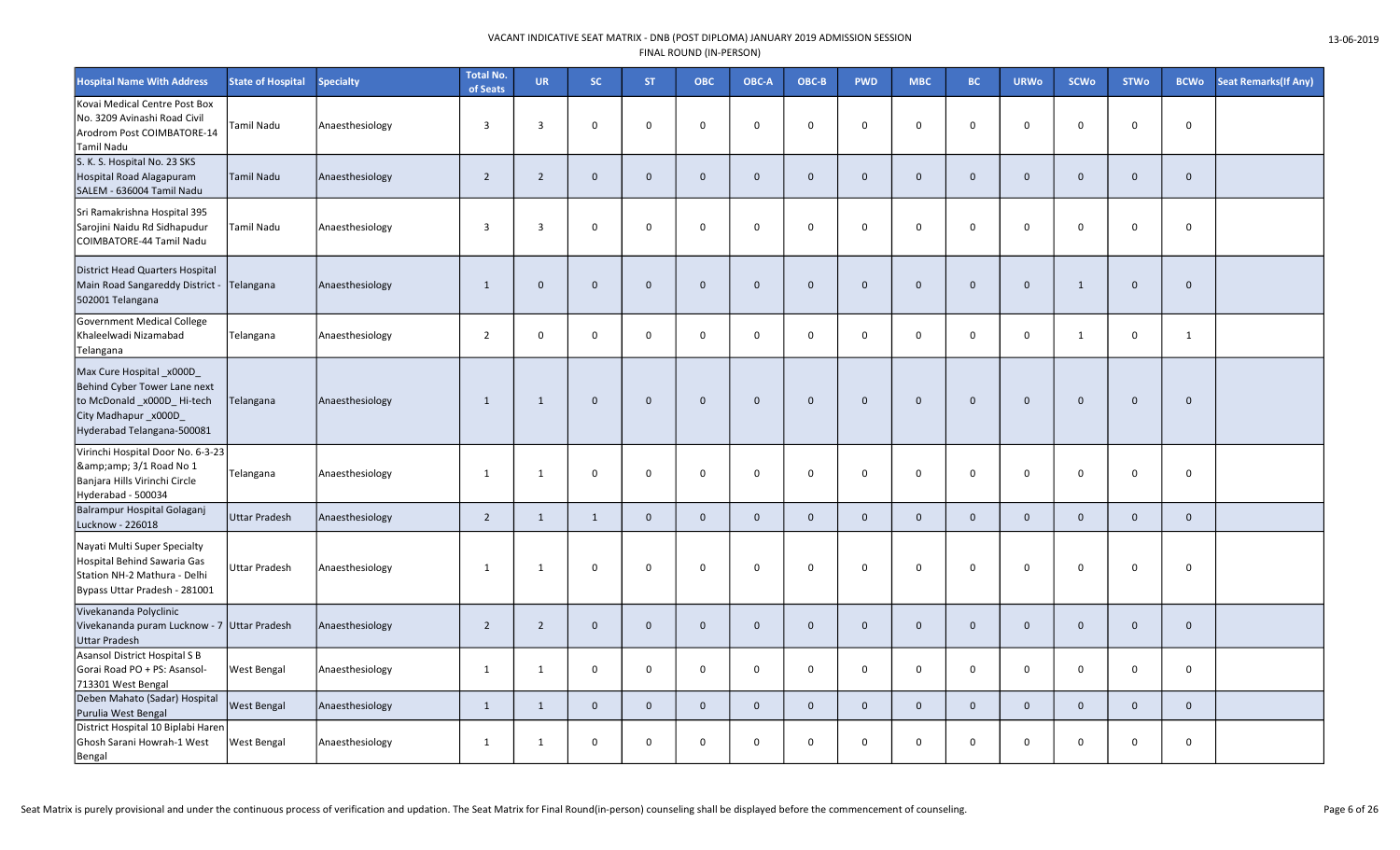| <b>Hospital Name With Address</b>                                                                                                   | <b>State of Hospital</b> | <b>Specialty</b>                                                            | <b>Total No.</b><br>of Seats | <b>UR</b>      | SC             | <b>ST</b>    | ОВС          | OBC-A        | OBC-B       | <b>PWD</b>   | <b>MBC</b>          | <b>BC</b>   | <b>URWo</b>  | <b>SCWo</b>    | <b>STWo</b>  | <b>BCWo</b>  | <b>Seat Remarks (If Any)</b> |
|-------------------------------------------------------------------------------------------------------------------------------------|--------------------------|-----------------------------------------------------------------------------|------------------------------|----------------|----------------|--------------|--------------|--------------|-------------|--------------|---------------------|-------------|--------------|----------------|--------------|--------------|------------------------------|
| District Hospital 5 D L Roy Road<br>Krishnagar Nadia- 741101 West<br>Bengal                                                         | West Bengal              | Anaesthesiology                                                             | $\mathbf{1}$                 | $\mathbf{1}$   | $\mathbf 0$    | $\mathbf 0$  | $\mathbf 0$  | $\Omega$     | $\mathbf 0$ | $\mathbf 0$  | $\mathbf 0$         | $\Omega$    | $\mathbf 0$  | $\mathbf 0$    | $\mathbf 0$  | $\mathbf 0$  |                              |
| Fortis Hospital 730 Anandapur<br>EM Bypass Road Kolkata-700107<br><b>West Bengal</b>                                                | <b>West Bengal</b>       | Anaesthesiology                                                             | $\overline{2}$               | $\overline{2}$ | $\mathbf 0$    | $\mathbf 0$  | $\mathbf 0$  | $\mathbf 0$  | $\mathsf 0$ | $\mathbf 0$  | $\mathsf{O}\xspace$ | $\mathbf 0$ | 0            | $\mathbf 0$    | $\mathbf 0$  | $\mathbf 0$  |                              |
| Imambara District Hospital<br>Akhan Bazar Road Hooghly-<br>712101 West Bengal                                                       | West Bengal              | Anaesthesiology                                                             | 1                            | 1              | $\mathbf 0$    | $\mathbf 0$  | $\mathbf{0}$ | $\mathbf{0}$ | $\mathbf 0$ | $\mathbf{0}$ | $\mathbf 0$         | $\Omega$    | $\mathbf 0$  | $\mathbf 0$    | $\mathbf 0$  | $\mathbf{0}$ |                              |
| Medica Superspecialty Hospital<br>127 Mukundapur E M Bypass<br>Kolkata-700099 West Bengal                                           | West Bengal              | Anaesthesiology                                                             | $\overline{3}$               | $\overline{3}$ | $\mathbf 0$    | $\Omega$     | $\Omega$     | $\Omega$     | $\mathbf 0$ | $\mathbf 0$  | $\mathbf 0$         | $\Omega$    | $\mathbf 0$  | $\mathbf 0$    | $\Omega$     | $\mathbf 0$  |                              |
| Ramakrishna Mission Seva<br>Pratishthan Vivekananda Instt.<br>of Medical Sciences 99 Sarat<br>Bose Road KOLKATA - 26 West<br>Bengal | <b>West Bengal</b>       | Anaesthesiology                                                             | $\overline{2}$               | $\overline{2}$ | $\mathbf{0}$   | $\mathbf 0$  | $\Omega$     | $\mathbf{0}$ | $\mathbf 0$ | $\mathbf 0$  | $\mathbf 0$         | $\Omega$    | $\mathbf 0$  | $\overline{0}$ | $\mathbf{0}$ | $\mathbf 0$  |                              |
| College of Medicine and JNM<br>Hospital P. O.: Kalyani District<br>Nadia-741235 West Bengal                                         | West Bengal              | Dermatology and Venereology                                                 | $\mathbf{1}$                 | $\mathbf 0$    | $\mathbf{1}$   | $\mathbf 0$  | $\mathbf 0$  | $\mathbf 0$  | $\mathbf 0$ | $\mathbf 0$  | $\mathbf 0$         | $\mathbf 0$ | $\mathbf 0$  | $\mathbf 0$    | $\Omega$     | $\mathbf 0$  |                              |
| Northern Railway Central<br>Hospital Near Connaught Place<br>New Delhi-1                                                            | Delhi                    | ENT                                                                         | $\mathbf{1}$                 | 1              | $\mathbf 0$    | $\mathbf 0$  | $\mathbf{0}$ | $\Omega$     | $\mathbf 0$ | $\mathbf{0}$ | $\mathbf 0$         | $\Omega$    | $\mathbf{0}$ | $\mathbf 0$    | $\mathbf 0$  | $\mathbf 0$  |                              |
| Medanta The Medicity x000D<br>Sector-38 Gurgaon _x000D<br>Haryana-122001                                                            | Haryana                  | <b>ENT</b>                                                                  | $\mathbf{1}$                 | 1              | $\mathbf 0$    | $\mathbf 0$  | $\Omega$     | $\Omega$     | $\mathbf 0$ | $\Omega$     | $\mathbf 0$         | $\Omega$    | $\mathbf 0$  | $\mathbf 0$    | $\mathbf 0$  | $\Omega$     |                              |
| College of Medicine and JNM<br>Hospital P. O.: Kalyani District<br>Nadia-741235 West Bengal                                         | West Bengal              | ENT                                                                         | $\mathbf{1}$                 | $\mathbf 0$    | $\overline{0}$ | $\mathbf{1}$ | $\mathbf{0}$ | $\Omega$     | $\mathbf 0$ | $\mathbf 0$  | $\mathbf 0$         | $\Omega$    | $\mathbf 0$  | $\mathbf 0$    | $\mathbf 0$  | $\mathbf 0$  |                              |
| Medica Superspecialty Hospital<br>127 Mukundapur E M Bypass<br>Kolkata-700099 West Bengal                                           | West Bengal              | <b>Health Administration</b><br><b>Including Hospital</b><br>Administration | $\mathbf{1}$                 | 1              | $\mathbf 0$    | $\mathbf 0$  | $\Omega$     | $\Omega$     | $\mathbf 0$ | $\Omega$     | $\mathbf 0$         | $\Omega$    | 0            | $\mathbf 0$    | $\Omega$     | $\Omega$     |                              |
| Lilavati Hospital & Res. Centre A-<br>791 Bandra Reclaimation Bandra Maharashtra<br>West Mumbai - 50 Maharashtra                    |                          | Nuclear Medicine                                                            | $\overline{2}$               | $\overline{2}$ | $\mathbf{0}$   | $\mathbf 0$  | $\mathbf{0}$ | $\mathbf{0}$ | $\mathbf 0$ | $\mathbf{0}$ | $\mathbf 0$         | $\Omega$    | $\mathbf 0$  | $\mathbf 0$    | $\mathbf 0$  | $\mathbf 0$  |                              |
| P.D. Hinduja National Hospital<br>and Medical Research Centre<br>Veer Savarkar Marg Mahim<br>Mumbai-400016 Maharashtra              | Maharashtra              | Nuclear Medicine                                                            | 1                            | 1              | $\mathbf 0$    | $\mathbf 0$  | $\mathbf 0$  | $\mathbf 0$  | $\mathsf 0$ | $\mathbf 0$  | $\mathbf 0$         | $\mathbf 0$ | 0            | $\mathbf 0$    | $\mathbf 0$  | $\mathbf 0$  |                              |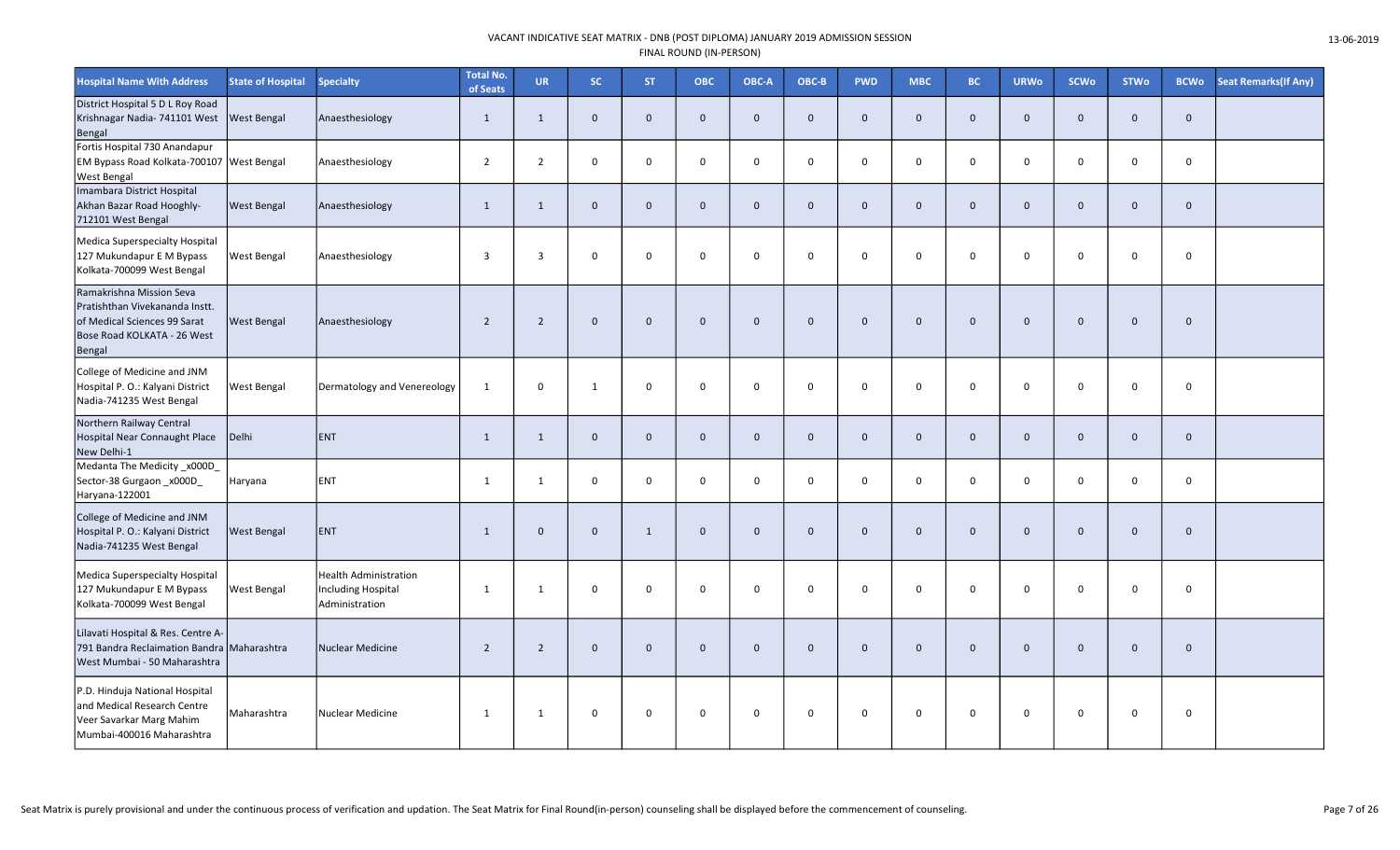| <b>Hospital Name With Address</b>                                                                                                    | <b>State of Hospital</b> | <b>Specialty</b>                  | <b>Total No.</b><br>of Seats | <b>UR</b>      | <b>SC</b>      | <b>ST</b>   | <b>OBC</b>   | OBC-A        | OBC-B        | <b>PWD</b>   | <b>MBC</b>   | <b>BC</b>      | <b>URWo</b>  | <b>SCWo</b>  | <b>STWo</b>  | <b>BCWo</b>  | <b>Seat Remarks (If Any)</b>                                                              |
|--------------------------------------------------------------------------------------------------------------------------------------|--------------------------|-----------------------------------|------------------------------|----------------|----------------|-------------|--------------|--------------|--------------|--------------|--------------|----------------|--------------|--------------|--------------|--------------|-------------------------------------------------------------------------------------------|
| Govt. Medical College (Maharani<br>Hospital) Jagadalpur<br>Chattishgarh                                                              | Chhattisgarh             | Obstetrics and Gynaecology        | $\overline{2}$               | $\mathbf 0$    | $\mathbf 0$    | 1           | 1            | $\mathbf{0}$ | $\mathbf{0}$ | $\mathbf 0$  | $\mathbf 0$  | $\overline{0}$ | 0            | $\mathbf 0$  | $\mathbf 0$  | $\mathbf 0$  |                                                                                           |
| Dr. Baba Saheb Ambedkar<br>Hospital Sector-06 Rohini New<br>Delhi                                                                    | Delhi                    | <b>Obstetrics and Gynaecology</b> | $\overline{2}$               | $\overline{2}$ | $\mathbf 0$    | 0           | $\Omega$     | $\Omega$     | $\mathsf{O}$ | 0            | $\mathbf 0$  | $\overline{0}$ | 0            | $\mathbf 0$  | $\mathbf 0$  | $\mathbf 0$  |                                                                                           |
| Sanjay Gandhi Memorial<br>Hospital Mangol Puri S Block<br>New Delhi-110083                                                           | Delhi                    | <b>Obstetrics and Gynaecology</b> | $\mathbf{1}$                 | $\mathbf 0$    | $\mathbf 0$    | $\mathbf 0$ | $\mathbf 0$  | $\mathbf{0}$ | $\mathbf 0$  | $\mathbf{1}$ | $\mathbf 0$  | $\mathbf 0$    | $\mathbf{0}$ | $\mathbf 0$  | $\mathbf 0$  | $\mathbf 0$  |                                                                                           |
| Asian Institute of Medical<br>Sciences Sector 21-A Badkal<br>Flyover Road Faridabad Haryana                                          | Haryana                  | Obstetrics and Gynaecology        | $\mathbf{1}$                 | 1              | $\mathbf 0$    | $\Omega$    | $\mathbf 0$  | $\Omega$     | $\mathbf 0$  | $\mathbf 0$  | $\mathbf 0$  | $\mathbf 0$    | 0            | $\mathbf 0$  | $\Omega$     | $\mathbf 0$  |                                                                                           |
| Bhagwan Mahaveer Jain<br>Hospital Miles Road Bangalore-<br>560052. Karnataka                                                         | Karnataka                | <b>Obstetrics and Gynaecology</b> | 1                            | $\mathbf{1}$   | $\mathbf{0}$   | $\mathbf 0$ | $\mathbf{0}$ | $\Omega$     | $\mathbf{0}$ | $\mathbf{0}$ | $\Omega$     | $\Omega$       | $\Omega$     | $\mathbf{0}$ | $\mathbf{0}$ | $\mathbf{0}$ |                                                                                           |
| District Hospital B D Road Beside<br>DHO Office Chitradurga<br>Karnataka                                                             | Karnataka                | <b>Obstetrics and Gynaecology</b> | 1                            | $\mathbf 0$    | 1              | $\Omega$    | $\Omega$     | $\mathbf 0$  | $\mathbf 0$  | $\mathbf 0$  | $\Omega$     | $\Omega$       | 0            | $\mathbf 0$  | $\Omega$     | $\mathbf 0$  | Candidate has to<br>execute a compulsary<br>service bond during<br>Joining this hospital. |
| District Hospital B H Road<br>Tumakuru Karnataka                                                                                     | Karnataka                | <b>Obstetrics and Gynaecology</b> | 1                            | $\Omega$       | $\Omega$       | $\Omega$    | 1            | $\Omega$     | $\mathbf{0}$ | $\mathbf{0}$ | $\Omega$     | $\Omega$       | $\Omega$     | $\mathbf{0}$ | $\Omega$     | $\mathbf{0}$ | Candidate has to<br>execute a compulsary<br>service bond during<br>Joining this hospital. |
| District Hospital Killa Road<br>Dharwad - 580008 Karnataka                                                                           | Karnataka                | Obstetrics and Gynaecology        | 1                            | 0              | $\mathbf 0$    | $\mathbf 0$ | 1            | $\mathbf 0$  | $\mathsf{O}$ | $\mathbf 0$  | 0            | $\overline{0}$ | $\Omega$     | $\mathbf 0$  | $\mathbf 0$  | $\mathsf 0$  | Candidate has to<br>execute a compulsary<br>service bond during<br>Joining this hospital. |
| General Hospital 4th 'T'<br>Block(Beside Rajiv Gandhi<br>University of Health Sciences)<br>Jayanagar Bangaluru - 560041<br>Karnataka | Karnataka                | Obstetrics and Gynaecology        | 1                            | $\Omega$       | $\mathbf 0$    | 1           | $\mathbf 0$  | $\mathbf 0$  | $\mathbf 0$  | $\mathbf 0$  | $\Omega$     | $\Omega$       | $\Omega$     | $\mathbf 0$  | $\mathbf 0$  | $\mathbf 0$  | Candidate has to<br>execute a compulsary<br>service bond during<br>Joining this hospital. |
| Mother Hospital Olari (PO)<br>Pullazhi THRISSUR-12 Kerala                                                                            | Kerala                   | Obstetrics and Gynaecology        | $\mathbf{1}$                 | $\mathbf{1}$   | $\mathbf 0$    | 0           | $\Omega$     | $\Omega$     | $\mathsf{O}$ | $\mathsf{O}$ | 0            | $\mathbf 0$    | $\Omega$     | $\mathbf 0$  | $\mathbf 0$  | $\mathsf{O}$ |                                                                                           |
| Deenanath Mangeshkar Hospital<br>and Research Centre Erandwane Maharashtra<br>Pune - 411004 Maharashtra                              |                          | <b>Obstetrics and Gynaecology</b> | 1                            | $\mathbf{1}$   | $\overline{0}$ | $\mathbf 0$ | $\Omega$     | $\mathbf{0}$ | $\mathbf{0}$ | $\mathbf{0}$ | $\mathbf{0}$ | $\overline{0}$ | $\Omega$     | $\mathbf 0$  | $\mathbf{0}$ | $\mathbf 0$  |                                                                                           |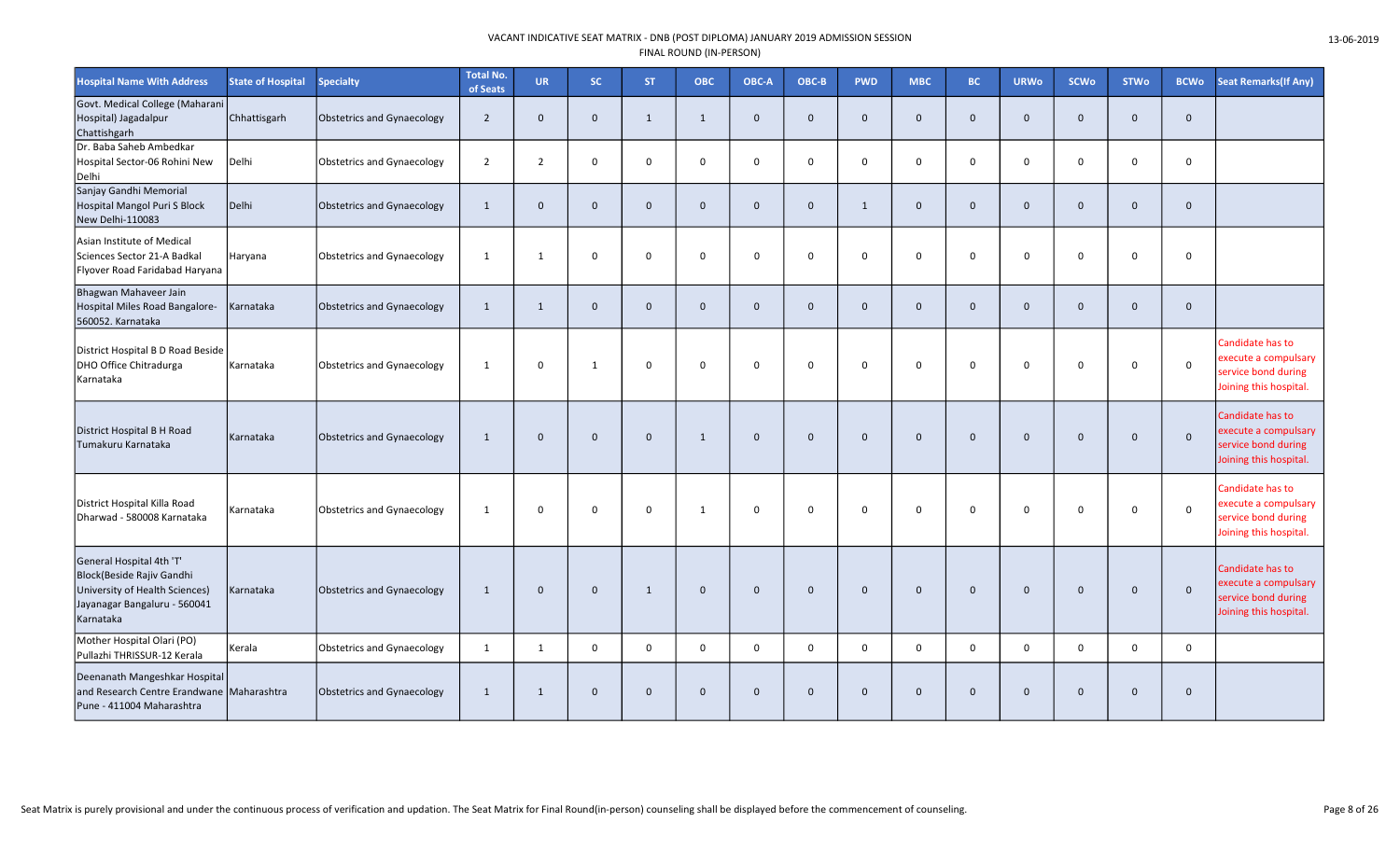| <b>Hospital Name With Address</b>                                                                                                                                                                              | <b>State of Hospital</b> | <b>Specialty</b>                  | <b>Total No.</b><br>of Seats | <b>UR</b>      | <b>SC</b>    | ST.          | ОВС                 | OBC-A        | OBC-B        | <b>PWD</b>     | <b>MBC</b>          | <b>BC</b>    | <b>URWo</b>  | SCWo        | <b>STWo</b>  | <b>BCWo</b>         | <b>Seat Remarks (If Any)</b> |
|----------------------------------------------------------------------------------------------------------------------------------------------------------------------------------------------------------------|--------------------------|-----------------------------------|------------------------------|----------------|--------------|--------------|---------------------|--------------|--------------|----------------|---------------------|--------------|--------------|-------------|--------------|---------------------|------------------------------|
| Dr. R N Cooper Municipal<br>General Hospital (Associated<br>with H B T (Hinduhridaysamrat<br>Balasaheb Thackeray) medical<br>college) North South Road No.1<br>Vile Parle (West) Mumbai-<br>400056 Maharashtra | Maharashtra              | <b>Obstetrics and Gynaecology</b> | $\mathbf{1}$                 | $\mathbf 0$    | $\mathbf 0$  | 1            | $\mathsf 0$         | $\mathbf 0$  | 0            | $\mathbf 0$    | $\mathbf 0$         | $\mathbf 0$  | 0            | $\mathbf 0$ | $\mathbf 0$  | 0                   |                              |
| Government Head Quarters<br>Hospital Trichy Road Dindigul -<br>624001 Tamil Nadu                                                                                                                               | Tamil Nadu               | Obstetrics and Gynaecology        | $\mathbf{1}$                 | $\mathbf{0}$   | $\mathbf 0$  | $\mathbf{0}$ | $\mathsf{O}\xspace$ | $\mathbf 0$  | $\mathbf{0}$ | $\mathbf 0$    | $\mathsf{O}\xspace$ | 1            | $\mathbf{0}$ | $\mathbf 0$ | $\mathbf 0$  | $\mathsf{O}\xspace$ |                              |
| Prashanthi Hospital # 7-3-94<br>Brahmana Wada Machili Bazar<br>Hanamkonda Warangal Dist.<br>Telangana - 506011                                                                                                 | Telangana                | Obstetrics and Gynaecology        | 1                            | 1              | $\mathbf 0$  | $\mathbf 0$  | 0                   | 0            | 0            | $\mathbf 0$    | $\mathbf 0$         | $\mathbf 0$  | $\Omega$     | 0           | 0            | 0                   |                              |
| Deben Mahato (Sadar) Hospital<br>Purulia West Bengal                                                                                                                                                           | <b>West Bengal</b>       | Obstetrics and Gynaecology        | $\mathbf{1}$                 | $\mathbf 0$    | 1            | $\mathbf 0$  | $\mathbf 0$         | $\mathbf 0$  | $\mathbf{0}$ | $\mathbf{0}$   | $\mathbf{0}$        | $\mathbf 0$  | $\mathbf 0$  | $\mathbf 0$ | $\mathbf{0}$ | $\mathbf{0}$        |                              |
| Purba Medinipur District<br>Hospital Tamluk- 721636 West<br>Bengal                                                                                                                                             | West Bengal              | Obstetrics and Gynaecology        | 1                            | $\mathbf 0$    | $\mathbf 0$  | $\mathbf 0$  | $\mathbf 0$         | 0            | 1            | $\mathbf 0$    | $\mathbf 0$         | $\Omega$     | $\mathbf 0$  | $\mathbf 0$ | 0            | 0                   |                              |
| Suri Sadar Hospital Laldighipara<br>P.O. - Suri Dist-Birbhum-<br>731101 West Bengal                                                                                                                            | West Bengal              | Obstetrics and Gynaecology        | $\mathbf{1}$                 | $\mathbf 0$    | $\mathbf 0$  | $\mathbf 0$  | $\mathbf 0$         | $\mathbf{1}$ | $\mathbf{0}$ | $\overline{0}$ | $\mathbf 0$         | $\mathbf 0$  | $\mathbf 0$  | $\mathbf 0$ | $\mathbf 0$  | $\mathbf{0}$        |                              |
| Visakha Eye Hospital 8-1-64 Peda<br>Waltair Visakhapatnam - 530017                                                                                                                                             | Andhra Pradesh           | Ophthalmology                     | 1                            | 1              | $\mathbf 0$  | $\mathbf 0$  | $\mathbf 0$         | $\mathbf 0$  | 0            | $\mathbf 0$    | $\mathbf 0$         | $\Omega$     | $\Omega$     | $\mathbf 0$ | $\mathbf 0$  | $\mathbf 0$         |                              |
| Chandraprabha Eye Hospital (A<br>unit of cataract & IOL hospital<br>Pvt. Ltd.) K K Handique Path<br>Jorhat Assam-785001                                                                                        | Assam                    | Ophthalmology                     | 1                            | 1              | $\mathbf{0}$ | $\mathbf{0}$ | $\mathbf 0$         | $\mathbf 0$  | $\mathbf{0}$ | $\mathbf{0}$   | $\mathbf 0$         | $\Omega$     | $\mathbf{0}$ | $\mathbf 0$ | $\mathbf{0}$ | $\mathbf{0}$        |                              |
| Lions Eye Hospital Park Road<br>Lions Enclave Silchar Cachar<br>Assam 788001                                                                                                                                   | Assam                    | Ophthalmology                     | $\overline{2}$               | $\overline{2}$ | $\mathsf 0$  | 0            | $\mathbf 0$         | 0            | 0            | $\mathbf 0$    | $\mathbf 0$         | $\mathbf 0$  | 0            | $\mathbf 0$ | 0            | $\mathsf{O}$        |                              |
| Centre for Sight B-5/24<br>Safdarjung Enclave New Delhi-<br>110029                                                                                                                                             | Delhi                    | Ophthalmology                     | $\mathbf{1}$                 | $\mathbf{1}$   | $\mathbf{0}$ | $\mathbf 0$  | $\mathbf 0$         | $\mathbf{0}$ | $\mathbf{0}$ | $\mathbf 0$    | $\mathbf{0}$        | $\mathbf{0}$ | $\mathbf{0}$ | $\mathbf 0$ | $\mathbf 0$  | $\mathbf 0$         |                              |
| Deen Dayal Upadhyay Hospital<br>Hari Nagar New Delhi-64                                                                                                                                                        | Delhi                    | Ophthalmology                     | $\mathbf{1}$                 | $\mathbf 0$    | $\mathbf 0$  | $\mathbf{1}$ | $\mathbf 0$         | $\mathbf 0$  | $\mathbf 0$  | $\mathsf{o}$   | $\mathsf 0$         | $\Omega$     | $\mathbf 0$  | 0           | $\mathbf 0$  | 0                   |                              |
| Hindu Rao Hospital Subzi Mandi<br>Malkaganj Delhi-110007                                                                                                                                                       | Delhi                    | Ophthalmology                     | $\mathbf{1}$                 | $\mathbf 0$    | $\mathbf{0}$ | $\mathbf 0$  | $\mathbf{1}$        | $\mathbf 0$  | $\mathbf{0}$ | $\mathbf 0$    | $\mathbf{0}$        | $\mathbf 0$  | $\mathbf{0}$ | $\mathbf 0$ | $\mathbf 0$  | $\mathbf 0$         |                              |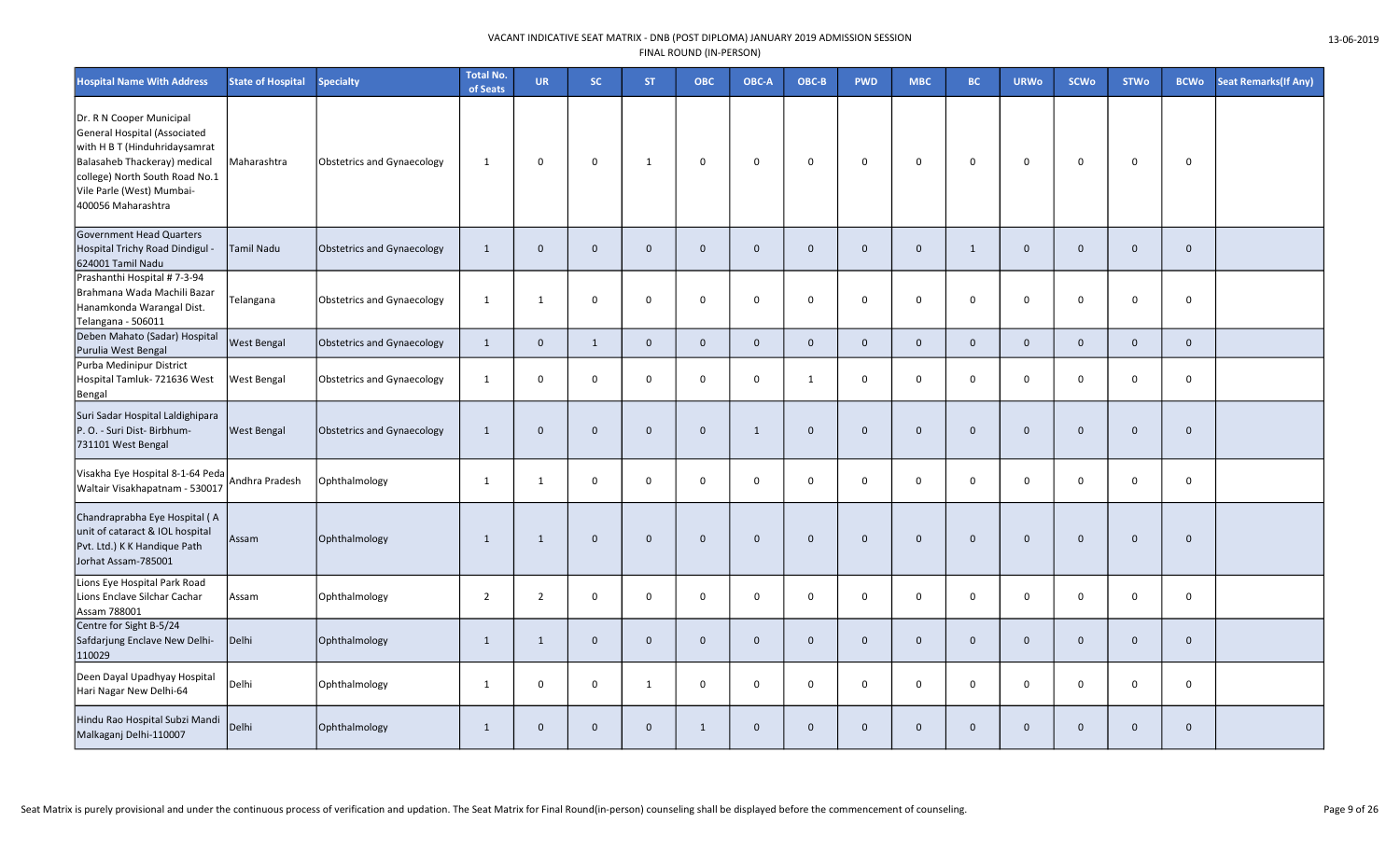| <b>Hospital Name With Address</b>                                                                                                                      | <b>State of Hospital</b> | <b>Specialty</b> | <b>Total No.</b><br>of Seats | <b>UR</b>      | SC.            | <b>ST</b>    | <b>OBC</b>   | OBC-A        | OBC-B        | <b>PWD</b>   | <b>MBC</b>   | BC.            | <b>URWo</b>  | <b>SCWo</b>  | <b>STWo</b>  | <b>BCWo</b>  | <b>Seat Remarks (If Any)</b>                                                              |
|--------------------------------------------------------------------------------------------------------------------------------------------------------|--------------------------|------------------|------------------------------|----------------|----------------|--------------|--------------|--------------|--------------|--------------|--------------|----------------|--------------|--------------|--------------|--------------|-------------------------------------------------------------------------------------------|
| Mohan Eye Hospital 11/B Ganga<br>Ram Hospital Marg New Delhi-<br>60                                                                                    | Delhi                    | Ophthalmology    | $\overline{2}$               | $\overline{2}$ | $\mathbf 0$    | $\mathsf{O}$ | $\mathbf 0$  | $\mathbf 0$  | $\mathbf 0$  | $\mathbf 0$  | $\mathbf 0$  | $\mathbf 0$    | $\mathbf 0$  | $\mathbf 0$  | $\mathbf 0$  | $\mathbf 0$  |                                                                                           |
| Northern Railway Central<br>Hospital Near Connaught Place<br>New Delhi-1                                                                               | Delhi                    | Ophthalmology    | 1                            | $\mathbf{0}$   | $\mathbf 0$    | $\mathbf 0$  | 1            | $\mathbf{0}$ | $\mathbf{0}$ | $\mathbf{0}$ | $\mathbf{0}$ | $\overline{0}$ | $\mathbf{0}$ | $\mathbf{0}$ | $\mathbf{0}$ | $\mathbf{0}$ |                                                                                           |
| Drashti Nethralaya Chakalia<br>Road Near GIDC Delsar Road<br>Dahod-389151 Gujarat                                                                      | Gujarat                  | Ophthalmology    | $\overline{2}$               | $\overline{2}$ | $\mathbf 0$    | $\mathsf 0$  | $\mathbf 0$  | $\mathbf 0$  | $\mathbf 0$  | $\mathbf 0$  | $\mathbf 0$  | $\overline{0}$ | $\mathbf 0$  | $\mathsf 0$  | $\mathbf 0$  | $\mathbf 0$  |                                                                                           |
| Rotary Eye Institute Dudhia<br>Talav NAVASARI-396445 Gujarat                                                                                           | Gujarat                  | Ophthalmology    | $\mathbf{1}$                 | 1              | $\mathbf{0}$   | $\mathbf{0}$ | $\mathbf{0}$ | $\mathbf{0}$ | $\mathbf{0}$ | $\mathbf{0}$ | $\mathbf{0}$ | $\overline{0}$ | $\mathbf{0}$ | $\mathbf 0$  | $\mathbf 0$  | $\mathbf{0}$ |                                                                                           |
| Bhagat Phool Singh Govt.<br>Medical College for Women<br>Khanpur Kalan (Sonepat)-<br>131305 Haryana                                                    | Haryana                  | Ophthalmology    | $\mathbf{1}$                 | 1              | $\mathbf 0$    | $\mathsf 0$  | $\mathbf 0$  | $\mathbf 0$  | $\mathbf 0$  | $\mathsf{o}$ | $\mathbf 0$  | $\overline{0}$ | $\mathbf 0$  | $\mathbf 0$  | $\mathbf 0$  | $\mathbf 0$  |                                                                                           |
| Bokaro General Hospital Bokaro<br>Steel City BOKARO-01 Jharkhand                                                                                       | Jharkhand                | Ophthalmology    | $\overline{2}$               | $\mathbf{1}$   | $\mathbf 0$    | $\mathbf 0$  | 1            | $\mathbf 0$  | $\mathbf 0$  | $\mathbf 0$  | $\mathbf{0}$ | $\mathbf 0$    | $\mathbf{0}$ | $\mathbf 0$  | $\Omega$     | $\mathbf 0$  |                                                                                           |
| <b>Bangalore West Lions</b><br>Superspecialty Eye Hospital No.<br>5 Lions Eye Hospital Road Off J C   Karnataka<br>Road Bangalore- 560002<br>Karnataka |                          | Ophthalmology    | $\mathbf{1}$                 | 1              | $\mathbf{0}$   | $\mathbf 0$  | $\Omega$     | $\Omega$     | $\mathbf 0$  | $\mathbf 0$  | $\Omega$     | $\overline{0}$ | $\Omega$     | $\Omega$     | $\Omega$     | $\mathbf 0$  |                                                                                           |
| District Hospital B H Road<br>Tumakuru Karnataka                                                                                                       | Karnataka                | Ophthalmology    | $\overline{2}$               | 1              | $\overline{0}$ | $\mathbf 0$  | 1            | $\Omega$     | $\mathbf 0$  | $\Omega$     | $\mathbf{0}$ | $\overline{0}$ | $\mathbf{0}$ | $\mathbf{0}$ | $\Omega$     | $\mathsf 0$  | Candidate has to<br>execute a compulsary<br>service bond during<br>Joining this hospital. |
| District Hospital Killa Road<br>Dharwad - 580008 Karnataka                                                                                             | Karnataka                | Ophthalmology    | $\mathbf{1}$                 | 1              | $\mathbf 0$    | $\mathbf 0$  | $\Omega$     | $\Omega$     | $\mathbf 0$  | $\mathbf 0$  | $\mathbf 0$  | $\overline{0}$ | $\Omega$     | $\Omega$     | $\Omega$     | $\mathbf 0$  | Candidate has to<br>execute a compulsary<br>service bond during<br>Joining this hospital. |
| M.M. Joshi Eye Hospital _x000D_<br>Padmanarayanalaya Gokul Road<br>_x000D_Hosur HUBLI _x000D_<br>Karnataka-580021                                      | Karnataka                | Ophthalmology    | $\overline{1}$               | $\mathbf{1}$   | $\overline{0}$ | $\mathbf 0$  | $\mathbf{0}$ | $\mathbf{0}$ | $\mathbf 0$  | $\mathbf{0}$ | $\mathbf{0}$ | $\overline{0}$ | $\mathbf 0$  | $\mathbf{0}$ | $\mathbf{0}$ | $\mathbf 0$  |                                                                                           |
| Narayana Netralaya Narayana<br>Health City Narayana<br>Hrudayalaya Campus #258/A<br>Bommasandra Hosur Road<br>Bangalore-99 Karnataka                   | Karnataka                | Ophthalmology    | $\overline{3}$               | $\overline{3}$ | $\mathbf 0$    | $\mathbf 0$  | $\mathbf 0$  | $\mathbf 0$  | $\mathsf{O}$ | 0            | 0            | $\mathbf 0$    | 0            | $\mathbf 0$  | $\mathbf 0$  | $\mathsf{O}$ |                                                                                           |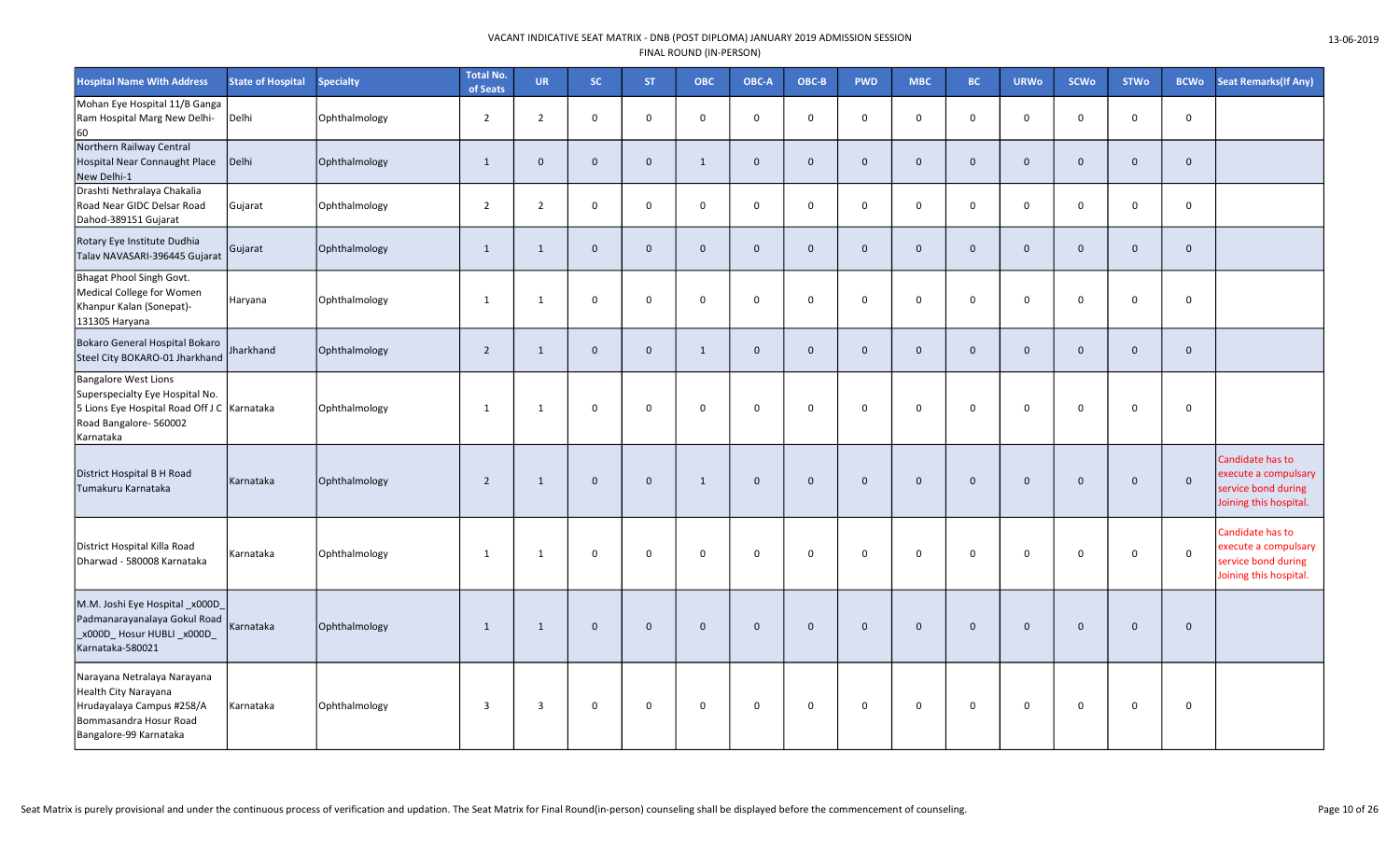| <b>Hospital Name With Address</b>                                                                                                       | <b>State of Hospital</b> | <b>Specialty</b> | <b>Total No.</b><br>of Seats | <b>UR</b>      | SC.         | <b>ST</b>   | <b>OBC</b>     | OBC-A        | OBC-B        | <b>PWD</b>   | <b>MBC</b>   | BC.            | <b>URWo</b>  | <b>SCWo</b>  | <b>STWo</b>  | <b>BCWo</b> | <b>Seat Remarks (If Any)</b> |
|-----------------------------------------------------------------------------------------------------------------------------------------|--------------------------|------------------|------------------------------|----------------|-------------|-------------|----------------|--------------|--------------|--------------|--------------|----------------|--------------|--------------|--------------|-------------|------------------------------|
| Prabha Eye Clinic And Research<br>Centre 504 40th Cross 8th Block<br>Jayanagar Bangalore-70<br>Karnataka                                | Karnataka                | Ophthalmology    | $\overline{2}$               | $2^{\circ}$    | $\mathbf 0$ | $\mathbf 0$ | $\overline{0}$ | $\Omega$     | $\mathbf 0$  | $\mathbf{0}$ | $\mathbf 0$  | $\overline{0}$ | $\mathbf{0}$ | $\mathbf{0}$ | $\mathbf{0}$ | $\mathbf 0$ |                              |
| Al Salama Eye Hospital Palakad<br>Road Perinthalmanna - 679322<br>Kerala                                                                | Kerala                   | Ophthalmology    | 1                            | $\mathbf{1}$   | $\mathbf 0$ | $\mathbf 0$ | $\mathbf 0$    | 0            | $\mathbf 0$  | $\mathbf{0}$ | 0            | $\mathbf 0$    | $\Omega$     | $\mathbf 0$  | $\mathbf 0$  | $\mathbf 0$ |                              |
| Bhabha Atomic Research Centre<br>& Hospital Anushakti Nagar<br>MUMBAI-94 Maharashtra                                                    | Maharashtra              | Ophthalmology    | $\mathbf{1}$                 | $\mathbf{0}$   | $\mathbf 0$ | $\mathbf 0$ | 1              | $\mathbf{0}$ | $\mathbf{0}$ | $\Omega$     | $\mathbf 0$  | $\overline{0}$ | $\mathbf{0}$ | $\mathbf{0}$ | $\mathbf{0}$ | $\mathbf 0$ |                              |
| Deenanath Mangeshkar Hospital<br>and Research Centre Erandwane Maharashtra<br>Pune - 411004 Maharashtra                                 |                          | Ophthalmology    | $\overline{2}$               | $\overline{2}$ | $\mathbf 0$ | $\mathbf 0$ | $\mathbf 0$    | $\mathbf 0$  | $\mathbf 0$  | 0            | $\mathbf 0$  | $\mathbf 0$    | $\Omega$     | $\mathbf 0$  | $\mathbf 0$  | $\mathsf 0$ |                              |
| National Institute Of<br>Ophthalmology 1187/30 Off<br>Ghole Road Shivaji Nagar PUNE -<br>05 Maharashtra                                 | Maharashtra              | Ophthalmology    | $\mathbf{1}$                 | 1              | $\mathbf 0$ | $\mathbf 0$ | $\mathbf{0}$   | $\mathbf{0}$ | $\mathbf 0$  | $\mathbf{0}$ | $\mathbf 0$  | $\overline{0}$ | $\mathbf 0$  | $\mathbf 0$  | $\mathbf{0}$ | $\mathbf 0$ |                              |
| P.D. Hinduja National Hospital<br>and Medical Research Centre<br>Veer Savarkar Marg Mahim<br>Mumbai-400016 Maharashtra                  | Maharashtra              | Ophthalmology    | -1                           | 1              | $\mathsf 0$ | $\mathbf 0$ | $\mathbf 0$    | $\mathbf 0$  | $\mathbf 0$  | $\mathbf{0}$ | $\mathbf 0$  | $\mathbf 0$    | 0            | $\mathbf 0$  | $\Omega$     | $\mathsf 0$ |                              |
| Sarakshi Netralaya Plot No 19<br>Rajiv Nagar Wardha Road<br>Nagpur - 440025                                                             | Maharashtra              | Ophthalmology    | 1                            | $\mathbf{1}$   | $\mathbf 0$ | $\mathbf 0$ | $\mathbf{0}$   | $\mathbf{0}$ | $\mathbf 0$  | $\mathbf 0$  | $\mathbf 0$  | $\mathbf 0$    | $\mathbf 0$  | $\mathbf 0$  | $\mathbf 0$  | $\mathbf 0$ |                              |
| Shri Ganapati Nethralaya JALNA<br>431202 Maharashtra                                                                                    | Maharashtra              | Ophthalmology    | $\overline{2}$               | $\overline{2}$ | $\mathbf 0$ | $\mathbf 0$ | $\mathbf 0$    | $\mathbf 0$  | $\mathsf{O}$ | 0            | 0            | $\mathbf 0$    | $\mathsf{O}$ | $\mathbf 0$  | $\mathbf 0$  | 0           |                              |
| Dr. Agarwal's Eye Hospital BBC<br>Tower Link Road Square<br>Madhupatna (Opp. To<br>Madhupatna Police Station)<br>Cuttack- 753010 Orissa | Orissa                   | Ophthalmology    | $\overline{2}$               | $2^{\circ}$    | $\mathbf 0$ | $\mathbf 0$ | $\mathbf 0$    | $\mathbf 0$  | $\mathbf 0$  | $\mathbf{0}$ | $\mathbf{0}$ | $\overline{0}$ | $\mathbf 0$  | $\mathbf 0$  | $\mathbf 0$  | $\mathbf 0$ |                              |
| Ispat General Hospital Rourkela<br>Steel Plant ROURKELA - 769005<br>Orissa                                                              | Orissa                   | Ophthalmology    | $\overline{2}$               | 1              | 1           | $\mathbf 0$ | $\mathbf 0$    | 0            | $\mathbf 0$  | 0            | 0            | $\mathbf 0$    | $\mathbf 0$  | $\mathbf 0$  | $\mathbf 0$  | 0           |                              |
| J.P.M. Rotary Eye Hospital &<br>Research Institute C.D.A. Sector-<br>VI Bidanasi Market Nagar<br>Cuttack-753014 Orissa                  | Orissa                   | Ophthalmology    | $\mathbf{1}$                 | $\mathbf{1}$   | $\mathbf 0$ | $\mathbf 0$ | $\mathbf 0$    | $\mathbf 0$  | $\mathbf 0$  | $\mathbf 0$  | $\mathbf 0$  | $\overline{0}$ | $\mathbf{0}$ | $\mathbf 0$  | $\mathbf 0$  | $\mathbf 0$ |                              |
| Aravind Eye Hospitals<br>Abishekapakkam Road<br>Pondicherry-605007 Pondicherry                                                          | Pondicherry              | Ophthalmology    | 1                            | 1              | $\mathbf 0$ | $\mathbf 0$ | $\Omega$       | 0            | 0            | 0            | 0            | $\mathbf 0$    | 0            | $\mathbf 0$  | $\mathbf 0$  | 0           |                              |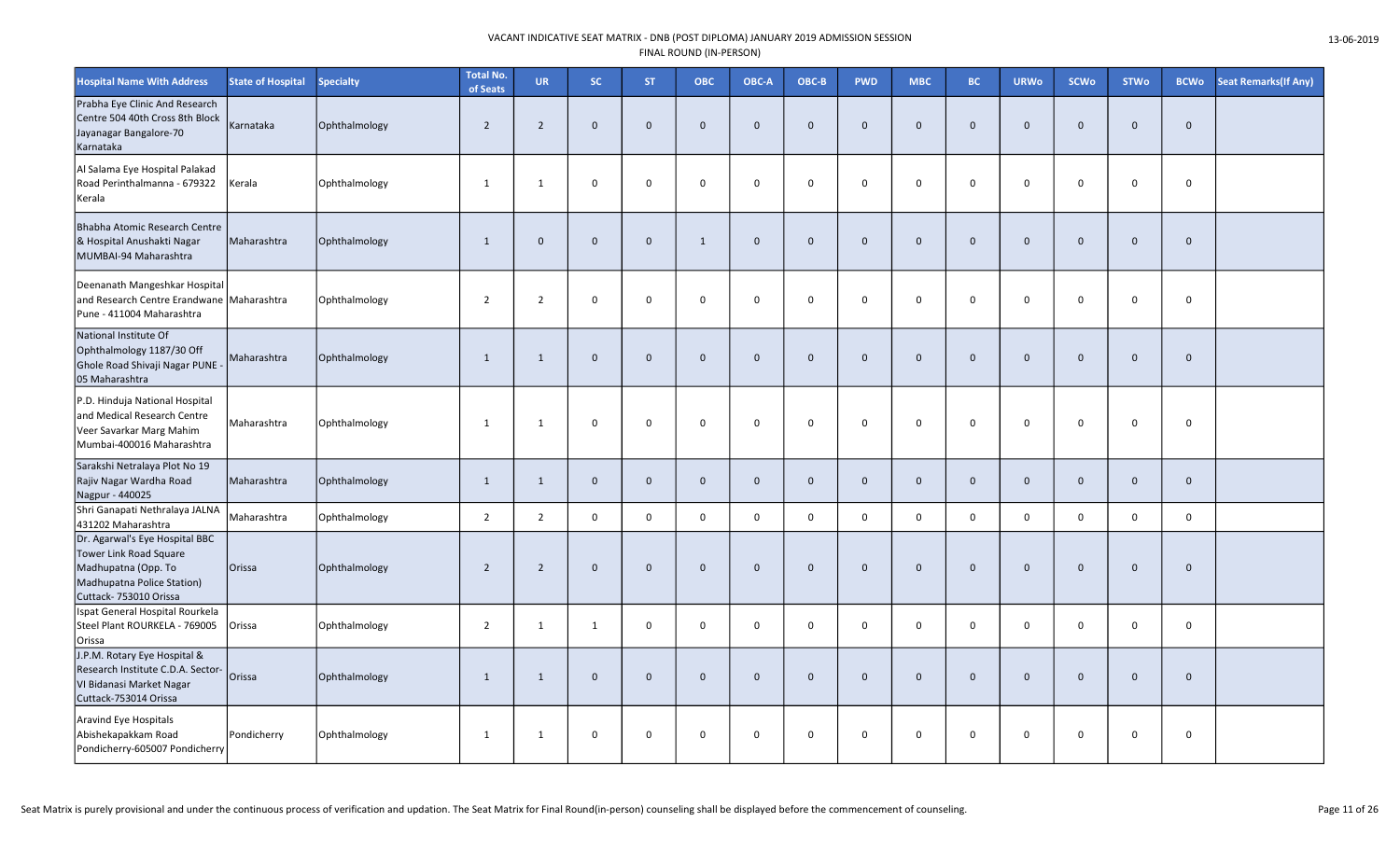| <b>Hospital Name With Address</b>                                                                                      | <b>State of Hospital</b> | <b>Specialty</b> | <b>Total No.</b><br>of Seats | <b>UR</b>      | SC.            | <b>ST</b>    | <b>OBC</b>   | OBC-A        | OBC-B        | <b>PWD</b>   | <b>MBC</b>   | BC.            | <b>URWo</b>  | <b>SCWo</b>  | <b>STWo</b>  | <b>BCWo</b>  | <b>Seat Remarks (If Any)</b> |
|------------------------------------------------------------------------------------------------------------------------|--------------------------|------------------|------------------------------|----------------|----------------|--------------|--------------|--------------|--------------|--------------|--------------|----------------|--------------|--------------|--------------|--------------|------------------------------|
| Alakh Nayan Mandir Insttitute of<br>Ophthalmology Ashok Nagar<br>UDAIPUR-313001 Rajasthan                              | Rajasthan                | Ophthalmology    | $\overline{1}$               | $\mathbf{1}$   | $\mathbf 0$    | $\mathbf 0$  | $\Omega$     | $\mathbf{0}$ | $\mathbf 0$  | $\mathbf{0}$ | $\mathbf 0$  | $\mathbf 0$    | $\mathbf{0}$ | $\mathbf 0$  | $\mathbf 0$  | $\mathbf 0$  |                              |
| Anand Hospital & Eye Centre 21<br>Bharat Mata Lane Jamnalal Bajaj<br>Marg C-Scheme Jaipur-302 001<br>Rajasthan         | Rajasthan                | Ophthalmology    | $\overline{2}$               | $\overline{2}$ | $\mathbf 0$    | $\mathsf 0$  | $\mathbf 0$  | $\mathbf 0$  | $\mathsf{O}$ | $\mathbf 0$  | $\mathbf 0$  | $\mathbf 0$    | 0            | $\mathbf 0$  | $\mathbf 0$  | $\mathsf 0$  |                              |
| Global Hospital Institute of<br>Ophthalmology Talhati Abu<br>Road Mount Abu Shantivan-<br>307510 Rajasthan             | Rajasthan                | Ophthalmology    | $\overline{2}$               | $2^{\circ}$    | $\mathbf{0}$   | $\mathbf 0$  | $\mathbf{0}$ | $\mathbf{0}$ | $\mathbf 0$  | $\mathbf{0}$ | $\mathbf{0}$ | $\overline{0}$ | $\mathbf{0}$ | $\mathbf 0$  | $\mathbf{0}$ | $\mathbf 0$  |                              |
| Sahai Hospital & Res. Centre S P<br>15 Bhabha Marg Moti Dungri<br>JAIPUR -04 Rajasthan                                 | Rajasthan                | Ophthalmology    | $\overline{2}$               | $\overline{2}$ | $\mathsf 0$    | $\mathsf 0$  | $\Omega$     | $\mathbf 0$  | $\mathbf 0$  | $\mathbf 0$  | $\mathsf 0$  | $\mathbf 0$    | $\mathbf 0$  | $\mathbf 0$  | $\mathbf 0$  | $\mathsf 0$  |                              |
| Dr. Agarwal's Eye Hospital & Eye<br>Research Centre 19 Cathedral<br>Road CHENNAI - 86 Tamil Nadu                       | <b>Tamil Nadu</b>        | Ophthalmology    | $\mathbf{1}$                 | $\mathbf{1}$   | $\overline{0}$ | $\mathbf 0$  | $\mathbf{0}$ | $\mathbf{0}$ | $\mathbf{0}$ | $\Omega$     | $\mathbf 0$  | $\overline{0}$ | $\mathbf{0}$ | $\mathbf{0}$ | $\mathbf{0}$ | $\mathbf 0$  |                              |
| Dr. Agarwal's Eye Hospital No.<br>10 South By Pass road Opp. To<br>BSNL Vannarpettai Tirunelveli-<br>627003 Tamil Nadu | Tamil Nadu               | Ophthalmology    | $\overline{2}$               | $\overline{2}$ | $\mathbf 0$    | $\mathbf 0$  | $\mathbf 0$  | 0            | 0            | 0            | $\mathbf 0$  | $\mathbf 0$    | $\mathbf 0$  | $\mathbf 0$  | $\mathbf 0$  | $\pmb{0}$    |                              |
| <b>Government Head Quarters</b><br>Hospital Nellikuppam Main Road Tamil Nadu<br>Cuddalore - 607001                     |                          | Ophthalmology    | 1                            | $\mathbf{0}$   | $\mathbf 0$    | $\mathbf 0$  | $\mathbf{0}$ | $\Omega$     | $\mathbf 0$  | $\mathbf{0}$ | 1            | $\overline{0}$ | $\mathbf{0}$ | $\mathbf{0}$ | $\mathbf{0}$ | $\mathbf 0$  |                              |
| Lotus Eye Hospital SF No. 770/12<br>Avanashi Road Civil Aerodrome<br>Post Peelamedu Combatore-<br>641014 Tamil Nadu    | Tamil Nadu               | Ophthalmology    | $\mathbf{1}$                 | 1              | $\mathbf 0$    | $\mathsf 0$  | $\mathbf 0$  | $\mathbf 0$  | 0            | $\mathbf 0$  | $\mathbf 0$  | $\mathbf 0$    | $\mathbf 0$  | $\mathbf 0$  | $\mathbf 0$  | $\mathsf 0$  |                              |
| M. N. Eye Hospital 781 TH Road<br>Opp. Thondiarpet Police Station<br>CHENNAI-600021 Tamil Nadu                         | Tamil Nadu               | Ophthalmology    | $\overline{2}$               | $\overline{2}$ | $\mathbf{0}$   | $\mathbf 0$  | $\Omega$     | $\mathbf{0}$ | $\mathbf{0}$ | $\mathbf{0}$ | $\mathbf{0}$ | $\overline{0}$ | $\mathbf{0}$ | $\mathbf{0}$ | $\mathbf{0}$ | $\mathbf{0}$ |                              |
| Sankara Nethralaya (Medical<br>Research Foundation) 18 College Tamil Nadu<br>Road CHENNAI - 06 Tamil Nadu              |                          | Ophthalmology    | $\mathbf{1}$                 | $\mathbf{1}$   | $\mathbf 0$    | $\mathbf 0$  | $\Omega$     | $\Omega$     | $\mathbf 0$  | 0            | $\mathbf 0$  | $\mathbf{0}$   | $\mathbf 0$  | $\mathbf 0$  | $\mathbf 0$  | $\mathsf 0$  |                              |
| The Eye Foundation 582-A<br>D.B.Road R.S. Puram<br>COIMBATORE - 2 Tamil Nadu                                           | Tamil Nadu               | Ophthalmology    | $\overline{3}$               | $\overline{3}$ | $\overline{0}$ | $\mathbf{0}$ | $\mathbf{0}$ | $\mathbf{0}$ | $\mathbf 0$  | $\mathbf{0}$ | $\mathbf 0$  | $\overline{0}$ | $\mathbf{0}$ | $\mathbf 0$  | $\mathbf{0}$ | $\mathbf 0$  |                              |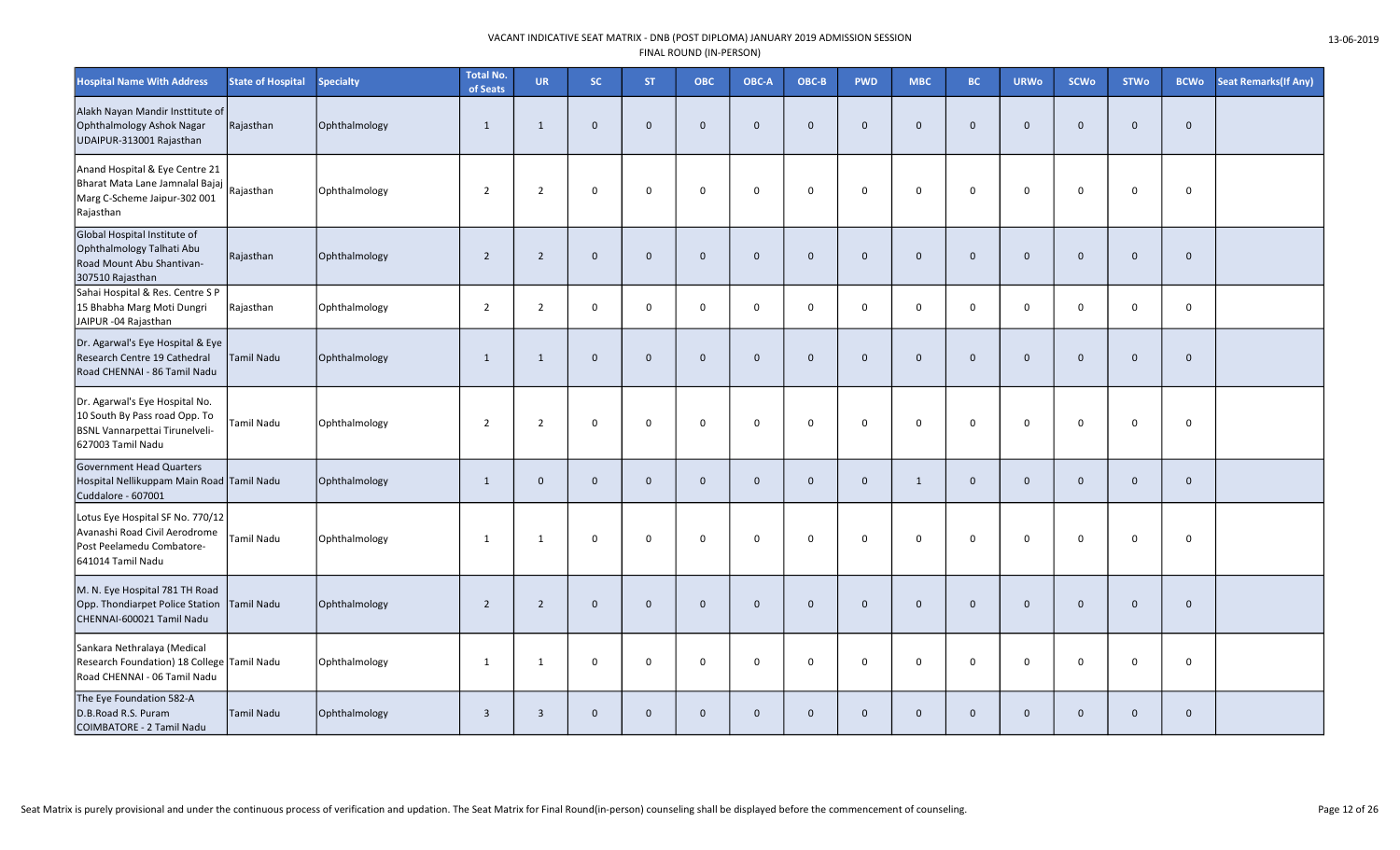| <b>Hospital Name With Address</b>                                                                                                          | <b>State of Hospital</b> | <b>Specialty</b>          | <b>Total No.</b><br>of Seats | <b>UR</b>      | SC.            | <b>ST</b>   | <b>OBC</b>   | OBC-A        | OBC-B        | <b>PWD</b>   | <b>MBC</b>   | BC.            | <b>URWo</b>  | <b>SCWo</b>  | <b>STWo</b>  | <b>BCWo</b>  | <b>Seat Remarks (If Any)</b> |
|--------------------------------------------------------------------------------------------------------------------------------------------|--------------------------|---------------------------|------------------------------|----------------|----------------|-------------|--------------|--------------|--------------|--------------|--------------|----------------|--------------|--------------|--------------|--------------|------------------------------|
| Anand Eye Institute #7-147/1<br>Nagendra Nagar Colony Opp:<br>Indian Oil Petrol Pump<br>Habsiguda Main Road<br>Hyderabad- 500007 Telangana | Telangana                | Ophthalmology             | $\mathbf{1}$                 | $\mathbf{1}$   | $\mathbf 0$    | $\mathbf 0$ | $\Omega$     | $\mathbf 0$  | 0            | 0            | 0            | $\Omega$       | $\Omega$     | $\mathbf 0$  | $\Omega$     | $\mathbf 0$  |                              |
| Krishna Institute of Medical<br>Sciences 1-8-31/1 Minister Road<br>Secunderabad - 500003<br>Telangana                                      | Telangana                | Ophthalmology             | $\mathbf{1}$                 | $\mathbf{1}$   | $\overline{0}$ | $\mathbf 0$ | $\mathbf{0}$ | $\mathbf{0}$ | $\mathbf 0$  | $\mathbf 0$  | $\mathbf{0}$ | $\overline{0}$ | $\mathbf{0}$ | $\mathbf{0}$ | $\mathbf{0}$ | $\mathbf 0$  |                              |
| MediVision Eye & Health Care<br>Centre 10-3-304/1 to 4 Indira<br>Sadan Humayun Nagar Near<br>NMDC Hyderabad-500028<br>Telangana            | Telangana                | Ophthalmology             | $\mathbf{1}$                 | 1              | $\mathbf 0$    | $\mathbf 0$ | $\Omega$     | $\mathbf 0$  | $\mathbf 0$  | $\mathbf 0$  | $\Omega$     | $\mathbf 0$    | $\Omega$     | $\Omega$     | $\Omega$     | $\mathbf 0$  |                              |
| Pushpagiri Eye Institute Plot<br>No.241 Uma Plaza Door No.10-2-<br>342 Road No.9 West<br>Marredpally Secunderabad-<br>500026 Telangana     | Telangana                | Ophthalmology             | $\overline{3}$               | $\overline{3}$ | $\mathbf{0}$   | $\mathbf 0$ | $\Omega$     | $\mathbf 0$  | $\mathbf 0$  | $\Omega$     | $\Omega$     | $\Omega$       | $\Omega$     | $\mathbf 0$  | $\Omega$     | $\mathbf 0$  |                              |
| Dr. Mohanlal Memorial Gandhi<br>Eye Hospital ALIGARH (UP) Uttar<br>Pradesh                                                                 | Uttar Pradesh            | Ophthalmology             | $\overline{2}$               | $\overline{2}$ | $\mathbf 0$    | $\mathbf 0$ | $\Omega$     | $\Omega$     | $\mathbf 0$  | $\mathbf 0$  | $\mathbf 0$  | $\overline{0}$ | $\mathbf 0$  | $\mathbf 0$  | $\mathbf 0$  | $\mathbf 0$  |                              |
| College of Medicine and JNM<br>Hospital P. O.: Kalyani District<br>Nadia-741235 West Bengal                                                | <b>West Bengal</b>       | Ophthalmology             | $\mathbf{1}$                 | $\mathbf{1}$   | $\overline{0}$ | $\mathbf 0$ | $\mathbf{0}$ | $\mathbf{0}$ | $\mathbf 0$  | $\mathbf 0$  | $\mathbf{0}$ | $\overline{0}$ | $\mathbf{0}$ | $\mathbf{0}$ | $\mathbf{0}$ | $\mathbf 0$  |                              |
| <b>Government District General</b><br>Hospital Ramachandraraopet<br>Eluru West Godavari District-<br>534006 Andhra Pradesh                 | Andhra Pradesh           | Orthopedic Surgery        | -1                           | 0              | 1              | $\mathsf 0$ | $\mathbf 0$  | $\mathbf 0$  | $\mathbf 0$  | $\mathbf 0$  | $\mathbf 0$  | $\mathbf{0}$   | $\mathbf 0$  | $\mathbf 0$  | $\mathbf 0$  | $\mathbf 0$  |                              |
| Apollo Hospitals Village Lingiadih<br>Seepat Road Bilaspur: 495006<br>Chhattisgarh                                                         | Chhattisgarh             | Orthopedic Surgery        | $\mathbf{1}$                 | $\mathbf{1}$   | $\mathbf{0}$   | $\mathbf 0$ | $\mathbf 0$  | $\mathbf 0$  | $\mathbf 0$  | $\mathbf 0$  | $\mathbf{0}$ | $\overline{0}$ | $\mathbf{0}$ | $\mathbf 0$  | $\mathbf 0$  | $\mathbf 0$  |                              |
| J.L.N. Main Hosp. & Res. Centre<br>Bhilai Steel Plant BHILAI-01<br>Chhatisgarh                                                             | Chhattisgarh             | Orthopedic Surgery        | $\mathbf{1}$                 | 1              | $\mathbf 0$    | $\mathbf 0$ | $\Omega$     | $\Omega$     | $\mathsf{O}$ | 0            | 0            | $\mathbf 0$    | 0            | $\mathbf 0$  | 0            | $\mathsf{o}$ |                              |
| Shree Narayana Hospital Behind<br>Sector-5 Near Ganj Mandi<br>Devendra Nagar Pandri Raipur-<br>492001                                      | Chhattisgarh             | <b>Orthopedic Surgery</b> | $\mathbf{1}$                 | 1              | $\overline{0}$ | $\mathbf 0$ | $\mathbf{0}$ | $\mathbf{0}$ | $\mathbf 0$  | $\mathbf{0}$ | $\mathbf{0}$ | $\overline{0}$ | $\mathbf{0}$ | $\mathbf{0}$ | $\mathbf{0}$ | $\mathbf 0$  |                              |
| Northern Railway Central<br><b>Hospital Near Connaught Place</b><br>New Delhi-1                                                            | Delhi                    | Orthopedic Surgery        | $\mathbf{1}$                 | 0              | 1              | $\mathsf 0$ | $\mathbf 0$  | $\mathbf 0$  | $\mathsf{O}$ | $\mathbf 0$  | $\mathbf 0$  | $\mathbf 0$    | $\Omega$     | $\mathsf 0$  | $\mathbf 0$  | $\mathbf 0$  |                              |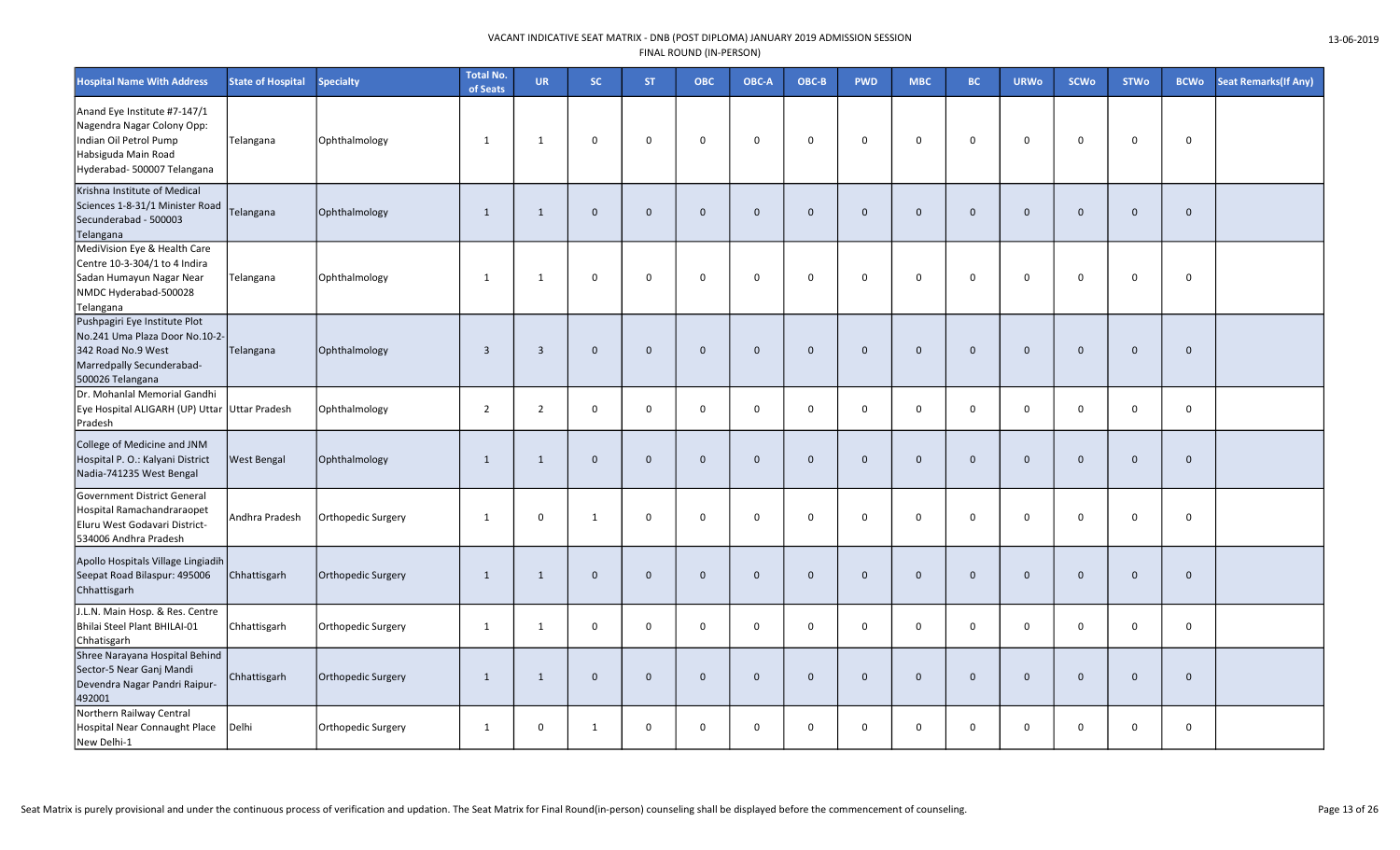| <b>Hospital Name With Address</b>                                                                                                    | <b>State of Hospital</b> | <b>Specialty</b>   | <b>Total No.</b><br>of Seats | <b>UR</b>    | SC.          | <b>ST</b>           | <b>OBC</b>   | OBC-A        | OBC-B        | <b>PWD</b>   | <b>MBC</b>          | <b>BC</b>      | <b>URWo</b>    | <b>SCWo</b>  | <b>STWo</b>  | <b>BCWo</b>  | <b>Seat Remarks (If Any)</b>                                                              |
|--------------------------------------------------------------------------------------------------------------------------------------|--------------------------|--------------------|------------------------------|--------------|--------------|---------------------|--------------|--------------|--------------|--------------|---------------------|----------------|----------------|--------------|--------------|--------------|-------------------------------------------------------------------------------------------|
| Shri Balaji Action Medical<br>Institute FC-34 A-4 Paschim<br>Vihar New Delhi - 110063                                                | Delhi                    | Orthopedic Surgery | $\mathbf{1}$                 | $\mathbf{1}$ | $\Omega$     | $\mathbf{0}$        | $\mathbf{0}$ | $\mathbf{0}$ | $\mathbf{0}$ | $\mathbf{0}$ | $\mathbf{0}$        | $\Omega$       | $\overline{0}$ | $\mathbf{0}$ | $\mathbf{0}$ | $\mathbf{0}$ |                                                                                           |
| Bokaro General Hospital Bokaro<br>Steel City BOKARO-01 Jharkhand                                                                     | Iharkhand                | Orthopedic Surgery | $\mathbf{1}$                 | $\mathbf 0$  | $\mathbf 0$  | $\mathbf 0$         | 1            | $\mathbf 0$  | $\mathbf 0$  | $\mathbf 0$  | $\mathbf 0$         | $\mathbf 0$    | $\mathbf 0$    | $\mathbf 0$  | $\mathbf 0$  | $\mathbf 0$  |                                                                                           |
| Apollo Hospital 154/11 Opp.<br>I.I.M. Bannerghatta Road<br>Bangalore-560076 Karnataka                                                | Karnataka                | Orthopedic Surgery | $\mathbf{1}$                 | $\mathbf{1}$ | $\mathbf 0$  | $\mathsf{O}\xspace$ | $\mathbf 0$  | $\Omega$     | $\mathbf 0$  | $\mathbf 0$  | $\mathsf{O}\xspace$ | $\Omega$       | $\mathbf{0}$   | $\mathbf 0$  | $\mathbf 0$  | $\mathbf 0$  |                                                                                           |
| District Hospital B H Road<br>Tumakuru Karnataka                                                                                     | Karnataka                | Orthopedic Surgery | $\overline{2}$               | $\mathbf{1}$ | $\mathsf{O}$ | $\mathsf 0$         | 1            | $\mathbf 0$  | $\mathbf 0$  | $\mathbf 0$  | $\mathbf 0$         | $\mathbf 0$    | $\mathbf 0$    | $\mathbf 0$  | $\mathbf 0$  | $\mathsf 0$  | Candidate has to<br>execute a compulsary<br>service bond during<br>Joining this hospital. |
| District Hospital Killa Road<br>Dharwad - 580008 Karnataka                                                                           | Karnataka                | Orthopedic Surgery | $\mathbf{1}$                 | $\mathbf 0$  | $\mathbf{0}$ | $\mathbf{0}$        | $\mathbf{1}$ | $\mathbf{0}$ | $\mathbf 0$  | $\mathbf{0}$ | $\mathbf 0$         | $\overline{0}$ | $\mathbf{0}$   | $\mathbf 0$  | $\Omega$     | $\mathbf 0$  | Candidate has to<br>execute a compulsary<br>service bond during<br>Joining this hospital. |
| General Hospital 4th 'T'<br>Block(Beside Rajiv Gandhi<br>University of Health Sciences)<br>Jayanagar Bangaluru - 560041<br>Karnataka | Karnataka                | Orthopedic Surgery | $\overline{2}$               | 1            | $\mathbf{1}$ | $\mathsf 0$         | $\mathbf 0$  | $\mathbf 0$  | $\mathsf 0$  | $\mathbf 0$  | $\mathbf 0$         | $\mathsf 0$    | $\mathbf 0$    | $\mathbf 0$  | $\Omega$     | $\mathsf 0$  | Candidate has to<br>execute a compulsary<br>service bond during<br>Joining this hospital. |
| K C General Hospital #89 5th<br>Cross Malleshwaram Bengaluru - Karnataka<br>560003 Karnataka                                         |                          | Orthopedic Surgery | $\mathbf{1}$                 | $\mathbf{1}$ | $\Omega$     | $\mathbf 0$         | $\mathbf{0}$ | $\mathbf{0}$ | $\mathbf 0$  | $\mathbf{0}$ | $\mathbf 0$         | $\mathbf{0}$   | $\mathbf 0$    | $\mathbf 0$  | $\mathbf{0}$ | $\mathbf{0}$ | Candidate has to<br>execute a compulsary<br>service bond during<br>Joining this hospital. |
| District Hospital Court Road<br>Palakkad - 678001                                                                                    | Kerala                   | Orthopedic Surgery | $\mathbf{1}$                 | $\mathbf{1}$ | 0            | $\mathbf 0$         | $\mathbf 0$  | $\mathbf 0$  | $\mathsf 0$  | 0            | 0                   | $\mathbf 0$    | $\mathbf 0$    | $\mathbf 0$  | $\mathbf 0$  | $\mathbf 0$  |                                                                                           |
| <b>IQRAA International Hospital &amp;</b><br>Research Centre Malaparamba<br>Calicut- 673009 Kerala                                   | Kerala                   | Orthopedic Surgery | $\mathbf{1}$                 | $\mathbf{1}$ | $\mathbf 0$  | $\mathbf 0$         | $\mathbf{0}$ | $\mathbf{0}$ | $\mathbf 0$  | $\mathbf{0}$ | $\mathbf 0$         | $\mathbf 0$    | $\mathbf 0$    | $\mathbf 0$  | $\mathbf 0$  | $\mathbf 0$  |                                                                                           |
| Lakeshore Hospital & Research<br>Centre NH 47 - Bye Pass Nettoor<br>P.O. Maradu KOCHI - 682040<br>Kerala                             | Kerala                   | Orthopedic Surgery | $\mathbf{1}$                 | $\mathbf{1}$ | $\mathbf 0$  | $\mathbf 0$         | $\mathbf 0$  | $\Omega$     | $\mathsf 0$  | $\mathbf 0$  | 0                   | $\mathbf 0$    | 0              | $\mathbf 0$  | $\mathbf 0$  | $\mathbf 0$  |                                                                                           |
| Medical Trust Hospital M. G.<br>Road KOCHI-16 Kerala                                                                                 | Kerala                   | Orthopedic Surgery | $\mathbf{1}$                 | $\mathbf{1}$ | $\mathbf{0}$ | $\mathbf{0}$        | $\mathbf{0}$ | $\mathbf{0}$ | $\mathbf 0$  | $\mathbf 0$  | $\mathbf 0$         | $\mathbf{0}$   | $\overline{0}$ | $\mathbf{0}$ | $\mathbf 0$  | $\mathbf 0$  |                                                                                           |
| Polakulath Narayanan Renai<br><b>Medicity Multi Super Specialty</b><br>Hospital PB No. 2259<br>Palarivattom (PO) Cochin Kerala       | Kerala                   | Orthopedic Surgery | $\mathbf{1}$                 | $\mathbf{1}$ | $\Omega$     | $\mathbf 0$         | $\mathbf 0$  | $\mathbf 0$  | $\mathbf 0$  | $\mathbf 0$  | $\mathbf 0$         | $\Omega$       | $\Omega$       | $\mathbf 0$  | $\mathbf 0$  | $\mathbf 0$  |                                                                                           |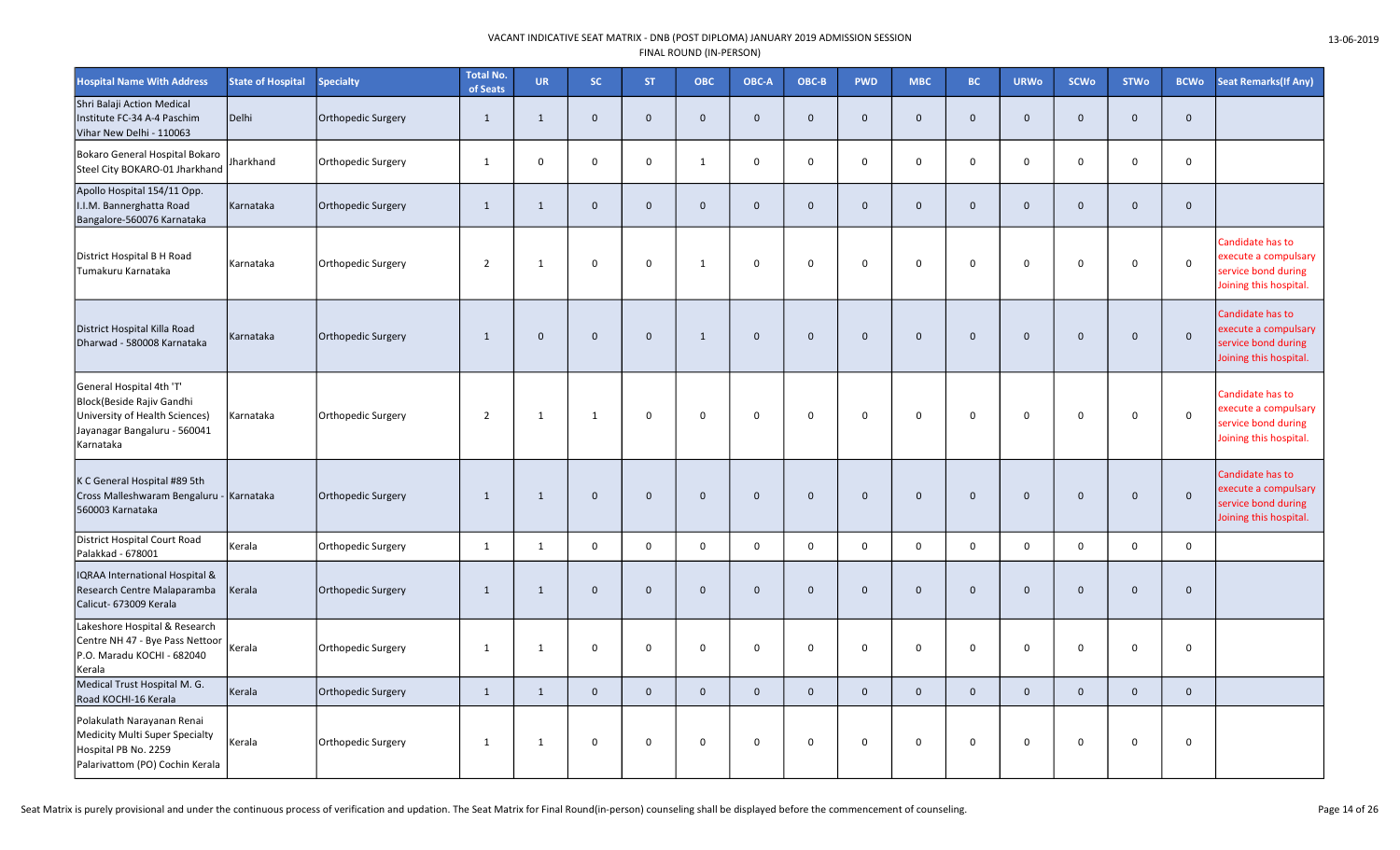| <b>Hospital Name With Address</b>                                                                                                  | <b>State of Hospital</b> | <b>Specialty</b>          | <b>Total No.</b><br>of Seats | <b>UR</b>      | SC.          | <b>ST</b>    | <b>OBC</b>   | OBC-A        | OBC-B        | <b>PWD</b>   | <b>MBC</b>   | BC.            | <b>URWo</b>  | <b>SCWo</b>  | <b>STWo</b>  | <b>BCWo</b>  | <b>Seat Remarks (If Any)</b> |
|------------------------------------------------------------------------------------------------------------------------------------|--------------------------|---------------------------|------------------------------|----------------|--------------|--------------|--------------|--------------|--------------|--------------|--------------|----------------|--------------|--------------|--------------|--------------|------------------------------|
| Trichur Metro Politan Health<br>Care (P) Ltd. Koorkanchery<br>Thrissur-680007 Kerala                                               | Kerala                   | Orthopedic Surgery        | 1                            | $\mathbf{1}$   | $\mathbf{0}$ | $\mathbf{0}$ | $\mathbf{0}$ | $\mathbf{0}$ | $\mathbf{0}$ | $\mathbf{0}$ | $\mathbf{0}$ | $\Omega$       | $\mathbf{0}$ | $\mathbf{0}$ | $\mathbf{0}$ | $\mathbf{0}$ |                              |
| Unique Super Specialty Centre<br>715-716 Vijay Syndicate<br>Annapurna Road INDORE - 9<br>Madhya Pradesh                            | Madhya Pradesh           | Orthopedic Surgery        | $\overline{2}$               | $\overline{2}$ | $\mathbf 0$  | $\mathbf 0$  | $\Omega$     | $\Omega$     | $\mathsf{o}$ | $\mathbf 0$  | 0            | $\Omega$       | $\mathbf 0$  | $\mathbf 0$  | $\Omega$     | $\mathbf 0$  |                              |
| <b>Devadoss Multi Speciality</b><br>Hospital Door No. 75/1 Surveyor<br>Colony Alagar Kovil Main Road<br>Madurai: 625007 Tamil Nadu | Tamil Nadu               | <b>Orthopedic Surgery</b> | $\mathbf{1}$                 | $\mathbf{1}$   | $\mathbf{0}$ | $\mathbf{0}$ | $\mathbf 0$  | $\mathbf{0}$ | $\mathbf 0$  | $\mathbf 0$  | $\mathbf 0$  | $\Omega$       | $\mathbf{0}$ | $\mathbf 0$  | $\mathbf{0}$ | $\mathbf 0$  |                              |
| <b>Government Head Quarters</b><br>Hospital Nellikuppam Main Road Tamil Nadu<br>Cuddalore - 607001                                 |                          | Orthopedic Surgery        | $\mathbf{1}$                 | 0              | $\mathbf 0$  | $\mathbf 0$  | $\mathbf 0$  | $\mathbf 0$  | $\mathsf{o}$ | 0            | $\mathsf{O}$ | $\mathbf{1}$   | $\mathbf 0$  | $\mathbf 0$  | 0            | $\mathbf 0$  |                              |
| Kaveri Medical Centre & Hospital<br>No. 1 K C Road Tennur Trichy 17<br><b>Tamil Nadu</b>                                           | Tamil Nadu               | <b>Orthopedic Surgery</b> | $\mathbf{1}$                 | $\mathbf{1}$   | $\mathbf 0$  | $\mathbf 0$  | $\mathbf{0}$ | $\mathbf{0}$ | $\mathbf{0}$ | $\mathbf{0}$ | $\mathbf 0$  | $\Omega$       | $\mathbf{0}$ | $\mathbf 0$  | $\mathbf{0}$ | $\mathbf{0}$ |                              |
| Kovai Medical Centre Post Box<br>No. 3209 Avinashi Road Civil<br>Arodrom Post COIMBATORE-14<br>Tamil Nadu                          | Tamil Nadu               | Orthopedic Surgery        | $\overline{2}$               | $\overline{2}$ | $\mathbf 0$  | $\mathsf 0$  | $\mathbf 0$  | $\mathbf 0$  | $\mathsf{o}$ | $\mathbf 0$  | 0            | $\mathbf 0$    | 0            | $\mathbf 0$  | $\mathbf 0$  | $\mathbf 0$  |                              |
| Krishnakumar Orthopedic<br>Hospital K.K.Nagar<br>Chunkankadai Post NAGERCOIL<br><b>Tamil Nadu</b>                                  | <b>Tamil Nadu</b>        | <b>Orthopedic Surgery</b> | $\mathbf{1}$                 | $\mathbf{1}$   | $\mathbf 0$  | $\mathbf 0$  | $\mathbf{0}$ | $\mathbf{0}$ | $\mathbf 0$  | $\mathbf 0$  | $\mathbf 0$  | $\overline{0}$ | $\mathbf 0$  | $\mathbf 0$  | $\mathbf{0}$ | $\mathbf{0}$ |                              |
| Preethi Hospital 50 Melur Main<br>Road Uthangudi Madurai -<br>625107                                                               | Tamil Nadu               | Orthopedic Surgery        | $\overline{2}$               | $\overline{2}$ | $\mathbf 0$  | 0            | $\Omega$     | $\mathbf 0$  | $\mathbf 0$  | $\mathbf 0$  | 0            | $\Omega$       | $\mathbf{0}$ | $\mathbf 0$  | $\mathbf 0$  | $\mathbf 0$  |                              |
| S. K. S. Hospital No. 23 SKS<br><b>Hospital Road Alagapuram</b><br>SALEM - 636004 Tamil Nadu                                       | Tamil Nadu               | <b>Orthopedic Surgery</b> | 1                            | $\mathbf{1}$   | $\mathbf 0$  | $\mathbf{0}$ | $\mathbf 0$  | $\mathbf 0$  | $\mathbf 0$  | $\mathbf 0$  | $\mathbf 0$  | $\mathbf{0}$   | $\mathbf{0}$ | $\mathbf 0$  | $\mathbf 0$  | $\mathbf 0$  |                              |
| Udai Omni Hospital 5-9-<br>94Chapel Road Hyderabad -<br>500001                                                                     | Telangana                | Orthopedic Surgery        | $\mathbf{1}$                 | $\mathbf{1}$   | $\mathbf 0$  | $\mathsf 0$  | $\mathbf 0$  | $\mathbf 0$  | $\mathbf 0$  | $\mathbf 0$  | 0            | $\mathbf 0$    | $\mathbf{0}$ | $\mathbf 0$  | $\mathbf 0$  | $\mathbf 0$  |                              |
| Dr Shyama Prasad Mukherjee<br>(Civil) Hospital 4-A Park Road<br>Hazratganj Lucknow - 226001                                        | <b>Uttar Pradesh</b>     | <b>Orthopedic Surgery</b> | $\mathbf{1}$                 | $\mathbf 0$    | $\mathbf 0$  | $\mathbf{0}$ | 1            | $\mathbf{0}$ | $\mathbf 0$  | $\mathbf 0$  | $\mathbf 0$  | $\mathbf 0$    | $\mathbf{0}$ | $\mathbf 0$  | $\mathbf{0}$ | $\mathbf 0$  |                              |
| Medica Superspecialty Hospital<br>127 Mukundapur E M Bypass<br>Kolkata-700099 West Bengal                                          | <b>West Bengal</b>       | Orthopedic Surgery        | 3                            | 3              | $\mathbf 0$  | 0            | $\mathbf 0$  | $\mathbf 0$  | $\mathsf{o}$ | $\mathbf 0$  | 0            | $\mathbf 0$    | 0            | $\mathbf 0$  | $\mathbf 0$  | $\mathbf 0$  |                              |
| Peerless Hospital and B K Roy<br>Research Centre 360<br>Panchasayar KOLKATA - 700094<br><b>West Bengal</b>                         | West Bengal              | <b>Orthopedic Surgery</b> | $\overline{2}$               | $\overline{2}$ | $\mathbf 0$  | $\mathbf{0}$ | $\mathbf{0}$ | $\mathbf{0}$ | $\mathbf 0$  | $\mathbf{0}$ | $\mathbf 0$  | $\Omega$       | $\Omega$     | $\mathbf 0$  | $\Omega$     | $\mathbf 0$  |                              |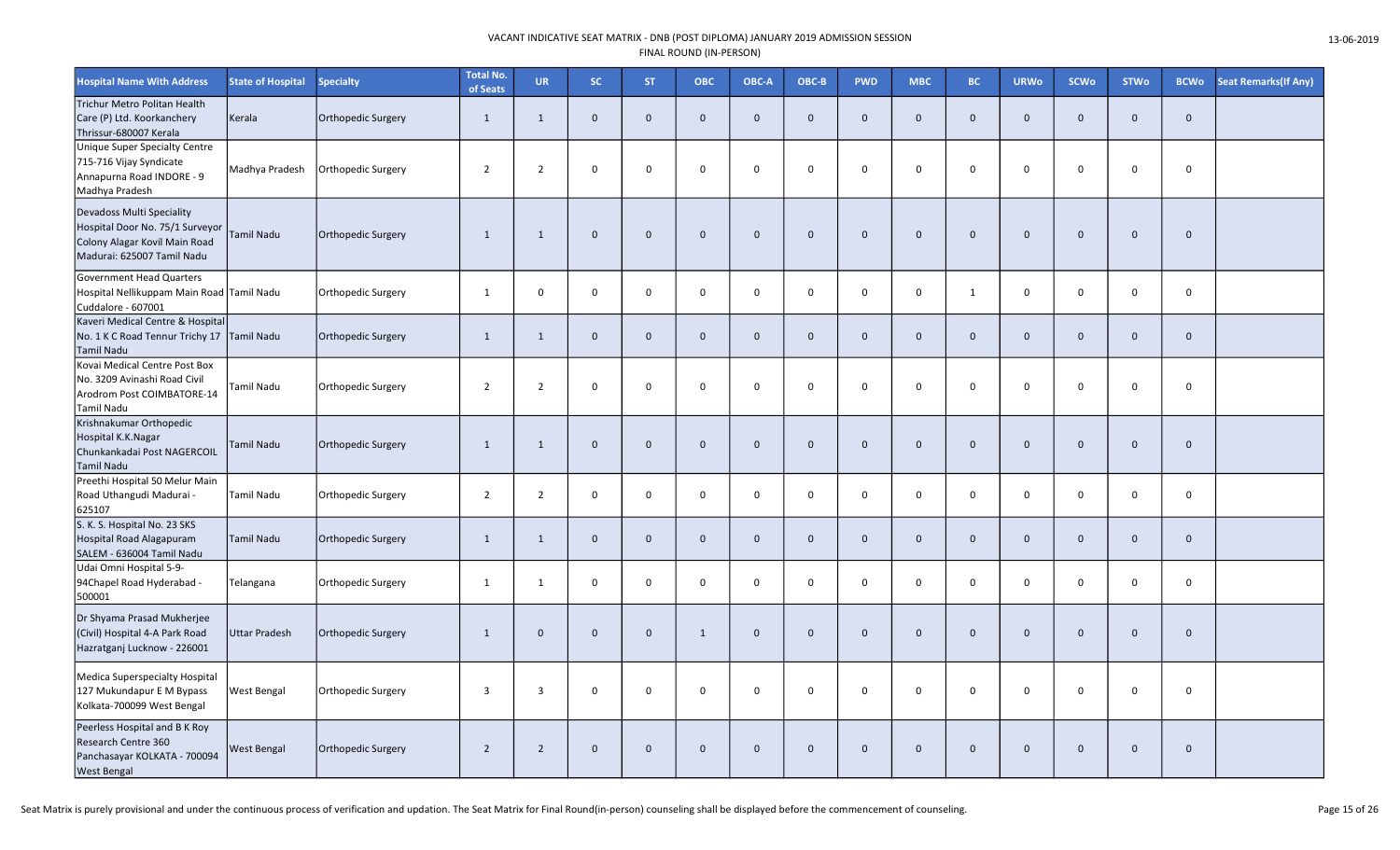| <b>Hospital Name With Address</b>                                                                               | <b>State of Hospital</b> | <b>Specialty</b> | <b>Total No.</b><br>of Seats | <b>UR</b>      | SC.          | <b>ST</b>    | <b>OBC</b>     | OBC-A        | OBC-B        | <b>PWD</b>   | <b>MBC</b>   | BC.          | <b>URWo</b>  | <b>SCWo</b> | <b>STWo</b>  | <b>BCWo</b>  | <b>Seat Remarks (If Any)</b>                                                              |
|-----------------------------------------------------------------------------------------------------------------|--------------------------|------------------|------------------------------|----------------|--------------|--------------|----------------|--------------|--------------|--------------|--------------|--------------|--------------|-------------|--------------|--------------|-------------------------------------------------------------------------------------------|
| Andhra Hospital C.V.R. Complex<br>Prakasham Road Governor Pet<br>Vijaywada-520002 Andhra<br>Pradesh             | Andhra Pradesh           | Paediatrics      | 1                            | $\mathbf{1}$   | $\mathbf 0$  | $\mathsf{O}$ | $\mathbf 0$    | $\mathbf 0$  | $\mathbf 0$  | $\Omega$     | $\mathbf 0$  | $\Omega$     | $\mathbf 0$  | $\mathbf 0$ | $\mathbf 0$  | $\mathbf 0$  |                                                                                           |
| Government District General<br><b>Hospital Cantonment</b><br>Vizianagaram- 535003 Andhra<br>Pradesh             | Andhra Pradesh           | Paediatrics      | $\overline{3}$               | $\mathbf{1}$   | $\mathbf{1}$ | $\mathbf{0}$ | $\overline{0}$ | $\Omega$     | $\mathbf 0$  | $\mathbf{0}$ | $\mathbf 0$  | $\mathbf{0}$ | $\mathbf{0}$ | $\mathbf 0$ | $\mathbf{1}$ | $\mathbf 0$  |                                                                                           |
| Omni RK Super Specialty<br>Hospital Waltair Main Road Opp-<br>Lions Club Ramnagar<br>Visakhapatnam - 530002     | Andhra Pradesh           | Paediatrics      | $\overline{2}$               | $\overline{2}$ | $\mathbf 0$  | $\mathbf 0$  | $\mathbf 0$    | $\Omega$     | $\mathbf 0$  | $\mathbf 0$  | $\mathsf 0$  | $\mathbf 0$  | $\mathbf 0$  | $\mathbf 0$ | $\mathbf 0$  | $\mathsf 0$  |                                                                                           |
| Venkatapadma Hospital D No.<br>15-1-45 3 Lamps Junction<br>Vizianagram-535002 Andhra<br>Pradesh                 | Andhra Pradesh           | Paediatrics      | $\mathbf{1}$                 | $\mathbf{1}$   | $\mathbf 0$  | $\mathbf 0$  | $\mathbf 0$    | $\mathbf 0$  | $\mathbf 0$  | $\mathbf 0$  | $\mathbf 0$  | $\mathbf 0$  | $\mathbf 0$  | $\mathbf 0$ | $\mathbf 0$  | $\mathbf 0$  |                                                                                           |
| Government Multi Specialty<br>Hospital Sector - 16<br>CHANDIGARH                                                | Chandigarh               | Paediatrics      | $\mathbf{1}$                 | $\mathbf 0$    | 0            | $\mathsf{O}$ | 1              | 0            | $\mathbf 0$  | $\mathsf 0$  | $\mathbf 0$  | $\mathbf 0$  | $\mathsf{O}$ | $\mathbf 0$ | 0            | $\mathsf 0$  |                                                                                           |
| Sanjay Gandhi Memorial<br>Hospital Mangol Puri S Block<br>New Delhi-110083                                      | Delhi                    | Paediatrics      | 1                            | $\mathbf{1}$   | $\mathbf 0$  | $\mathbf 0$  | $\mathbf{0}$   | $\mathbf{0}$ | $\mathbf 0$  | $\mathbf{0}$ | $\mathbf{0}$ | $\mathbf{0}$ | $\mathbf{0}$ | $\mathbf 0$ | $\mathbf 0$  | $\mathbf{0}$ |                                                                                           |
| District Hospital B H Road<br>Tumakuru Karnataka                                                                | Karnataka                | Paediatrics      | $\overline{2}$               | $\mathbf{1}$   | $\Omega$     | 0            | 1              | $\Omega$     | $\Omega$     | $\Omega$     | $\mathbf 0$  | $\Omega$     | $\Omega$     | $\mathbf 0$ | $\Omega$     | $\Omega$     | Candidate has to<br>execute a compulsary<br>service bond during<br>Joining this hospital. |
| District Hospital Killa Road<br>Dharwad - 580008 Karnataka                                                      | Karnataka                | Paediatrics      | $\overline{2}$               | $\mathbf{1}$   | $\mathbf{1}$ | $\Omega$     | $\Omega$       | $\Omega$     | $\mathbf{0}$ | $\Omega$     | $\mathbf{0}$ | $\mathbf{0}$ | $\Omega$     | $\Omega$    | $\Omega$     | $\mathbf 0$  | Candidate has to<br>execute a compulsary<br>service bond during<br>Joining this hospital. |
| District Hospital Near Sangam<br>Circle Dr. Rajkumar Road Ballari - Karnataka<br>583101 Karnataka               |                          | Paediatrics      | $\overline{2}$               | $\mathbf{1}$   | 0            | $\mathbf 0$  | $\mathbf{1}$   | $\mathbf 0$  | $\mathbf 0$  | $\mathbf 0$  | $\mathbf 0$  | $\mathbf 0$  | $\mathbf 0$  | $\mathsf 0$ | $\mathbf 0$  | $\mathbf 0$  | Candidate has to<br>execute a compulsary<br>service bond during<br>Joining this hospital. |
| Indiana hospital and Heart<br>Institute Near Mahaveer Circle<br>Pumpwell Kankanady Manglore<br>Karnataka-575002 | Karnataka                | Paediatrics      | 1                            | $\mathbf{1}$   | $\mathbf 0$  | $\mathbf{0}$ | $\overline{0}$ | $\mathbf{0}$ | $\mathbf{0}$ | $\mathbf{0}$ | $\mathbf{0}$ | $\mathbf{0}$ | $\mathbf{0}$ | $\mathbf 0$ | $\mathbf 0$  | $\mathbf 0$  |                                                                                           |
| K C General Hospital #89 5th<br>Cross Malleshwaram Bengaluru - Karnataka<br>560003 Karnataka                    |                          | Paediatrics      | 1                            | $\mathbf 0$    | 0            | 0            | 1              | $\mathbf 0$  | $\mathbf 0$  | $\mathbf 0$  | $\mathbf 0$  | 0            | 0            | $\mathbf 0$ | $\mathbf 0$  | $\mathsf 0$  | Candidate has to<br>execute a compulsary<br>service bond during<br>Joining this hospital. |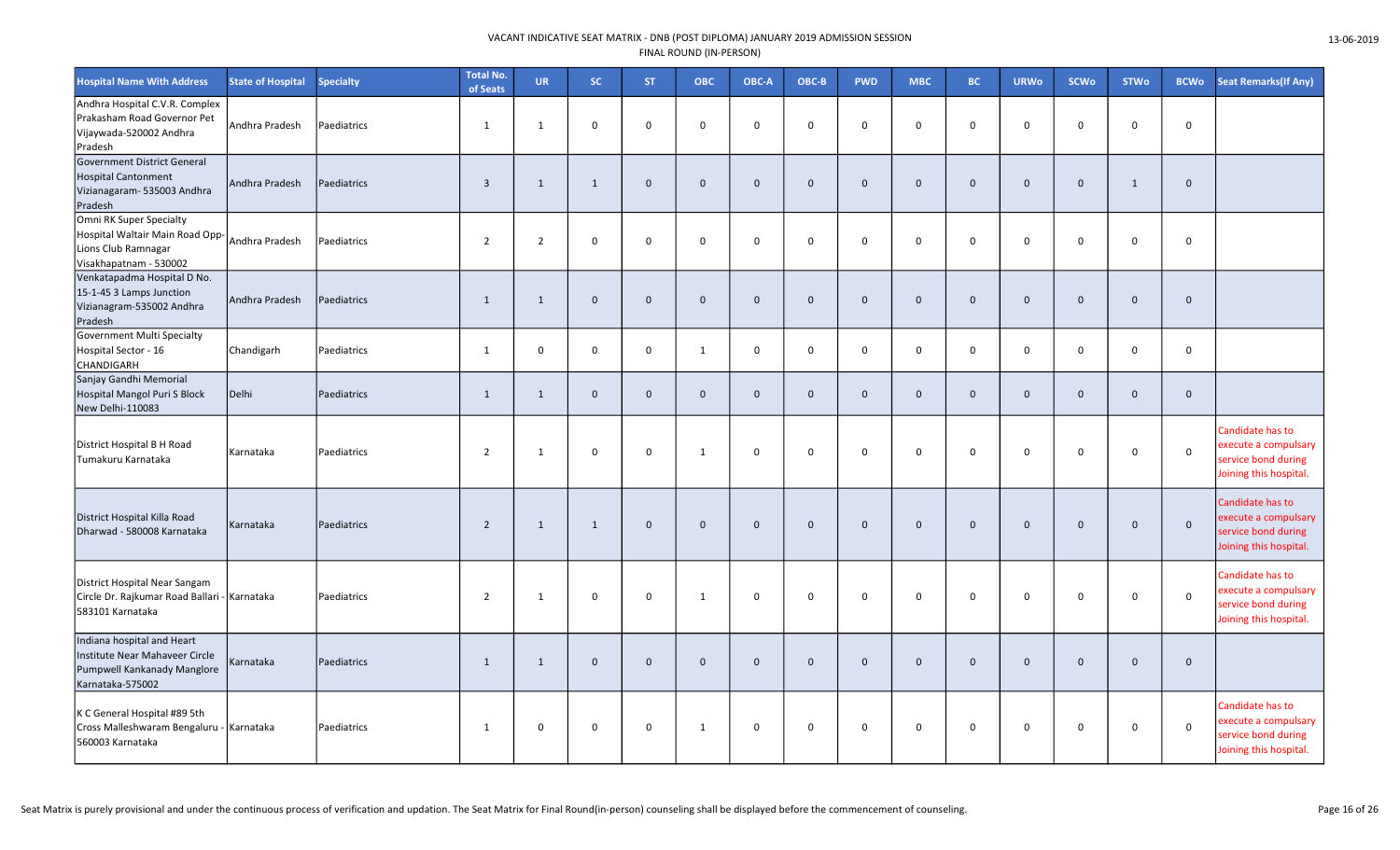| <b>Hospital Name With Address</b>                                                                                                                          | <b>State of Hospital</b> | <b>Specialty</b> | <b>Total No.</b><br>of Seats | <b>UR</b>    | SC.          | <b>ST</b>    | <b>OBC</b>   | OBC-A        | OBC-B        | <b>PWD</b>   | <b>MBC</b>   | BC.            | <b>URWo</b>  | <b>SCWo</b>  | <b>STWo</b>  | <b>BCWo</b>  | <b>Seat Remarks (If Any)</b>                                                              |
|------------------------------------------------------------------------------------------------------------------------------------------------------------|--------------------------|------------------|------------------------------|--------------|--------------|--------------|--------------|--------------|--------------|--------------|--------------|----------------|--------------|--------------|--------------|--------------|-------------------------------------------------------------------------------------------|
| Kannur Medical College Hospital<br>Anjarakandy Po Kannur - 670612                                                                                          | Kerala                   | Paediatrics      | $\mathbf{1}$                 | $\mathbf{1}$ | $\mathbf 0$  | $\mathbf 0$  | $\mathbf 0$  | $\Omega$     | $\mathbf 0$  | $\mathbf 0$  | $\mathbf 0$  | $\overline{0}$ | $\mathbf{0}$ | $\mathbf 0$  | $\mathbf 0$  | $\mathbf 0$  |                                                                                           |
| Jagjivan Ram Railway Hospital<br>Maratha Mandir Road Mumbai<br>Central-08 Maharashtra                                                                      | Maharashtra              | Paediatrics      | $\mathbf{1}$                 | $\mathbf{1}$ | 0            | $\mathbf 0$  | $\mathbf 0$  | $\Omega$     | $\mathbf 0$  | $\mathbf 0$  | 0            | $\Omega$       | 0            | $\mathsf 0$  | $\Omega$     | $\mathsf 0$  |                                                                                           |
| Mother's Care Children<br><b>Hospital and Research Centre</b><br>Sagolband Moirang Leirak<br>Imphal West Manipur                                           | Manipur                  | Paediatrics      | $\mathbf{1}$                 | $\mathbf{1}$ | $\Omega$     | $\mathbf 0$  | $\mathbf 0$  | $\mathbf 0$  | $\mathbf 0$  | $\mathbf 0$  | $\mathbf 0$  | $\Omega$       | $\mathbf 0$  | $\mathbf 0$  | $\Omega$     | $\mathbf 0$  |                                                                                           |
| Ispat General Hospital Rourkela<br>Steel Plant ROURKELA - 769005<br>Orissa                                                                                 | Orissa                   | Paediatrics      | 1                            | $\mathsf{O}$ | 1            | $\mathbf 0$  | $\mathbf 0$  | $\mathbf 0$  | $\mathsf 0$  | $\mathbf 0$  | $\mathbf 0$  | $\mathbf 0$    | $\mathbf 0$  | $\mathbf{0}$ | $\mathbf 0$  | $\mathsf 0$  |                                                                                           |
| Rajiv Gandhi Government<br>Women and Children Hospital<br>(Formerly Indira Gandhi. General Pondicherry<br>Hospital) Ellapillaichavady<br>Puducherry-605011 |                          | Paediatrics      | 1                            | 1            | $\mathbf{0}$ | $\mathbf{0}$ | $\mathbf{0}$ | $\mathbf{0}$ | $\mathbf{0}$ | $\mathbf{0}$ | $\mathbf{0}$ | $\mathbf{0}$   | $\mathbf{0}$ | $\mathbf{0}$ | $\Omega$     | $\mathbf{0}$ |                                                                                           |
| JBMM District Hospital Ram<br>Bagh Phatak Nandan Cinema<br>Chowk Amritsar - 143001                                                                         | Punjab                   | Paediatrics      | 1                            | 0            | $\mathbf{1}$ | $\mathbf 0$  | $\mathbf 0$  | $\mathbf 0$  | $\mathbf 0$  | 0            | 0            | $\mathbf 0$    | $\mathbf 0$  | $\mathbf 0$  | $\Omega$     | $\mathsf 0$  | Candidate has to<br>execute a compulsary<br>service bond during<br>Joining this hospital. |
| Government District Head<br>Quarters Hospital Mohanur<br>Main Road Namakkal - 637001                                                                       | <b>Tamil Nadu</b>        | Paediatrics      | $\overline{2}$               | $\mathbf 0$  | $\mathbf 0$  | $\mathbf 0$  | $\mathbf{0}$ | $\mathbf{0}$ | $\mathbf 0$  | $\mathbf 0$  | $\mathbf{1}$ | 1              | $\mathbf 0$  | $\mathbf 0$  | $\mathbf{0}$ | $\mathbf 0$  |                                                                                           |
| <b>Government Head Quarters</b><br>Hospital EVN Road Erode -<br>638009 Tamil Nadu                                                                          | Tamil Nadu               | Paediatrics      | 1                            | 0            | 0            | $\mathbf 0$  | $\mathbf 0$  | $\mathbf 0$  | $\mathbf 0$  | $\mathbf 0$  | 0            | 1              | $\mathbf 0$  | $\mathbf 0$  | $\mathbf 0$  | 0            |                                                                                           |
| Government Head Quarters<br>Hospital Nellikuppam Main Road Tamil Nadu<br>Cuddalore - 607001                                                                |                          | Paediatrics      | $\mathbf{1}$                 | $\mathbf 0$  | 1            | $\mathbf{0}$ | $\mathbf{0}$ | $\mathbf{0}$ | $\mathbf 0$  | $\mathbf{0}$ | $\mathbf{0}$ | $\mathbf 0$    | $\mathbf{0}$ | $\mathbf 0$  | $\mathbf{0}$ | $\mathbf{0}$ |                                                                                           |
| <b>Government Head Quarters</b><br>Hospital Virudhunagar Tamil<br>Nadu                                                                                     | Tamil Nadu               | Paediatrics      | $\mathbf{1}$                 | 0            | $\mathbf 0$  | $\mathbf 0$  | $\mathbf 0$  | $\mathbf{0}$ | $\pmb{0}$    | 0            | 0            | $\mathbf{1}$   | $\mathbf 0$  | $\mathsf 0$  | $\mathsf 0$  | $\mathsf 0$  |                                                                                           |
| Government Kamaraj Hospital<br>SP Koil Street Chidambaram -<br>608001 Cuddalore (DT)                                                                       | Tamil Nadu               | Paediatrics      | $\mathbf{1}$                 | $\mathbf{1}$ | $\mathbf 0$  | $\mathbf 0$  | $\mathbf 0$  | $\mathbf{0}$ | $\mathbf 0$  | $\mathbf 0$  | $\mathbf 0$  | $\mathbf{0}$   | $\mathbf 0$  | $\mathbf 0$  | $\mathbf 0$  | $\mathbf 0$  |                                                                                           |
| District Hospital Beside Bus<br>Stand Gollaguda Nalgonda<br>District - 508001 Telangana                                                                    | Telangana                | Paediatrics      | $\overline{2}$               | 0            | $\mathbf 0$  | $\mathsf{O}$ | $\mathbf 0$  | $\Omega$     | $\mathbf 0$  | $\mathbf 0$  | 0            | $\Omega$       | $\mathbf{1}$ | 1            | $\mathbf 0$  | $\mathbf 0$  |                                                                                           |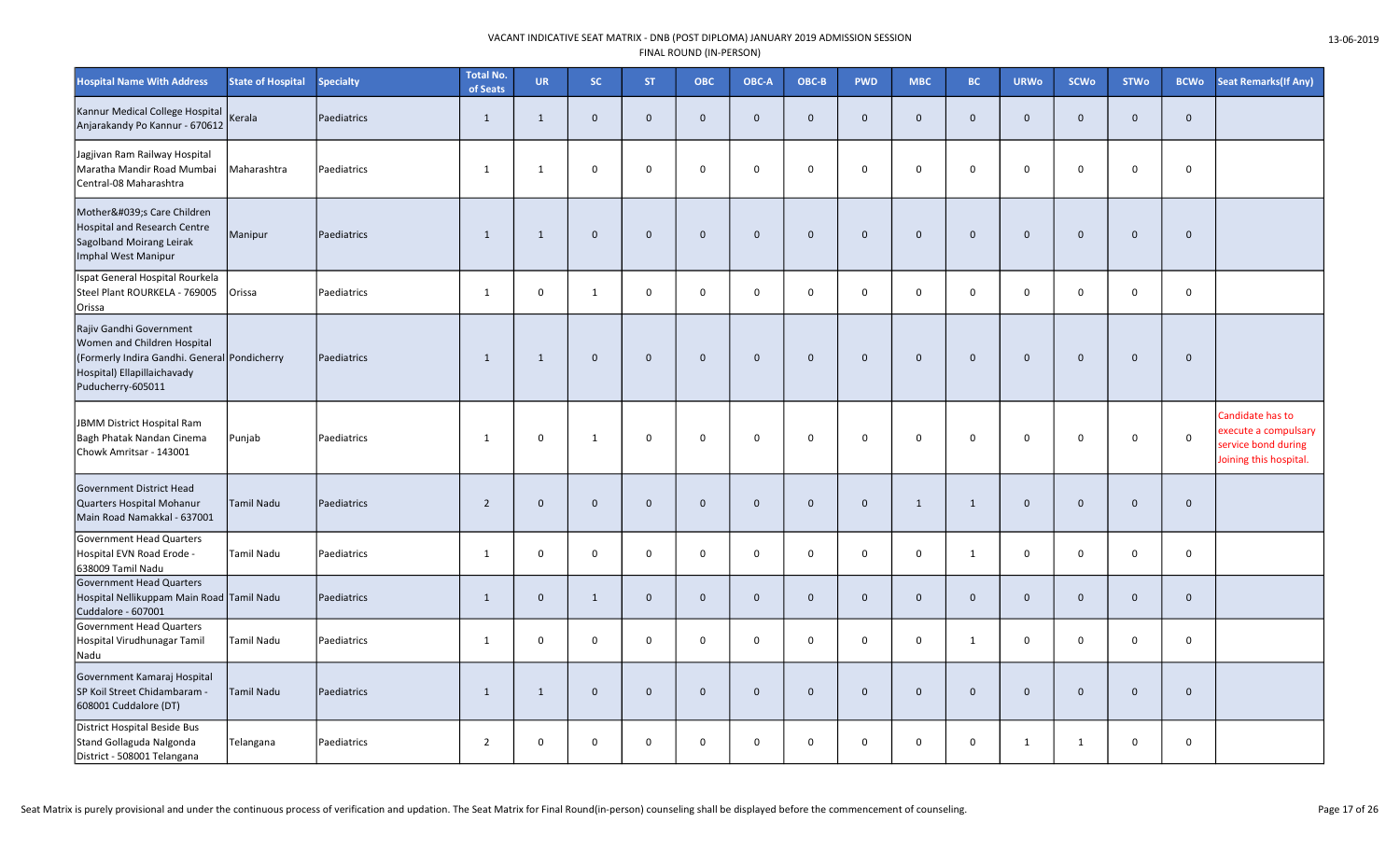| <b>Hospital Name With Address</b>                                                                                                                                                                              | <b>State of Hospital</b> | <b>Specialty</b> | <b>Total No.</b><br>of Seats | <b>UR</b>      | SC.          | <b>ST</b>    | <b>OBC</b>     | OBC-A        | OBC-B        | <b>PWD</b>   | <b>MBC</b>   | BC.          | <b>URWo</b>    | <b>SCWo</b> | <b>STWo</b>  | <b>BCWo</b>  | <b>Seat Remarks (If Any)</b> |
|----------------------------------------------------------------------------------------------------------------------------------------------------------------------------------------------------------------|--------------------------|------------------|------------------------------|----------------|--------------|--------------|----------------|--------------|--------------|--------------|--------------|--------------|----------------|-------------|--------------|--------------|------------------------------|
| Asansol District Hospital S B<br>Gorai Road PO + PS: Asansol-<br>713301 West Bengal                                                                                                                            | <b>West Bengal</b>       | Paediatrics      | $\mathbf{1}$                 | $\mathbf{0}$   | $\mathbf{0}$ | $\mathbf{0}$ | $\overline{0}$ | $\mathbf{1}$ | $\mathbf{0}$ | $\mathbf{0}$ | $\mathbf{0}$ | $\mathbf{0}$ | $\mathbf{0}$   | $\mathbf 0$ | $\mathbf 0$  | $\mathbf{0}$ |                              |
| Deben Mahato (Sadar) Hospital<br>Purulia West Bengal                                                                                                                                                           | <b>West Bengal</b>       | Paediatrics      | 1                            | 0              | 1            | $\mathbf{0}$ | $\mathbf 0$    | $\mathbf{0}$ | $\mathbf 0$  | $\mathbf 0$  | $\mathbf 0$  | $\mathbf 0$  | $\mathbf{0}$   | $\mathsf 0$ | $\mathbf 0$  | $\mathsf 0$  |                              |
| Imambara District Hospital<br>Akhan Bazar Road Hooghly-<br>712101 West Bengal                                                                                                                                  | <b>West Bengal</b>       | Paediatrics      | $\mathbf{1}$                 | $\mathbf 0$    | $\mathbf 0$  | $\mathbf{1}$ | $\mathbf{0}$   | $\mathbf{0}$ | $\mathbf 0$  | $\mathbf{0}$ | $\mathbf 0$  | $\Omega$     | $\mathbf{0}$   | $\mathbf 0$ | $\mathbf 0$  | $\mathbf 0$  |                              |
| J.L.N. Main Hosp. & Res. Centre<br>Bhilai Steel Plant BHILAI-01<br>Chhatisgarh                                                                                                                                 | Chhattisgarh             | Pathology        | $\mathbf{1}$                 | $\mathbf{1}$   | $\mathbf 0$  | $\mathbf 0$  | $\mathbf 0$    | $\mathbf 0$  | $\mathsf 0$  | $\mathbf 0$  | $\mathbf 0$  | $\mathbf{0}$ | $\mathbf 0$    | $\mathsf 0$ | $\mathbf 0$  | $\mathbf 0$  |                              |
| Hindu Rao Hospital Subzi Mandi<br>Malkaganj Delhi-110007                                                                                                                                                       | Delhi                    | Pathology        | 1                            | $\mathbf 0$    | $\mathbf 0$  | $\mathbf{1}$ | $\mathbf 0$    | $\mathbf{0}$ | $\mathbf 0$  | $\mathbf{0}$ | $\mathbf 0$  | $\mathbf{0}$ | $\mathbf{0}$   | $\mathbf 0$ | $\mathbf{0}$ | $\mathbf 0$  |                              |
| National Institute of Pathology<br>(Indian Council of Medical<br>Research) Safdarjung Hospital<br>Campus Post Box No-4909 New<br>Delhi-110029                                                                  | Delhi                    | Pathology        | 1                            | 0              | $\mathbf 0$  | $\mathbf 0$  | 1              | $\mathbf 0$  | $\mathsf 0$  | $\mathbf 0$  | $\mathsf{o}$ | $\mathbf 0$  | $\mathbf 0$    | $\mathbf 0$ | $\mathbf 0$  | $\mathbf 0$  |                              |
| Lakeshore Hospital & Research<br>Centre NH 47 - Bye Pass Nettoor<br>P.O. Maradu KOCHI - 682040<br>Kerala                                                                                                       | Kerala                   | Pathology        | 1                            | $\mathbf{1}$   | $\mathbf 0$  | $\mathbf 0$  | $\mathbf 0$    | $\mathbf{0}$ | $\mathbf 0$  | $\mathbf 0$  | $\mathbf 0$  | $\mathbf{0}$ | $\mathbf 0$    | $\mathbf 0$ | $\mathbf 0$  | $\mathbf 0$  |                              |
| Malabar Cancer Centre<br>Moozhikkara P O Kodiyeri<br>Thalassery Kannur Kerala                                                                                                                                  | Kerala                   | Pathology        | $\mathbf{1}$                 | $\mathbf{1}$   | $\mathbf 0$  | $\mathbf 0$  | $\mathbf 0$    | $\mathbf 0$  | $\mathsf 0$  | $\mathsf{O}$ | 0            | $\mathbf 0$  | $\mathbf 0$    | $\mathsf 0$ | $\mathbf 0$  | $\mathbf 0$  |                              |
| Dr. R N Cooper Municipal<br>General Hospital (Associated<br>with H B T (Hinduhridaysamrat<br>Balasaheb Thackeray) medical<br>college) North South Road No.1<br>Vile Parle (West) Mumbai-<br>400056 Maharashtra | Maharashtra              | Pathology        | 1                            | $\mathbf 0$    | $\mathbf 0$  | $\mathbf 0$  | 1              | $\mathbf 0$  | $\mathbf 0$  | $\mathbf{0}$ | $\mathbf 0$  | $\mathbf 0$  | $\mathbf 0$    | $\mathbf 0$ | $\mathbf{0}$ | $\mathbf 0$  |                              |
| Inlaks and Budhrani<br>Hospital_x000D_7-9 Koregaon<br>Park_x000D_Pune Maharashtra-<br>411001                                                                                                                   | Maharashtra              | Pathology        | 1                            | $\mathbf{1}$   | $\mathbf 0$  | $\mathbf 0$  | $\mathbf 0$    | $\Omega$     | $\mathsf 0$  | 0            | $\mathsf 0$  | 0            | 0              | $\mathsf 0$ | $\mathbf 0$  | $\mathbf 0$  |                              |
| K.E.M. Hospital 489 Rasta Peth<br>Sardar Moodliar Road Pune-<br>411011 Maharashtra                                                                                                                             | Maharashtra              | Pathology        | 1                            | $\mathbf{1}$   | $\mathbf{0}$ | $\mathbf{0}$ | $\overline{0}$ | $\mathbf{0}$ | $\mathbf 0$  | $\mathbf{0}$ | $\mathbf{0}$ | $\mathbf{0}$ | $\overline{0}$ | $\mathbf 0$ | $\mathbf{0}$ | $\mathbf{0}$ |                              |
| Ruby Hall Clinic (Grant Medical<br>Foundation) 40 Sassoon Road<br>Pune -411001 Maharashtra                                                                                                                     | Maharashtra              | Pathology        | $\overline{2}$               | $\overline{2}$ | $\mathbf 0$  | 0            | $\mathbf 0$    | $\mathbf 0$  | $\mathsf 0$  | 0            | 0            | $\mathbf 0$  | $\mathbf 0$    | $\mathbf 0$ | $\mathbf 0$  | $\mathbf 0$  |                              |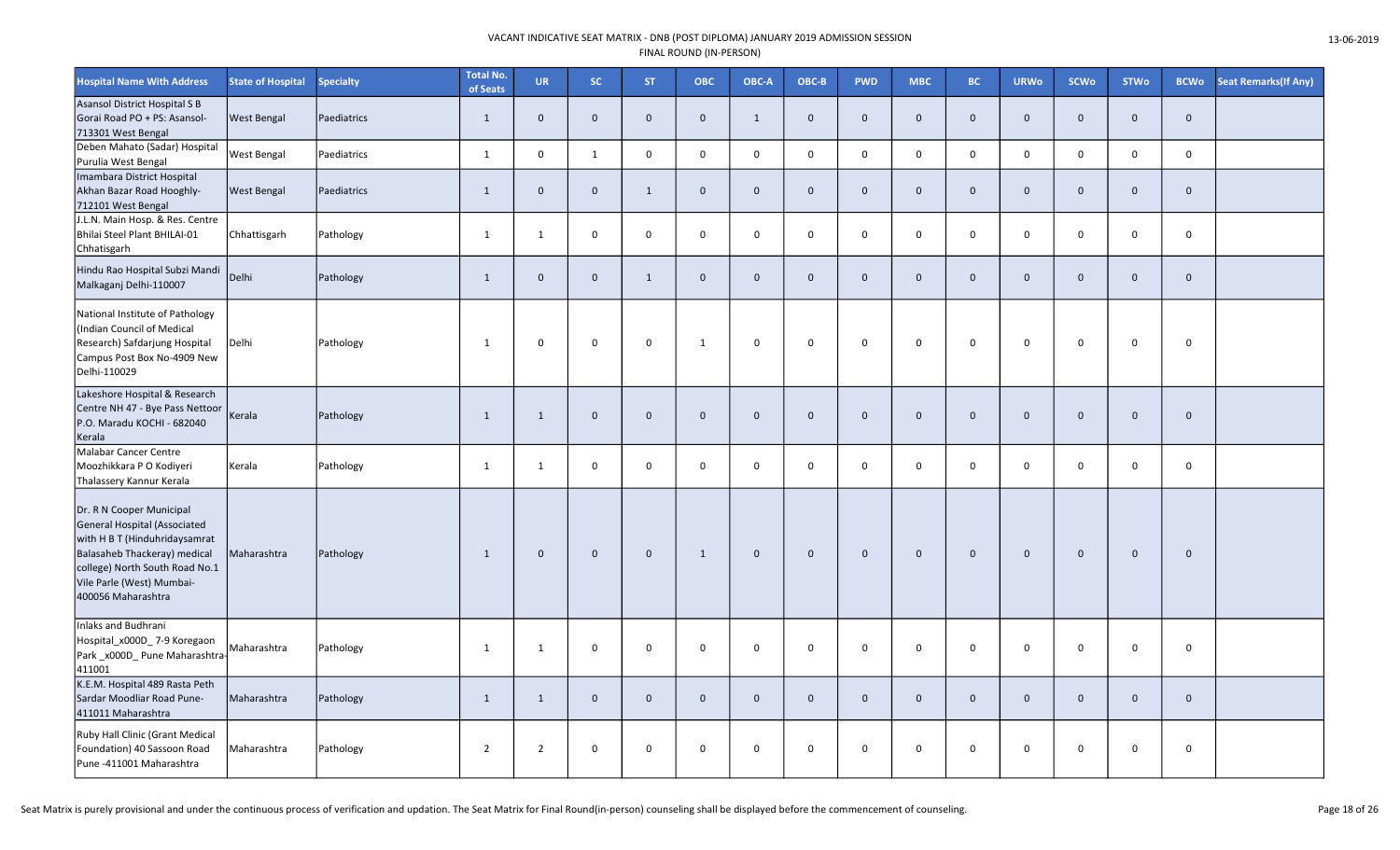| <b>Hospital Name With Address</b>                                                                                                                   | <b>State of Hospital</b> | <b>Specialty</b>                        | <b>Total No.</b><br>of Seats | <b>UR</b>      | SC.            | <b>ST</b>    | <b>OBC</b>   | OBC-A        | OBC-B        | <b>PWD</b>   | <b>MBC</b>   | BC.            | <b>URWo</b>  | <b>SCWo</b>  | <b>STWo</b>  | <b>BCWo</b>  | Seat Remarks(If Any) |
|-----------------------------------------------------------------------------------------------------------------------------------------------------|--------------------------|-----------------------------------------|------------------------------|----------------|----------------|--------------|--------------|--------------|--------------|--------------|--------------|----------------|--------------|--------------|--------------|--------------|----------------------|
| Apollo Hospital Plot No. 251<br>Sainik School Road Unit-15<br>Bhubaneshwar Orissa-751005                                                            | Orissa                   | Pathology                               | $\mathbf{1}$                 | $\mathbf{1}$   | $\overline{0}$ | $\mathbf 0$  | $\mathbf{0}$ | $\mathbf{0}$ | $\mathbf{0}$ | $\mathbf{0}$ | $\mathbf{0}$ | $\Omega$       | $\mathbf{0}$ | $\mathbf{0}$ | $\mathbf{0}$ | $\mathbf{0}$ |                      |
| Ispat General Hospital Rourkela<br>Steel Plant ROURKELA - 769005<br>Orissa                                                                          | Orissa                   | Pathology                               | $\overline{2}$               | 1              | 1              | $\mathbf 0$  | $\Omega$     | $\mathbf 0$  | $\mathbf 0$  | $\mathbf 0$  | 0            | $\mathbf{0}$   | $\mathbf 0$  | $\mathbf 0$  | $\mathbf 0$  | $\mathbf 0$  |                      |
| Bhagwan Mahavir Cancer<br>Hospital & Research Centre<br>Jawahar Lal Nehru Marg Jaipur-<br>302017 Rajasthan                                          | Rajasthan                | Pathology                               | $\overline{2}$               | $\overline{2}$ | $\overline{0}$ | $\mathbf 0$  | $\mathbf{0}$ | $\mathbf{0}$ | $\mathbf 0$  | $\mathbf{0}$ | $\mathbf{0}$ | $\overline{0}$ | $\mathbf{0}$ | $\mathbf{0}$ | $\Omega$     | $\mathbf 0$  |                      |
| Balrampur Hospital Golaganj<br>Lucknow - 226018                                                                                                     | <b>Uttar Pradesh</b>     | Pathology                               | 1                            | $\mathbf 0$    | $\mathbf 0$    | $\mathbf 0$  | 1            | $\mathbf 0$  | $\mathbf 0$  | $\mathbf 0$  | $\mathbf 0$  | $\mathbf 0$    | $\mathbf 0$  | $\mathbf 0$  | $\mathbf 0$  | $\mathbf 0$  |                      |
| Regency Hospital A-2 Sarvodaya<br>Nagar Kanpur-208005 Uttar<br>Pradesh                                                                              | Uttar Pradesh            | Pathology                               | $\overline{2}$               | $\overline{2}$ | $\mathbf{0}$   | $\mathbf{0}$ | $\Omega$     | $\Omega$     | $\mathbf{0}$ | $\mathbf{0}$ | $\mathbf{0}$ | $\overline{0}$ | $\mathbf{0}$ | $\mathbf{0}$ | $\mathbf{0}$ | $\mathbf{0}$ |                      |
| Apollo Gleneagles Hospitals 58<br>Canal Circular Road Kolkata-<br>700054 West Bengal                                                                | <b>West Bengal</b>       | Pathology                               | $\mathbf{1}$                 | 1              | $\mathbf 0$    | $\mathbf 0$  | $\Omega$     | $\Omega$     | $\mathbf 0$  | $\mathbf 0$  | 0            | $\overline{0}$ | 0            | $\mathbf 0$  | $\Omega$     | $\mathbf 0$  |                      |
| Chittaranjan National Cancer<br>Institute 37- S.P. Mukherjee<br>Road KOLKATA - 26 West Bengal                                                       | <b>West Bengal</b>       | Pathology                               | $\mathbf{1}$                 | 1              | $\overline{0}$ | $\mathbf{0}$ | $\Omega$     | $\Omega$     | $\mathbf{0}$ | $\Omega$     | $\Omega$     | $\overline{0}$ | $\mathbf{0}$ | $\mathbf{0}$ | $\Omega$     | $\mathbf{0}$ |                      |
| Kokilaben Dhirubhai Ambani<br>Hospital & Medical Research<br>Institute Achyutrao Patwardhan<br>Marg 4 Bunglows Andheri (w)<br>Mumbai-51 Maharashtra | Maharashtra              | Physical Medicine and<br>Rehabilitation | -1                           | 1              | $\mathbf 0$    | $\mathbf 0$  | $\mathbf 0$  | $\mathbf 0$  | 0            | 0            | 0            | 0              | 0            | $\mathbf 0$  | $\Omega$     | $\mathsf{o}$ |                      |
| Swami Vivekanand National<br>Institute of Rehabilitation Trg &<br>Res. Olatpur PO Bairoi Distt.-<br>Cuttack-754010 Orissa                           | Orissa                   | Physical Medicine and<br>Rehabilitation | $\overline{4}$               | $\overline{2}$ | $\mathbf{1}$   | $\mathbf 0$  | 1            | $\Omega$     | $\mathbf{0}$ | $\Omega$     | $\mathbf{0}$ | $\overline{0}$ | $\Omega$     | $\mathbf{0}$ | $\Omega$     | $\mathbf{0}$ |                      |
| National Institute of Locomotor<br>Disabilities (Divyangjan) B.T. Rd<br>Bund Hoogly KOLKATA-90 West<br>Bengal                                       | West Bengal              | Physical Medicine and<br>Rehabilitation | $\overline{4}$               | $\overline{2}$ | $\mathbf{1}$   | $\mathbf 0$  | 1            | $\mathbf 0$  | $\mathsf{O}$ | $\mathbf 0$  | 0            | $\mathbf 0$    | $\mathbf 0$  | $\mathbf 0$  | $\mathbf 0$  | $\mathsf 0$  |                      |
| Sambhu Nath Pandit Hospital 11<br>Lala Lajpat Rai Sarani Kolkata-20 West Bengal<br><b>West Bengal</b>                                               |                          | Physical Medicine and<br>Rehabilitation | $\overline{2}$               | $\overline{2}$ | $\mathbf 0$    | $\mathbf 0$  | $\mathbf 0$  | $\Omega$     | $\mathbf 0$  | $\mathbf 0$  | $\mathbf 0$  | $\Omega$       | $\Omega$     | $\mathbf 0$  | $\Omega$     | $\mathbf 0$  |                      |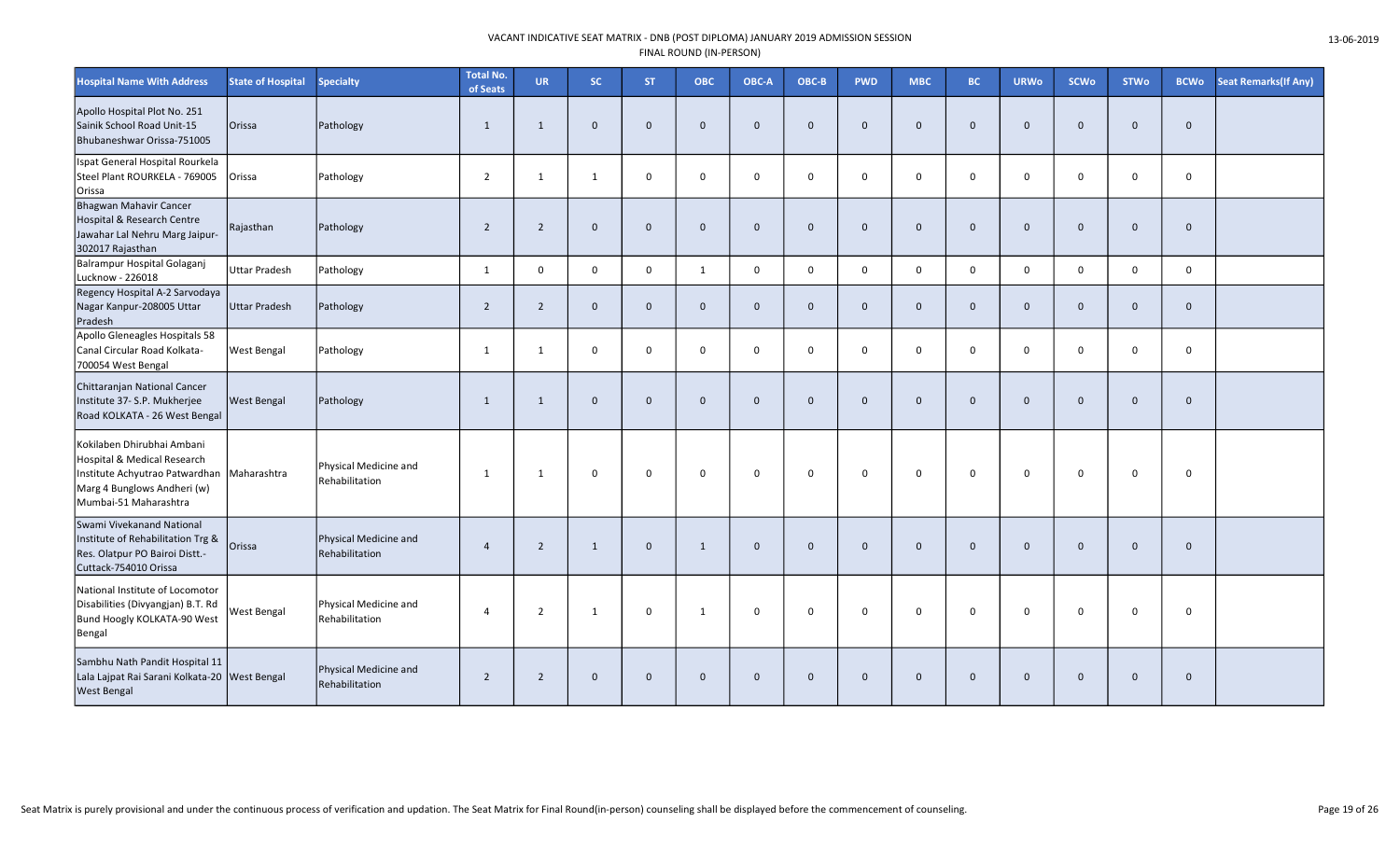| <b>Hospital Name With Address</b>                                                                                                                                                                              | <b>State of Hospital</b> | <b>Specialty</b> | Total No.<br>of Seats | <b>UR</b>      | <b>SC</b>    | <b>ST</b>    | ОВС          | OBC-A        | OBC-B        | <b>PWD</b>   | <b>MBC</b>     | <b>BC</b>      | <b>URWo</b>  | <b>SCWo</b>  | <b>STWo</b>  | <b>BCWo</b>  | <b>Seat Remarks (If Any)</b> |
|----------------------------------------------------------------------------------------------------------------------------------------------------------------------------------------------------------------|--------------------------|------------------|-----------------------|----------------|--------------|--------------|--------------|--------------|--------------|--------------|----------------|----------------|--------------|--------------|--------------|--------------|------------------------------|
| Vijayawada Institute of Mental<br><b>Health and Neuro Sciences</b><br>(VIMHANS) V.V. Rao Street<br>Suryaraopet Vijayawada -<br>520002 Andhra Pradesh                                                           | Andhra Pradesh           | Psychiatry       | 1                     | 1              | $\mathbf 0$  | $\Omega$     | $\mathbf 0$  | $\mathbf 0$  | $\mathbf 0$  | $\mathbf 0$  | $\mathbf 0$    | $\mathbf 0$    | $\mathbf 0$  | $\mathbf 0$  | $\mathbf 0$  | 0            |                              |
| Dr. R N Cooper Municipal<br>General Hospital (Associated<br>with H B T (Hinduhridaysamrat<br>Balasaheb Thackeray) medical<br>college) North South Road No.1<br>Vile Parle (West) Mumbai-<br>400056 Maharashtra | Maharashtra              | Psychiatry       | 1                     | $\mathbf 0$    | $\mathbf 0$  | 1            | $\mathbf 0$  | $\mathbf 0$  | $\mathbf 0$  | $\mathbf 0$  | $\mathbf 0$    | $\mathbf 0$    | $\mathbf 0$  | $\mathbf 0$  | $\mathbf{0}$ | $\mathbf 0$  |                              |
| Dr. Ramesh Cardiac and Multi<br>speciality Hospital D. no. 26-14-1<br>Nagarampalem Collector Office<br>Road. Guntur - 522004                                                                                   | Andhra Pradesh           | Radio Diagnosis  | 1                     | 1              | $\mathbf 0$  | $\Omega$     | $\mathbf 0$  | $\mathbf 0$  | $\mathbf 0$  | $\mathbf 0$  | $\mathbf 0$    | $\mathbf 0$    | $\mathbf 0$  | $\mathbf 0$  | $\mathbf 0$  | 0            |                              |
| Indira Gandhi Institute of<br>Medical Sciences Sheikhpura<br>PATNA-14 Bihar                                                                                                                                    | <b>Bihar</b>             | Radio Diagnosis  | $\overline{2}$        | $\mathbf{0}$   | $\mathbf{0}$ | $\mathbf{0}$ | 1            | $\mathbf{0}$ | $\mathbf{0}$ | $\mathbf{0}$ | $\mathbf{0}$   | 1              | $\Omega$     | $\mathbf{0}$ | $\mathbf{0}$ | $\mathbf{0}$ |                              |
| Ramkrishna Care Hospital<br>Aurobindo Enclave Pachpedhi<br>Naka Dhamtari Road N. H. 43<br>Raipur-492001 Chhattisgarh                                                                                           | Chhattisgarh             | Radio Diagnosis  | $\overline{2}$        | $\overline{2}$ | $\mathbf 0$  | $\Omega$     | $\mathbf 0$  | $\mathbf 0$  | $\mathbf 0$  | $\mathbf 0$  | $\mathbf 0$    | $\mathbf 0$    | $\mathbf 0$  | $\mathbf 0$  | $\mathbf 0$  | 0            |                              |
| Maharaja Agarsen Hospital<br>Rohtak Road West Punjabi Bagh<br>New Delhi-110026                                                                                                                                 | Delhi                    | Radio Diagnosis  | 1                     | $\mathbf{1}$   | $\mathbf 0$  | $\mathbf 0$  | $\mathbf{0}$ | $\mathbf 0$  | $\mathbf 0$  | $\mathbf{0}$ | $\mathbf{0}$   | $\mathbf 0$    | $\mathbf 0$  | $\mathbf 0$  | $\mathbf 0$  | $\mathbf 0$  |                              |
| Shalby Hospital S.G. Highway<br>Ahmedabad-54 Gujarat                                                                                                                                                           | Gujarat                  | Radio Diagnosis  | 1                     | 1              | $\mathbf 0$  | $\mathbf 0$  | $\mathbf 0$  | $\mathbf 0$  | $\mathbf 0$  | $\mathbf{0}$ | $\mathbf{0}$   | $\mathbf 0$    | $\mathbf{0}$ | $\mathbf 0$  | $\mathbf 0$  | $\mathbf 0$  |                              |
| General Hospital Sector - 6<br>Panchkula Haryana                                                                                                                                                               | Haryana                  | Radio Diagnosis  | $\overline{2}$        | $\overline{2}$ | $\mathbf{0}$ | $\mathbf{0}$ | $\mathbf{0}$ | $\mathbf{0}$ | $\mathbf 0$  | $\mathbf{0}$ | $\mathbf{0}$   | $\mathbf{0}$   | $\mathbf{0}$ | $\mathbf 0$  | $\mathbf{0}$ | $\mathbf{0}$ |                              |
| Medanta The Medicity_x000D_<br>Sector-38 Gurgaon_x000D_<br>Haryana-122001                                                                                                                                      | Haryana                  | Radio Diagnosis  | 1                     | $\mathbf{1}$   | $\mathbf 0$  | $\mathbf 0$  | $\mathbf 0$  | $\Omega$     | $\mathbf 0$  | $\mathbf 0$  | $\mathbf 0$    | $\Omega$       | $\Omega$     | $\mathbf 0$  | $\mathbf 0$  | $\Omega$     |                              |
| Metro Heart Institute with<br>Multispecialty Sector-16 A<br>Faridabad Haryana-121002                                                                                                                           | Haryana                  | Radio Diagnosis  | 1                     | 1              | $\mathbf 0$  | $\mathbf 0$  | $\mathbf 0$  | $\mathbf 0$  | $\mathbf 0$  | $\mathbf{0}$ | $\overline{0}$ | $\overline{0}$ | $\mathbf 0$  | $\mathbf 0$  | $\mathbf 0$  | $\mathbf 0$  |                              |
| Paras HospitalS_x000D_C-1<br>Sushant Lok Phase -I_x000D_<br>Gurgaon - 122002 _x000D_<br>Haryana                                                                                                                | Haryana                  | Radio Diagnosis  | 1                     | $\mathbf{1}$   | $\mathbf 0$  | 0            | $\mathbf 0$  | 0            | 0            | $\mathbf 0$  | $\mathbf 0$    | $\mathbf 0$    | 0            | $\mathbf 0$  | 0            | 0            |                              |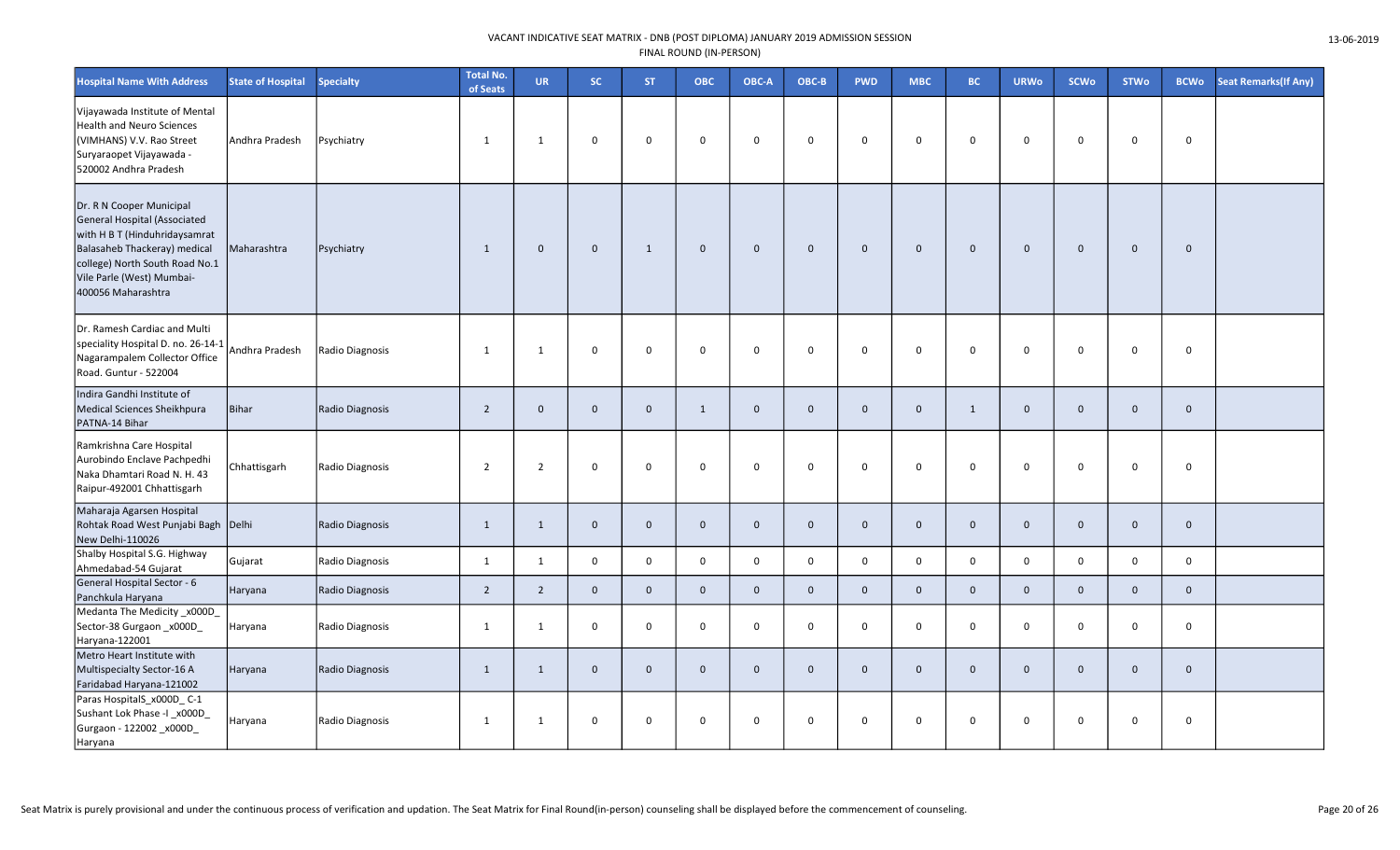| <b>Hospital Name With Address</b>                                                                                                                                   | <b>State of Hospital</b> | <b>Specialty</b> | <b>Total No.</b><br>of Seats | <b>UR</b>      | SC.          | <b>ST</b>    | ОВС          | OBC-A        | OBC-B        | <b>PWD</b>   | <b>MBC</b>   | <b>BC</b>      | <b>URWo</b>  | SCWo         | <b>STWo</b>  | <b>BCWo</b>  | <b>Seat Remarks (If Any)</b>                                                              |
|---------------------------------------------------------------------------------------------------------------------------------------------------------------------|--------------------------|------------------|------------------------------|----------------|--------------|--------------|--------------|--------------|--------------|--------------|--------------|----------------|--------------|--------------|--------------|--------------|-------------------------------------------------------------------------------------------|
| Sarvodaya Hospital and<br>Research Centre YMCA Road<br>Sector-08 Faridabad-121006<br>Haryana                                                                        | Haryana                  | Radio Diagnosis  | $\overline{1}$               | 1              | $\mathbf{0}$ | $\mathbf{0}$ | $\mathbf{0}$ | $\mathbf{0}$ | $\mathbf{0}$ | $\mathbf{0}$ | $\mathbf{0}$ | $\overline{0}$ | $\Omega$     | $\mathbf{0}$ | $\mathbf{0}$ | $\mathbf{0}$ |                                                                                           |
| Dr. Rajendra Prasad Govt.<br>Medical College Dist. Kangra At<br><b>Tanda Himachal Pradesh</b>                                                                       | Himachal Pradesh         | Radio Diagnosis  | $\overline{2}$               | $\overline{2}$ | $\mathbf 0$  | $\Omega$     | $\mathbf 0$  | $\mathbf 0$  | 0            | $\mathbf 0$  | $\mathsf 0$  | $\Omega$       | $\Omega$     | $\mathbf 0$  | $\Omega$     | $\mathbf 0$  | Candidate has to<br>execute a compulsary<br>service bond during<br>Joining this hospital. |
| Apollo BGS Hospital<br>Adichunchanagiri Road<br>Kuvempunagar Mysore - 23<br>Karnataka                                                                               | Karnataka                | Radio Diagnosis  | $\mathbf{1}$                 | $\mathbf{1}$   | $\mathbf 0$  | $\mathbf 0$  | $\mathbf 0$  | $\mathbf{0}$ | $\mathbf 0$  | $\mathbf 0$  | $\mathbf 0$  | $\mathbf{0}$   | $\Omega$     | $\mathbf 0$  | $\mathbf 0$  | $\mathbf 0$  |                                                                                           |
| Sagar Hospital No. 44/54 30th<br>Cross Tilak Nagar Jayanagar<br>Extn. Bangalore-41 Karnataka                                                                        | Karnataka                | Radio Diagnosis  | 3                            | 3              | $\mathbf 0$  | $\mathbf 0$  | $\mathbf 0$  | $\mathbf 0$  | 0            | 0            | $\mathsf 0$  | $\mathbf 0$    | $\mathbf 0$  | $\mathbf 0$  | 0            | $\mathsf{O}$ |                                                                                           |
| Aster Medcity Kuttisahib Road<br>Near Kothas Bridge South<br>Chittoor P. O. Cheranalloor Kochi<br>682027 Kerala                                                     | Kerala                   | Radio Diagnosis  | $\mathbf{1}$                 | $\mathbf{1}$   | $\mathbf 0$  | $\mathbf 0$  | $\mathbf 0$  | $\mathbf 0$  | $\mathbf 0$  | $\mathbf 0$  | $\mathbf 0$  | $\mathbf 0$    | $\mathbf{0}$ | $\mathbf 0$  | $\mathbf 0$  | $\mathbf{0}$ |                                                                                           |
| Kunhitharuvai Memorial<br>Charitable Trust (KMCT) Medical<br>College Hospital Manassery PO<br>Mukkam Calicut - 673602 Kerala                                        | Kerala                   | Radio Diagnosis  | $\mathbf{1}$                 | $\mathbf{1}$   | $\mathbf 0$  | $\mathbf 0$  | $\mathbf 0$  | $\mathbf 0$  | $\mathbf 0$  | $\mathbf 0$  | $\mathbf 0$  | $\mathbf 0$    | $\mathbf 0$  | $\mathbf 0$  | $\mathbf 0$  | $\mathsf{O}$ |                                                                                           |
| Lakeshore Hospital & Research<br>Centre NH 47 - Bye Pass Nettoor<br>P.O. Maradu KOCHI - 682040<br>Kerala                                                            | Kerala                   | Radio Diagnosis  | $\mathbf{1}$                 | $\mathbf{1}$   | $\mathbf 0$  | $\mathbf 0$  | $\mathbf 0$  | $\mathbf 0$  | $\mathbf 0$  | $\mathbf 0$  | $\mathbf 0$  | $\overline{0}$ | $\Omega$     | $\mathbf 0$  | $\mathbf 0$  | $\Omega$     |                                                                                           |
| Polakulath Narayanan Renai<br><b>Medicity Multi Super Specialty</b><br>Hospital PB No. 2259<br>Palarivattom (PO) Cochin Kerala                                      | Kerala                   | Radio Diagnosis  | 1                            | 1              | $\mathbf 0$  | $\mathbf 0$  | $\mathbf 0$  | $\mathbf 0$  | 0            | 0            | $\mathbf 0$  | $\mathbf 0$    | $\mathbf 0$  | $\mathbf 0$  | 0            | 0            |                                                                                           |
| Apple Saraswati Multispecialty<br>Hospital (Apple Hospitals and<br>Research Institute Ltd.) 804/2<br>805/2 E Ward Bhosalewadi<br>Kadamwadi Road Kolhapur-<br>416003 | Maharashtra              | Radio Diagnosis  | 1                            | 1              | $\mathbf 0$  | $\mathbf{0}$ | $\mathbf{0}$ | $\mathbf{0}$ | $\mathbf{0}$ | $\mathbf{0}$ | $\mathbf{0}$ | $\mathbf{0}$   | $\mathbf{0}$ | $\mathbf{0}$ | $\mathbf{0}$ | $\mathbf{0}$ |                                                                                           |
| Fortis Hospital Sector-62 Phase-<br>VIII Mohali-160062 Punjab                                                                                                       | Punjab                   | Radio Diagnosis  | 1                            | 1              | $\mathbf 0$  | $\mathbf 0$  | $\mathbf 0$  | $\mathbf 0$  | $\mathbf 0$  | $\mathbf 0$  | 0            | $\mathbf 0$    | $\mathbf 0$  | $\mathbf 0$  | $\mathbf 0$  | $\mathbf 0$  |                                                                                           |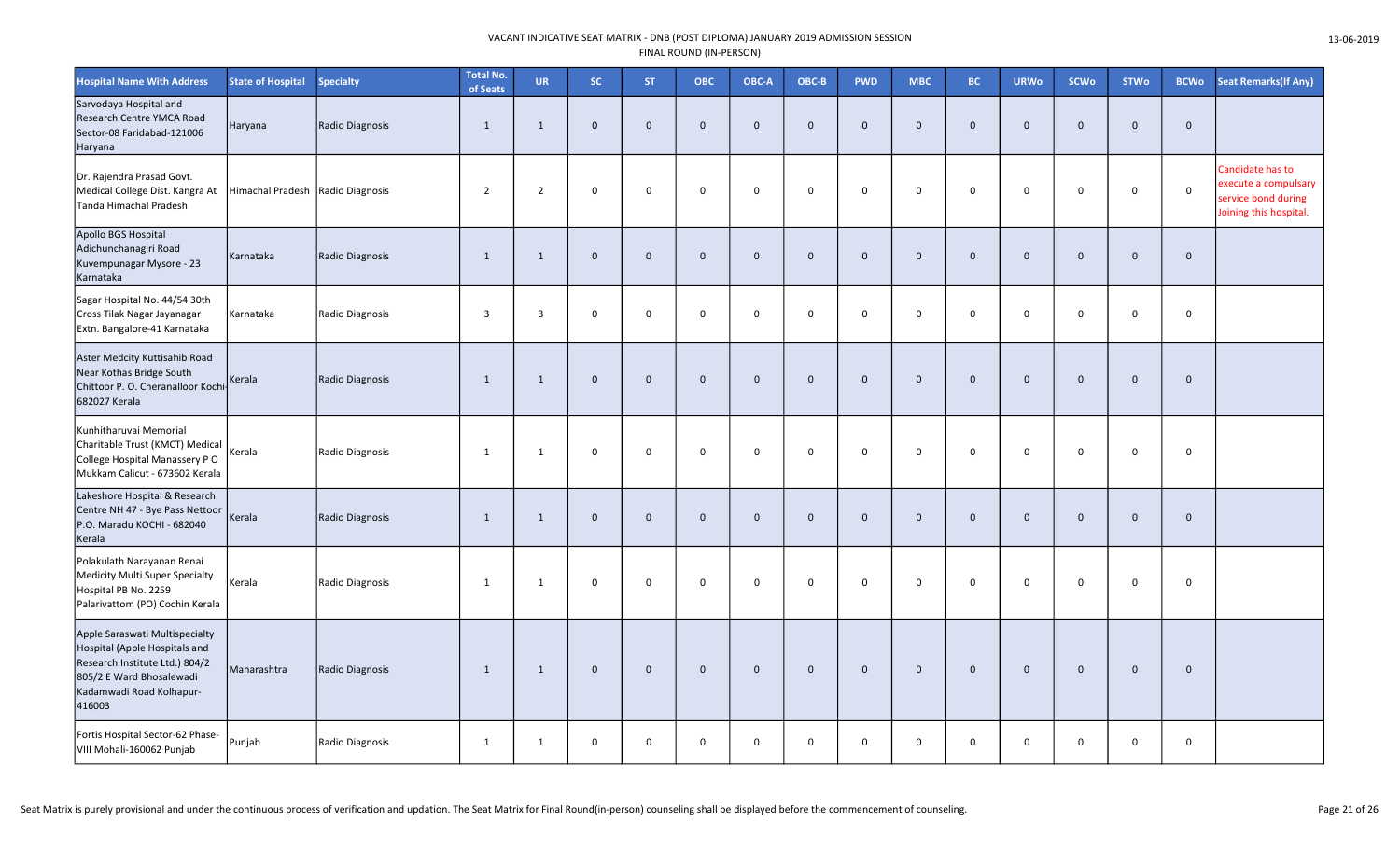| <b>Hospital Name With Address</b>                                                                                                                              | <b>State of Hospital</b> | <b>Specialty</b> | <b>Total No.</b><br>of Seats | <b>UR</b>      | SC.          | <b>ST</b>    | ОВС            | OBC-A        | OBC-B        | <b>PWD</b>   | <b>MBC</b>   | <b>BC</b>      | <b>URWo</b>  | <b>SCWo</b>  | <b>STWo</b>  | <b>BCWo</b>  | <b>Seat Remarks (If Any)</b>                                                              |
|----------------------------------------------------------------------------------------------------------------------------------------------------------------|--------------------------|------------------|------------------------------|----------------|--------------|--------------|----------------|--------------|--------------|--------------|--------------|----------------|--------------|--------------|--------------|--------------|-------------------------------------------------------------------------------------------|
| Guru Gobind Singh Medical<br>College & Hospital Sadiq Road<br>Faridkot - 151203 Punjab                                                                         | Punjab                   | Radio Diagnosis  | $\overline{2}$               | $\mathbf{1}$   | $\mathbf{1}$ | $\Omega$     | $\Omega$       | $\mathbf{0}$ | $\mathbf 0$  | $\mathbf{0}$ | $\mathbf{0}$ | $\overline{0}$ | $\Omega$     | $\mathbf{0}$ | $\Omega$     | $\mathbf{0}$ | Candidate has to<br>execute a compulsary<br>service bond during<br>Joining this hospital. |
| Santokbha Durlabhji Memorial<br>Hospital_x000D_cum Medical<br>Research Institute_x000D_<br>Bhawani Singh Marg_x000D_<br>JAIPUR Rajasthan-302015                | Rajasthan                | Radio Diagnosis  | $\overline{2}$               | $\overline{2}$ | $\mathsf 0$  | $\mathbf 0$  | $\mathbf 0$    | $\mathbf 0$  | $\mathbf 0$  | $\Omega$     | 0            | $\mathbf 0$    | $\Omega$     | $\mathbf 0$  | 0            | $\mathsf{O}$ |                                                                                           |
| Billroth Hospitals 43 Laxmi<br>Talkies Road Opp. Poonamallee<br>Road Shenoy Nagar Chennai-30<br>Tamil Nadu                                                     | <b>Tamil Nadu</b>        | Radio Diagnosis  | 1                            | $\mathbf{1}$   | $\mathbf 0$  | $\mathbf 0$  | $\mathbf{0}$   | $\mathbf{0}$ | $\mathbf 0$  | $\mathbf{0}$ | $\mathbf 0$  | $\overline{0}$ | $\mathbf 0$  | $\mathbf 0$  | $\mathbf{0}$ | $\mathbf 0$  |                                                                                           |
| Dr. Kamakshi Memorial Hospital<br>(Dr. Kamakshi Institute of<br>Medical Sciences and Research)<br>No.1 Radial Road Pallikaranai<br>Chennai - 600100 Tamil Nadu | Tamil Nadu               | Radio Diagnosis  | $\overline{2}$               | $\overline{2}$ | $\mathbf 0$  | $\mathbf 0$  | $\Omega$       | $\mathbf 0$  | $\mathbf 0$  | $\Omega$     | $\mathbf 0$  | $\mathbf 0$    | $\Omega$     | $\Omega$     | $\Omega$     | $\mathbf 0$  |                                                                                           |
| S. K. S. Hospital No. 23 SKS<br>Hospital Road Alagapuram<br>SALEM - 636004 Tamil Nadu                                                                          | <b>Tamil Nadu</b>        | Radio Diagnosis  | $\overline{2}$               | $\overline{2}$ | $\mathbf 0$  | $\mathbf 0$  | $\overline{0}$ | $\mathbf{0}$ | $\mathbf 0$  | $\mathbf 0$  | $\mathbf 0$  | $\overline{0}$ | $\Omega$     | $\mathbf 0$  | $\mathbf{0}$ | $\mathbf 0$  |                                                                                           |
| Vadamalayan Hospital 15<br>Jawahar Road Chokkikulam<br>Madurai-625002 Tamil Nadu                                                                               | <b>Tamil Nadu</b>        | Radio Diagnosis  | $\mathbf{1}$                 | 1              | $\mathbf 0$  | $\mathbf 0$  | $\mathbf 0$    | $\mathbf 0$  | $\mathsf{O}$ | 0            | $\mathbf 0$  | $\mathbf 0$    | $\mathbf{0}$ | $\mathbf 0$  | $\mathbf 0$  | $\mathsf{O}$ |                                                                                           |
| Vivekananda Polyclinic<br>Vivekananda puram Lucknow - 7 Uttar Pradesh<br><b>Uttar Pradesh</b>                                                                  |                          | Radio Diagnosis  | 1                            | $\mathbf{1}$   | $\mathbf 0$  | $\mathbf 0$  | $\mathbf{0}$   | $\mathbf 0$  | $\mathbf{0}$ | $\mathbf 0$  | $\mathbf{0}$ | $\overline{0}$ | $\mathbf 0$  | $\mathbf 0$  | $\mathbf 0$  | $\mathbf 0$  |                                                                                           |
| Apollo Gleneagles Hospitals 58<br>Canal Circular Road Kolkata-<br>700054 West Bengal                                                                           | <b>West Bengal</b>       | Radio Diagnosis  | $\overline{2}$               | $\overline{2}$ | $\mathbf 0$  | 0            | $\mathbf 0$    | $\mathbf 0$  | $\mathbf 0$  | 0            | 0            | $\mathbf 0$    | $\mathbf 0$  | $\mathbf 0$  | $\mathbf 0$  | $\mathsf{O}$ |                                                                                           |
| Mahatma Gandhi Cancer<br>Hospital and Research Institute<br>Plot No. 1 Sector - 7 MVP Colony Andhra Pradesh<br>Visakhapatnam- 530017 Andhra<br>Pradesh         |                          | Radio Therapy    | $\mathbf{1}$                 | 1              | $\mathbf 0$  | $\mathbf{0}$ | $\mathbf{0}$   | $\mathbf{0}$ | $\mathbf{0}$ | $\Omega$     | $\Omega$     | $\overline{0}$ | $\mathbf{0}$ | $\mathbf{0}$ | $\mathbf{0}$ | $\mathbf{0}$ |                                                                                           |
| Mahavir Cancer Sansthan<br>Phulwari Sharif PATNA-801505<br>Bihar                                                                                               | Bihar                    | Radio Therapy    | $\overline{4}$               | 4              | $\pmb{0}$    | $\mathsf 0$  | $\mathbf 0$    | $\mathbf 0$  | $\mathbf 0$  | 0            | $\mathsf 0$  | $\mathbf 0$    | $\mathbf 0$  | $\mathsf 0$  | $\mathbf 0$  | $\mathbf 0$  |                                                                                           |
| Action Cancer hospital H-2/FC-34<br>A-4 Paschim Vihar New Delhi-<br>110063                                                                                     | Delhi                    | Radio Therapy    | 1                            | $\mathbf{1}$   | $\mathbf 0$  | $\mathbf 0$  | $\mathbf{0}$   | $\mathbf{0}$ | $\mathbf{0}$ | $\Omega$     | $\mathbf{0}$ | $\mathbf{0}$   | 0            | $\mathbf 0$  | $\mathbf{0}$ | $\mathbf 0$  |                                                                                           |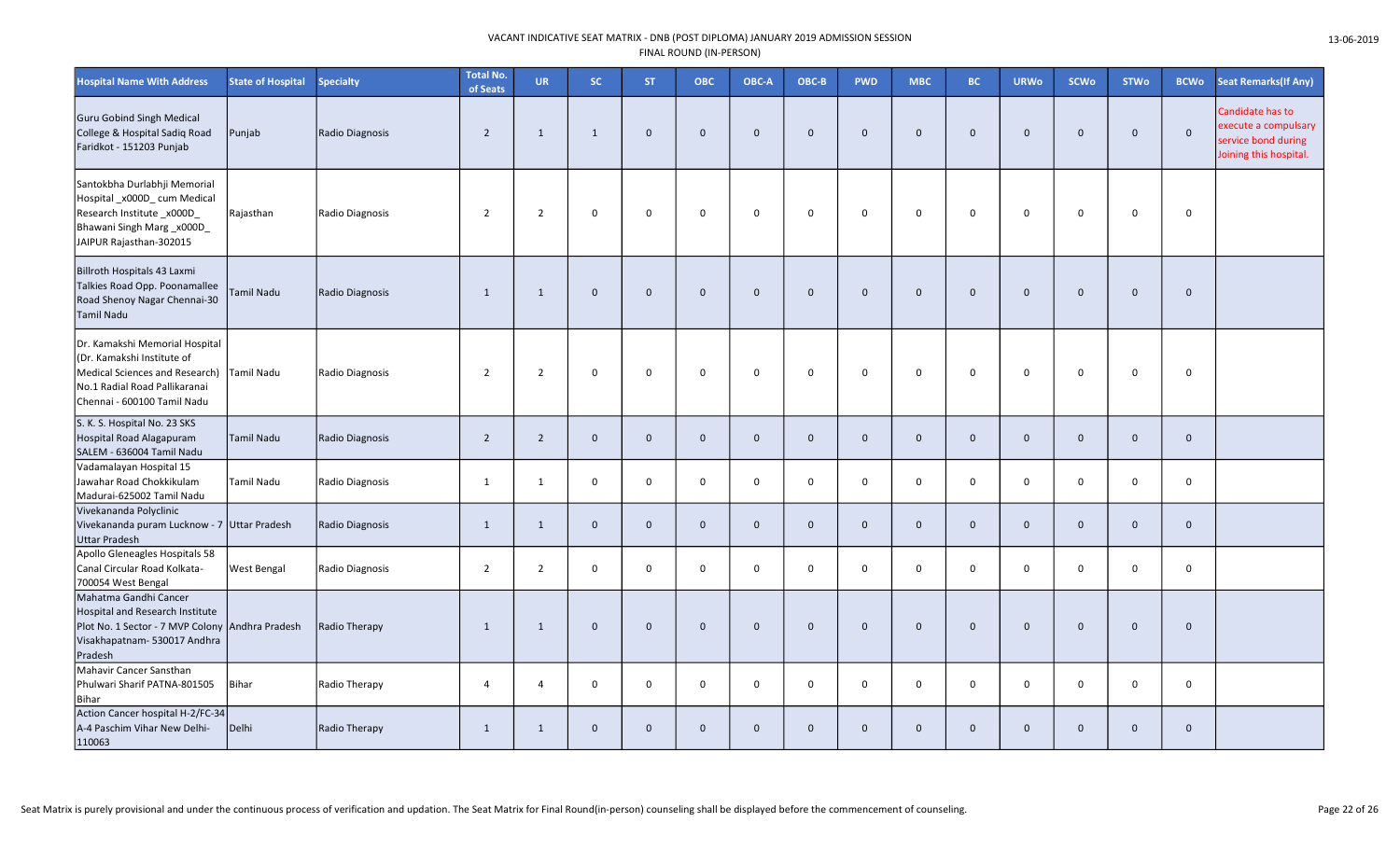| <b>Hospital Name With Address</b>                                                                                                                                       | <b>State of Hospital</b> | <b>Specialty</b>     | <b>Total No.</b><br>of Seats | <b>UR</b>      | SC.          | <b>ST</b>    | <b>OBC</b>     | OBC-A        | OBC-B        | <b>PWD</b>   | <b>MBC</b>   | BC.            | <b>URWo</b>  | <b>SCWo</b>  | <b>STWo</b>  | <b>BCWo</b>  | <b>Seat Remarks (If Any)</b> |
|-------------------------------------------------------------------------------------------------------------------------------------------------------------------------|--------------------------|----------------------|------------------------------|----------------|--------------|--------------|----------------|--------------|--------------|--------------|--------------|----------------|--------------|--------------|--------------|--------------|------------------------------|
| Dharamshila Hospital and<br>Research Centre Dharamshila<br>Marg Vasundara Enclave New<br>Delhi-110096                                                                   | Delhi                    | Radio Therapy        | $\mathbf{1}$                 | 1              | $\mathbf 0$  | $\mathbf 0$  | $\mathbf 0$    | $\mathbf 0$  | $\mathbf 0$  | $\mathbf 0$  | $\mathbf 0$  | $\mathbf 0$    | $\mathbf 0$  | $\mathbf 0$  | $\mathbf 0$  | $\mathbf 0$  |                              |
| Indraprastha Apollo Hospital<br>Delhi Mathura Road Sarita Vihar Delhi<br>New Delhi - 110076                                                                             |                          | Radio Therapy        | $\mathbf{1}$                 | $\mathbf{1}$   | $\mathbf{0}$ | $\mathbf 0$  | $\mathbf{0}$   | $\mathbf{0}$ | $\mathbf{0}$ | $\mathbf{0}$ | $\mathbf{0}$ | $\overline{0}$ | $\mathbf{0}$ | $\mathbf 0$  | $\mathbf{0}$ | $\mathbf{0}$ |                              |
| Rajiv Gandhi Cancer Institute<br>and Research Centre Sec-5<br>Rohini New Delhi- 110085 Delhi                                                                            | Delhi                    | Radio Therapy        | 1                            | 1              | $\mathbf 0$  | $\mathbf 0$  | $\mathbf 0$    | $\mathbf 0$  | $\mathbf 0$  | $\mathbf 0$  | $\mathbf 0$  | $\overline{0}$ | $\Omega$     | $\mathbf 0$  | $\mathbf 0$  | $\mathsf 0$  |                              |
| Apollo Hospital International<br>Plot No. 1A GIDC Estate Bhat<br>District - Gandhi Nagar -382428<br>Gujarat                                                             | Gujarat                  | Radio Therapy        | $\overline{2}$               | $\overline{2}$ | $\mathbf 0$  | $\mathbf{0}$ | $\mathbf{0}$   | $\mathbf{0}$ | $\mathbf{0}$ | $\mathbf{0}$ | $\mathbf{0}$ | $\overline{0}$ | $\mathbf{0}$ | $\mathbf{0}$ | $\Omega$     | $\mathbf{0}$ |                              |
| Bharat Cancer Hospital and<br>Research Institute Surat - Bardoli<br>Road Saroli Surat- 395010<br>Gujarat                                                                | Gujarat                  | Radio Therapy        | $\mathbf{1}$                 | 1              | $\mathbf 0$  | $\mathbf 0$  | $\mathbf 0$    | $\Omega$     | $\mathbf 0$  | $\mathbf 0$  | 0            | $\overline{0}$ | $\mathbf 0$  | $\mathbf 0$  | $\mathbf 0$  | $\mathbf 0$  |                              |
| HCG Cancer Centre_x000D_Sola<br>Science City Road_x000D_ Nr.<br>Sola Bridge_x000D_SG<br>Highway_x000D_Ahmedabad -<br>380060_x000D_Gujarat                               | Gujarat                  | Radio Therapy        | $\overline{2}$               | $\overline{2}$ | $\mathbf 0$  | $\mathbf 0$  | $\overline{0}$ | $\mathbf 0$  | $\mathbf 0$  | $\mathbf 0$  | $\mathbf{0}$ | $\overline{0}$ | $\mathbf 0$  | $\mathbf 0$  | $\mathbf 0$  | $\mathbf 0$  |                              |
| HealthCare Global Specialty<br>Hospital (Formerly Bangalore<br>Institute of Oncology) 44-45/2<br>2nd Cross Raja Rammohan Roy<br>Extension Bangalore-560027<br>Karnataka | Karnataka                | Radio Therapy        | 4                            | $\overline{4}$ | $\mathbf 0$  | $\mathbf 0$  | $\Omega$       | $\mathbf 0$  | $\mathbf 0$  | $\mathbf 0$  | $\mathbf 0$  | $\mathbf 0$    | $\mathbf 0$  | $\mathbf 0$  | $\Omega$     | $\mathbf 0$  |                              |
| Inlaks and Budhrani<br>Hospital_x000D_7-9 Koregaon<br>Park_x000D_Pune Maharashtra<br>411001                                                                             | Maharashtra              | Radio Therapy        | $\overline{2}$               | $\overline{2}$ | $\mathbf 0$  | $\mathbf 0$  | $\mathbf 0$    | $\mathbf 0$  | $\mathbf 0$  | $\mathbf 0$  | $\mathbf{0}$ | $\overline{0}$ | $\mathbf 0$  | $\mathbf 0$  | $\mathbf 0$  | $\mathbf 0$  |                              |
| Jaslok Hospital & Res. Centre 15<br>Deshmukh Marg Mumbai-26<br>Maharashtra                                                                                              | Maharashtra              | Radio Therapy        | $\mathbf{1}$                 | 1              | $\mathbf{0}$ | $\mathbf 0$  | $\Omega$       | $\mathbf 0$  | $\mathbf 0$  | $\mathbf 0$  | $\mathbf 0$  | $\mathbf 0$    | $\mathbf 0$  | $\mathbf 0$  | $\mathbf 0$  | $\mathbf 0$  |                              |
| Jupiter Hospital Eastern Express<br>Highway Thane-400601<br>Maharashtra                                                                                                 | Maharashtra              | <b>Radio Therapy</b> | $\mathbf{1}$                 | $\mathbf{1}$   | $\mathbf 0$  | $\mathbf 0$  | $\mathbf{0}$   | $\mathbf{0}$ | $\mathbf 0$  | $\mathbf{0}$ | $\mathbf{0}$ | $\overline{0}$ | $\mathbf{0}$ | $\mathbf 0$  | $\mathbf{0}$ | $\mathbf 0$  |                              |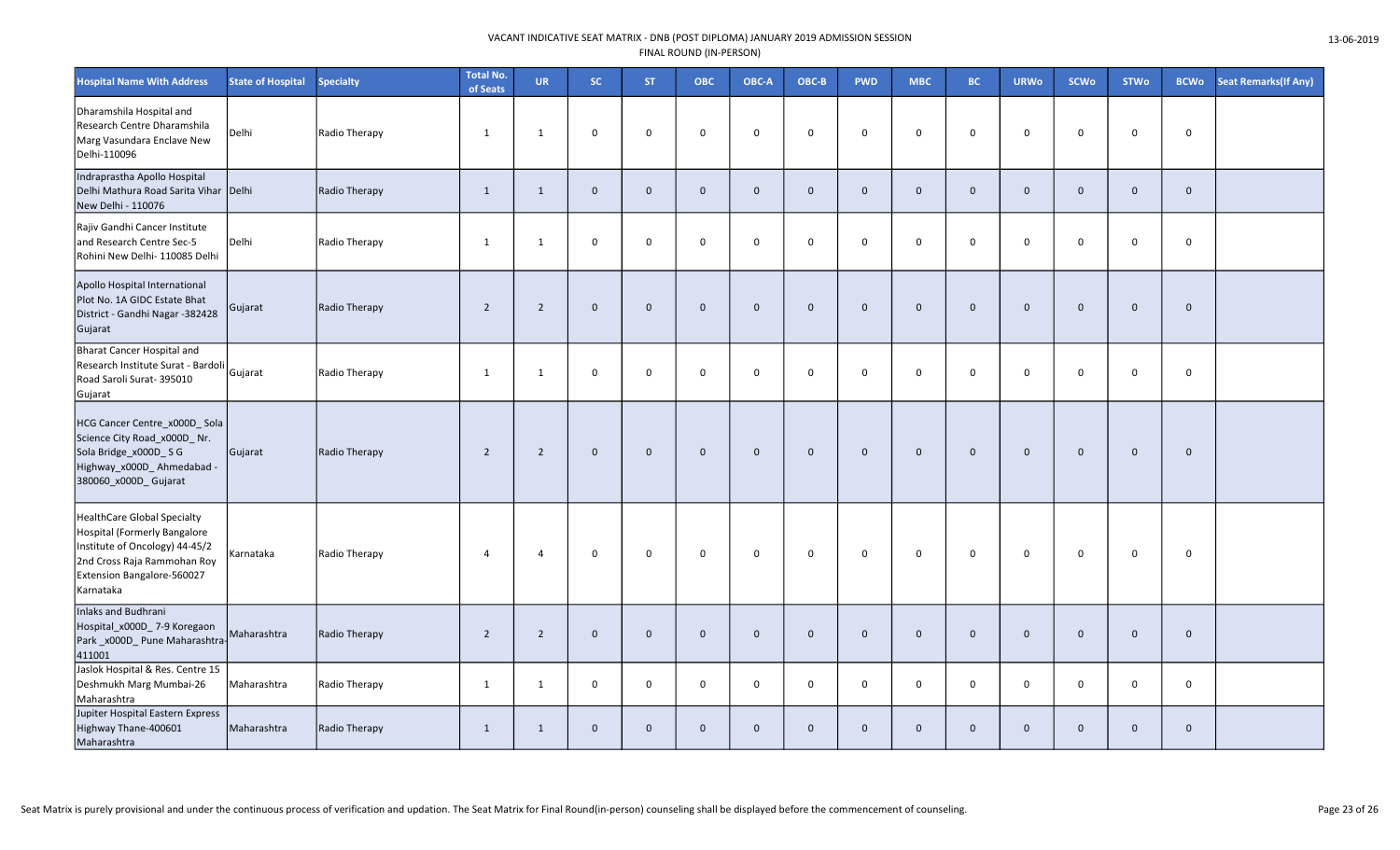| <b>Hospital Name With Address</b>                                                                                                                   | <b>State of Hospital</b> | <b>Specialty</b> | <b>Total No.</b><br>of Seats | <b>UR</b>      | SC.          | ST.          | <b>OBC</b>   | OBC-A        | OBC-B        | <b>PWD</b>   | <b>MBC</b>   | BC.            | <b>URWo</b>  | <b>SCWo</b>  | <b>STWo</b>  | <b>BCWo</b>  | <b>Seat Remarks (If Any)</b> |
|-----------------------------------------------------------------------------------------------------------------------------------------------------|--------------------------|------------------|------------------------------|----------------|--------------|--------------|--------------|--------------|--------------|--------------|--------------|----------------|--------------|--------------|--------------|--------------|------------------------------|
| Ruby Hall Clinic (Grant Medical<br>Foundation) 40 Sassoon Road<br>Pune -411001 Maharashtra                                                          | Maharashtra              | Radio Therapy    | 1                            | $\mathbf{1}$   | $\mathbf 0$  | $\Omega$     | $\mathbf 0$  | $\mathbf 0$  | $\mathbf 0$  | $\mathbf 0$  | $\mathbf 0$  | $\Omega$       | $\Omega$     | $\mathbf 0$  | $\mathbf 0$  | 0            |                              |
| <b>Grecian Super Speciality Hospital</b><br>(A unit of R.G.S Healthcare Pvt.<br>Ltd) Sector-69 Opp. Village<br>Kumbra S.A.S Nagar Mohali -<br>60062 | Punjab                   | Radio Therapy    | 1                            | $\mathbf{1}$   | $\mathbf 0$  | $\mathbf{0}$ | $\mathbf 0$  | $\mathbf 0$  | $\mathbf 0$  | $\mathbf{0}$ | $\mathbf 0$  | $\Omega$       | $\mathbf{0}$ | $\mathbf 0$  | $\mathbf{0}$ | $\mathbf{0}$ |                              |
| Bhagwan Mahavir Cancer<br>Hospital & Research Centre<br>Jawahar Lal Nehru Marg Jaipur-<br>302017 Rajasthan                                          | Rajasthan                | Radio Therapy    | $\overline{\mathbf{3}}$      | $\overline{3}$ | $\mathbf 0$  | $\Omega$     | $\mathsf 0$  | $\mathbf 0$  | $\mathbf 0$  | $\mathbf 0$  | $\mathbf 0$  | $\mathbf 0$    | $\Omega$     | $\mathbf 0$  | 0            | 0            |                              |
| G Kuppuswamy Naidu Memorial<br>Hospital_x000D_Post Box No.<br>6327 Nethaji Road_x000D<br>Pappanaickenpalayam_x000D_<br>Coimbatore Tamil Nadu-641037 | Tamil Nadu               | Radio Therapy    | $\mathbf{1}$                 | $\mathbf{1}$   | $\mathbf 0$  | $\mathbf 0$  | $\mathbf 0$  | $\mathbf 0$  | $\mathbf 0$  | $\mathbf 0$  | $\mathbf 0$  | $\mathbf 0$    | $\mathbf 0$  | $\mathbf 0$  | $\mathbf 0$  | $\mathbf 0$  |                              |
| Shanmuga Hospital & Salem<br>Cancer Institute 24 Saradha<br>College Road Salem-636007<br><b>Tamil Nadu</b>                                          | Tamil Nadu               | Radio Therapy    | $\overline{2}$               | $\overline{2}$ | $\mathbf 0$  | $\mathbf 0$  | $\mathbf 0$  | $\mathbf 0$  | $\mathsf{O}$ | $\mathbf 0$  | $\mathsf 0$  | $\mathbf 0$    | $\mathbf 0$  | $\mathbf 0$  | 0            | 0            |                              |
| Indo-American Cancer Institute<br>& Research Centre Road No.14<br>Banjara Hills Hyderabad-500034                                                    | Telangana                | Radio Therapy    | $\overline{\mathbf{3}}$      | $\overline{3}$ | $\mathbf 0$  | $\mathbf{0}$ | $\mathbf 0$  | $\mathbf 0$  | $\mathbf 0$  | $\mathbf 0$  | $\mathbf 0$  | $\overline{0}$ | $\mathbf{0}$ | $\mathbf 0$  | $\mathbf 0$  | $\mathbf 0$  |                              |
| Krishna Institute of Medical<br>Sciences 1-8-31/1 Minister Road<br>Secunderabad - 500003<br>Telangana                                               | Telangana                | Radio Therapy    | 1                            | $\mathbf{1}$   | $\mathsf 0$  | $\mathsf 0$  | $\mathbf 0$  | $\mathbf 0$  | 0            | $\mathsf 0$  | $\mathsf 0$  | $\mathbf 0$    | 0            | $\mathbf 0$  | 0            | 0            |                              |
| Omega Hospitals Road No. 12<br>Banjara Hills Hyderabad-500034<br>Telangana                                                                          | Telangana                | Radio Therapy    | $\overline{2}$               | 2              | $\mathbf{0}$ | $\mathbf{0}$ | $\mathbf{0}$ | $\Omega$     | $\mathbf{0}$ | $\mathbf{0}$ | $\mathbf{0}$ | $\mathbf{0}$   | $\Omega$     | $\mathbf{0}$ | $\mathbf{0}$ | $\mathbf{0}$ |                              |
| Kamla Nehru Memorial Hospital<br>1 Hasgimpur Road ALLAHABAD -<br>2 Uttar Pradesh                                                                    | <b>Uttar Pradesh</b>     | Radio Therapy    | $\overline{2}$               | $\overline{2}$ | $\mathbf 0$  | $\mathbf 0$  | $\mathbf 0$  | $\mathbf 0$  | 0            | $\mathbf 0$  | $\mathbf 0$  | $\mathbf 0$    | $\mathbf 0$  | $\mathbf 0$  | 0            | $\mathsf{O}$ |                              |
| Apollo Gleneagles Hospitals 58<br>Canal Circular Road Kolkata-<br>700054 West Bengal                                                                | <b>West Bengal</b>       | Radio Therapy    | $\overline{2}$               | $\overline{2}$ | $\mathbf 0$  | $\mathbf{0}$ | $\mathbf{0}$ | $\mathbf{0}$ | $\mathbf{0}$ | $\mathbf 0$  | $\mathbf{0}$ | $\overline{0}$ | $\mathbf{0}$ | $\mathbf 0$  | $\mathbf{0}$ | $\mathbf 0$  |                              |
| Chittaranjan National Cancer<br>Institute 37- S.P. Mukherjee<br>Road KOLKATA - 26 West Bengal                                                       | West Bengal              | Radio Therapy    | 1                            | $\mathbf 0$    | $\mathsf 0$  | 0            | 1            | 0            | 0            | $\mathbf 0$  | $\mathbf 0$  | $\mathbf 0$    | 0            | $\mathbf 0$  | 0            | 0            |                              |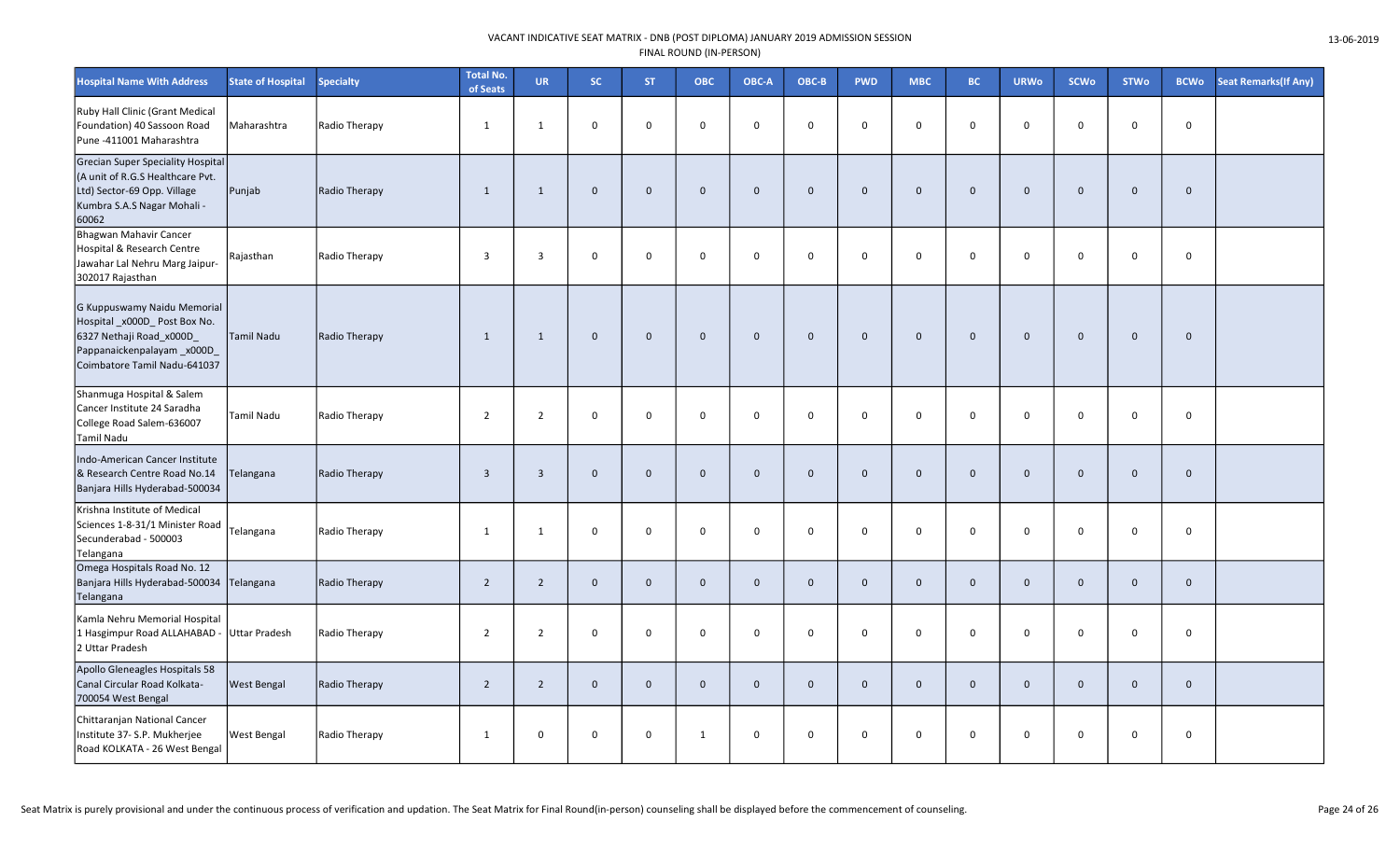| <b>Hospital Name With Address</b>                                                                                                                                          | <b>State of Hospital</b> | <b>Specialty</b>            | <b>Total No.</b><br>of Seats | <b>UR</b>      | SC.            | <b>ST</b>    | <b>OBC</b>     | OBC-A        | OBC-B        | <b>PWD</b>   | <b>MBC</b>   | BC.            | <b>URWo</b>  | <b>SCWo</b>  | <b>STWo</b>  | <b>BCWo</b>  | <b>Seat Remarks (If Any)</b> |
|----------------------------------------------------------------------------------------------------------------------------------------------------------------------------|--------------------------|-----------------------------|------------------------------|----------------|----------------|--------------|----------------|--------------|--------------|--------------|--------------|----------------|--------------|--------------|--------------|--------------|------------------------------|
| Narayana Superspecialty<br>Hospital (A Unit of MMHRL)<br>120/1 Andul Road Howrah-<br>711103 West Bengal                                                                    | <b>West Bengal</b>       | Radio Therapy               | $\overline{2}$               | $\overline{2}$ | $\mathbf 0$    | $\mathbf{0}$ | $\mathbf{0}$   | $\mathbf{0}$ | $\mathbf 0$  | $\mathbf{0}$ | $\mathbf 0$  | $\overline{0}$ | $\mathbf 0$  | $\mathbf 0$  | $\mathbf{0}$ | $\mathbf 0$  |                              |
| Ruby General Hospital Kasba<br>Golpark E M Byapass Kolkata<br>700107 West Bengal                                                                                           | West Bengal              | Radio Therapy               | $\overline{2}$               | $\overline{2}$ | $\mathbf 0$    | $\mathsf{O}$ | $\mathbf 0$    | $\mathbf 0$  | $\mathsf{O}$ | 0            | 0            | $\mathbf 0$    | $\mathbf 0$  | $\mathsf 0$  | 0            | $\mathsf{o}$ |                              |
| Saroj Gupta Cancer Centre<br>Welfare Home & Res. Institute<br>M.G.Road Thakurpurkar<br>KOLKATA-63 West Bengal                                                              | <b>West Bengal</b>       | Radio Therapy               | $\mathbf{1}$                 | $\mathbf{1}$   | $\overline{0}$ | $\mathbf 0$  | $\mathbf{0}$   | $\mathbf{0}$ | $\mathbf 0$  | $\mathbf 0$  | $\mathbf 0$  | $\overline{0}$ | $\mathbf 0$  | $\mathbf 0$  | $\mathbf{0}$ | $\mathbf 0$  |                              |
| J.L.N. Main Hosp. & Res. Centre<br>Bhilai Steel Plant BHILAI-01<br>Chhatisgarh                                                                                             | Chhattisgarh             | <b>Respiratory Diseases</b> | $\overline{2}$               | $\overline{2}$ | $\mathsf 0$    | $\mathsf 0$  | $\Omega$       | $\Omega$     | $\mathbf 0$  | $\mathsf 0$  | 0            | $\mathsf 0$    | 0            | $\mathsf 0$  | $\mathbf 0$  | $\mathbf 0$  |                              |
| Ramkrishna Care Hospital<br>Aurobindo Enclave Pachpedhi<br>Naka Dhamtari Road N. H. 43<br>Raipur-492001 Chhattisgarh                                                       | Chhattisgarh             | <b>Respiratory Diseases</b> | $\mathbf{1}$                 | $\mathbf{1}$   | $\overline{0}$ | $\mathbf 0$  | $\Omega$       | $\mathbf{0}$ | $\mathbf 0$  | $\mathbf 0$  | $\mathbf{0}$ | $\overline{0}$ | $\mathbf{0}$ | $\mathbf{0}$ | $\mathbf{0}$ | $\mathbf 0$  |                              |
| Fortis Hospital Sector B Pocket-1<br>Aruna Asaf Ali Road Vasant Kunj<br>New Delhi- 110070                                                                                  | Delhi                    | <b>Respiratory Diseases</b> | $\overline{2}$               | $\overline{2}$ | $\mathbf 0$    | $\mathbf 0$  | $\Omega$       | $\mathbf 0$  | $\mathsf{O}$ | 0            | 0            | $\overline{0}$ | $\Omega$     | $\mathbf 0$  | $\mathbf 0$  | $\mathsf{o}$ |                              |
| Indraprastha Apollo Hospital<br>Delhi Mathura Road Sarita Vihar Delhi<br>New Delhi - 110076                                                                                |                          | <b>Respiratory Diseases</b> | $\overline{4}$               | $\overline{a}$ | $\mathbf 0$    | $\mathbf{0}$ | $\overline{0}$ | $\mathbf{0}$ | $\mathbf 0$  | $\mathbf 0$  | $\mathbf{0}$ | $\mathbf 0$    | $\mathbf{0}$ | $\mathbf 0$  | $\mathbf{0}$ | $\mathbf 0$  |                              |
| National Institute of<br><b>Tuberculosis and Respiratory</b><br>Diseases (Formerly Known as<br>L.R.S. Instt. of T.B. & Allied Scs)<br>Sri Aurobindo Marg New Delhi -<br>30 | Delhi                    | <b>Respiratory Diseases</b> | $\overline{3}$               | 0              | $\mathbf 0$    | 1            | $\overline{2}$ | $\mathbf 0$  | $\mathsf{O}$ | $\mathbf 0$  | $\mathbf 0$  | $\mathbf 0$    | $\mathbf 0$  | $\mathbf 0$  | $\mathbf 0$  | $\mathsf{o}$ |                              |
| Rajan Babu Institute of<br>Pulmonary Medicine and<br>Tuberculosis GTB Nagar<br>Kingsway Camp Delhi-9                                                                       | Delhi                    | <b>Respiratory Diseases</b> | $\mathbf{1}$                 | $\mathbf 0$    | $\overline{0}$ | $\mathbf 0$  | $\Omega$       | $\Omega$     | $\mathbf 0$  | 1            | $\mathbf{0}$ | $\overline{0}$ | $\Omega$     | $\mathbf 0$  | $\Omega$     | $\mathbf 0$  |                              |
| <b>Government Medical College</b><br>Karan- Nagar Srinagar Kashmir-<br>190010                                                                                              | ammu and<br>Kashmir      | <b>Respiratory Diseases</b> | $\mathbf{1}$                 | 1              | $\mathbf 0$    | $\mathbf 0$  | $\mathbf 0$    | $\mathbf 0$  | $\mathbf 0$  | $\mathbf 0$  | 0            | $\mathbf{0}$   | 0            | $\mathbf 0$  | $\mathbf 0$  | $\mathbf 0$  |                              |
| Aster Aadhar Hospital R.S. No.<br>628 B Ward near shastri nagar<br>Kolhapur - 416012                                                                                       | Maharashtra              | <b>Respiratory Diseases</b> | $\mathbf{1}$                 | $\mathbf{1}$   | $\mathbf{0}$   | $\mathbf{0}$ | $\mathbf{0}$   | $\mathbf{0}$ | $\mathbf 0$  | $\mathbf{0}$ | $\mathbf{0}$ | $\overline{0}$ | $\mathbf{0}$ | $\mathbf{0}$ | $\mathbf{0}$ | $\mathbf{0}$ |                              |
| Bombay Hospital & Instt. of<br>Med. Sciences 12 Marine Lines<br>Mumbai-20 Maharashtra                                                                                      | Maharashtra              | <b>Respiratory Diseases</b> | $\mathbf{1}$                 | $\mathbf{1}$   | $\mathbf 0$    | $\mathbf 0$  | $\mathbf 0$    | $\mathbf 0$  | 0            | 0            | $\mathbf 0$  | $\overline{0}$ | $\mathbf{0}$ | $\mathbf 0$  | $\Omega$     | $\mathbf 0$  |                              |